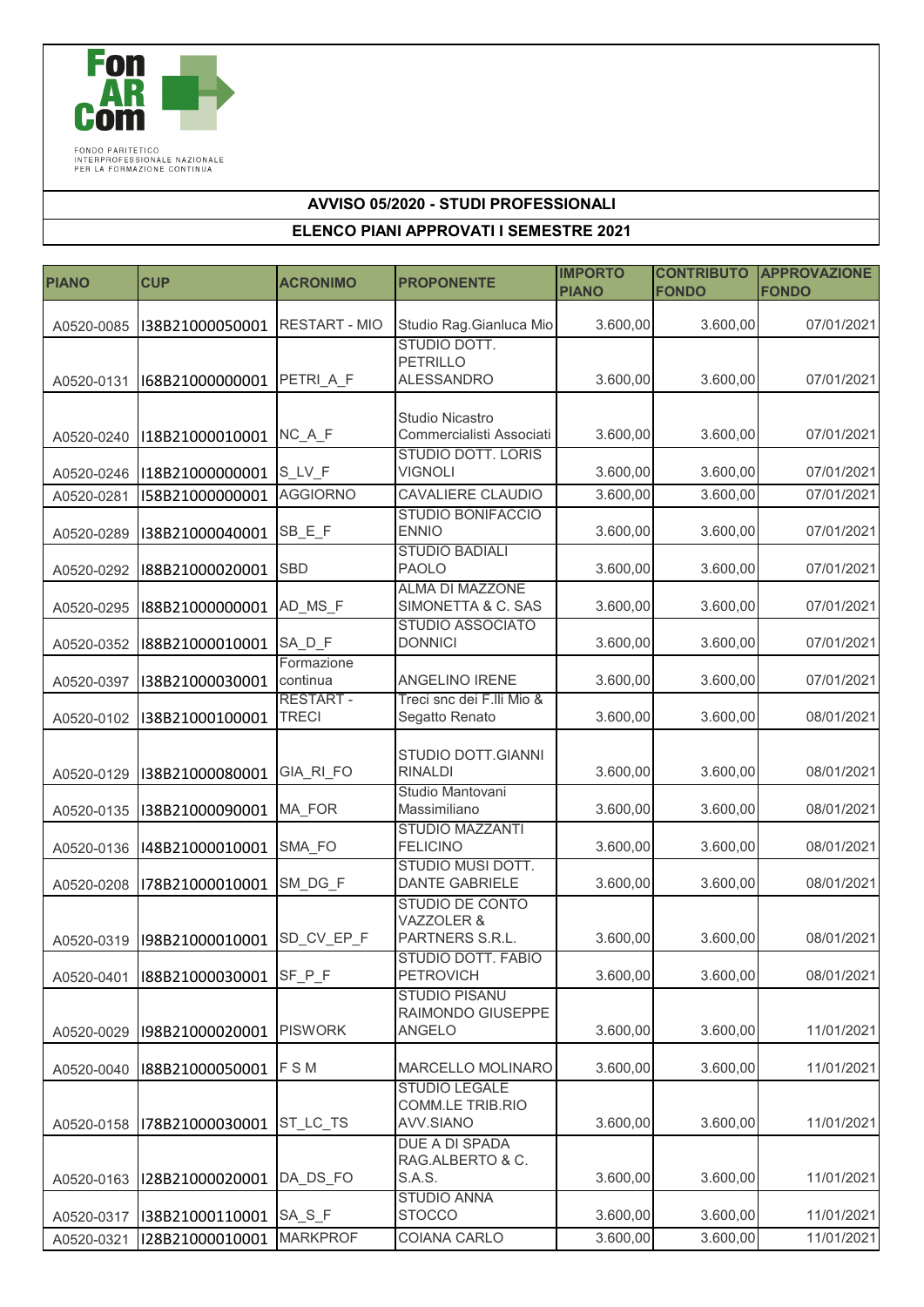| A0520-0332 | I18B21000060001       | $R_ZF$             | ROBERTO ZAFFARONI                                                                                | 3.600,00 | 3.600,00 | 11/01/2021 |
|------------|-----------------------|--------------------|--------------------------------------------------------------------------------------------------|----------|----------|------------|
| A0520-0361 | I88B21000040001       | A. Com.            | <b>STUDIO ANTONIA</b><br><b>BALDISSERRI</b>                                                      | 3.600,00 | 3.600,00 | 11/01/2021 |
| A0520-0116 | I28B21000060001       | ST_RN_FOR          | STUDIO DOTT.<br>RAFFAELE NICCOLI                                                                 | 3.600,00 | 3.600,00 | 13/01/2021 |
| A0520-0343 | I28B21000070001       | $B_R_F$            | <b>BARUFFOLO</b><br><b>ROBERTO</b>                                                               | 3.600,00 | 3.600,00 | 13/01/2021 |
| A0520-0345 | I68B21000040001       | $M_B_F$            | MICHELE BARTIMMO                                                                                 | 3.600,00 | 3.600,00 | 13/01/2021 |
| A0520-0354 | I88B21000070001       | OD_SR_F            | <b>ONGER DATA</b><br>SERVICE SRL                                                                 | 3.600,00 | 3.600,00 | 13/01/2021 |
| A0520-0356 | I88B21000080001       | C&_TS_F            | Consul & Tax - Srls                                                                              | 3.600,00 | 3.600,00 | 13/01/2021 |
| A0520-0359 | I88B21000090001       | $P_P_F$            | P. & PARTNERS S.R.L.                                                                             | 3.600,00 | 3.600,00 | 13/01/2021 |
| A0520-0400 | I98B21000030001       | M.S.I.S.           | PUTZU ROBERTO                                                                                    | 3.600,00 | 3.600,00 | 13/01/2021 |
|            |                       |                    |                                                                                                  |          |          |            |
| A0520-0206 | I58B21000060001       | $D_C_F$            | DATA CENTER S.R.L.S.<br>STUDIO POZZI E                                                           | 3.600,00 | 3.600,00 | 14/01/2021 |
| A0520-0222 | I98B21000050001       | SP E AF            | <b>ASSOCIATI</b>                                                                                 | 3.600,00 | 3.600,00 | 14/01/2021 |
| A0520-0263 | I78B21000050001       | $CS_S_F$           | CONSUL SERVICE SRL                                                                               | 3.600,00 | 3.600,00 | 14/01/2021 |
| A0520-0266 | I48B21000070001       | SS_G_F             | STUDIO SCAVONE<br><b>GRANZOTTO</b><br><b>COMMERCIALISTI</b><br><b>ASSOCIATI</b>                  | 3.600,00 | 3.600,00 | 14/01/2021 |
| A0520-0283 | I48B21000080001       | N S F              | NOVACONT SRL                                                                                     | 3.600,00 | 3.600,00 | 14/01/2021 |
| A0520-0344 | I38B21000180001       | $G_T_F$            | <b>GAETANO TUCCI</b>                                                                             | 3.600,00 | 3.600,00 | 14/01/2021 |
| A0520-0363 | I18B21000080001       | L.F.D.             | DI PALMA MARZIA                                                                                  | 3.600,00 | 3.600,00 | 14/01/2021 |
| A0520-0365 | I88B21000110001       | $P_M_F$            | PALLADINO MASSIMO                                                                                | 3.600,00 | 3.600,00 | 14/01/2021 |
| A0520-0389 | I58B21000070001       | SG_R_F             | Studio Galuppi Ritarossi                                                                         | 3.600,00 | 3.600,00 | 14/01/2021 |
| A0520-0414 | 128B21000080001 A_T_F |                    | <b>ANTONIO TRANFAGLIA</b>                                                                        | 3.600,00 | 3.600,00 | 14/01/2021 |
| A0520-0419 | I88B21000120001       | <b>SRF</b>         | <b>STUDIO GIORGIO</b><br><b>RUGGIERI</b>                                                         | 3.600,00 | 3.600,00 | 14/01/2021 |
| A0520-0452 | I88B21000100001       | CL S F             | <b>CENTRO LAVORO SRL</b>                                                                         | 3.600,00 | 3.600,00 | 14/01/2021 |
| A0520-0125 | I98B21000070001       | SV CO F            | <b>SVILUPPO &amp;</b><br>CONTABILITA'<br><b>SOCIETA' A</b><br>RESPONSABILITA'<br><b>LIMITATA</b> | 3.600,00 | 3.600,00 | 15/01/2021 |
| A0520-0300 | I28B21000090001       | I.R.C.             | LODDO MASSIMO                                                                                    | 3.600,00 | 3.600,00 | 15/01/2021 |
| A0520-0301 | I98B21000060001       | L.S.E.             | <b>DOTT. SOLINAS</b><br><b>ALESSANDRO</b>                                                        | 3.600,00 | 3.600,00 | 15/01/2021 |
| A0520-0310 | I88B21000150001       | $SN_R_F$           | <b>STUDIO NINCHERI</b><br><b>ROBERTO</b>                                                         | 3.600,00 | 3.600,00 | 15/01/2021 |
| A0520-0375 | I18B21000100001       | $SI_C_F$           | <b>STUDIO IOVENITTI</b><br>CARLO                                                                 | 3.600,00 | 3.600,00 | 15/01/2021 |
| A0520-0435 | I88B21000140001       | G.C.A.             | <b>IOCCA GIORGIO</b>                                                                             | 3.600,00 | 3.600,00 | 15/01/2021 |
| A0520-0531 | I58B21000090001       | <b>FSC</b>         | <b>STUDIO ASSOCIATO</b><br><b>TECNICO</b><br>COMMERCIALE<br><b>CESARETTI</b>                     | 3.600,00 | 3.600,00 | 15/01/2021 |
| A0520-0133 | I28B21000110001       | I.P.               | NICOLETTA GHIGINO                                                                                | 3.600,00 | 3.600,00 | 18/01/2021 |
| A0520-0226 | I38B21000250001       | sd_r_f             | Studio D'aquilio Rodolfo                                                                         | 3.600,00 | 3.600,00 | 18/01/2021 |
| A0520-0282 | I58B21000120001       | <b>MARCARTGEST</b> | STUDIO DR. MARCO<br><b>CARTA</b>                                                                 | 3.600,00 | 3.600,00 | 18/01/2021 |
|            |                       |                    | <b>STUDIO CERICOLA</b>                                                                           |          |          |            |
| A0520-0312 | I78B21000070001       | SC_A_F             | <b>ANTONELLA</b>                                                                                 | 3.600,00 | 3.600,00 | 18/01/2021 |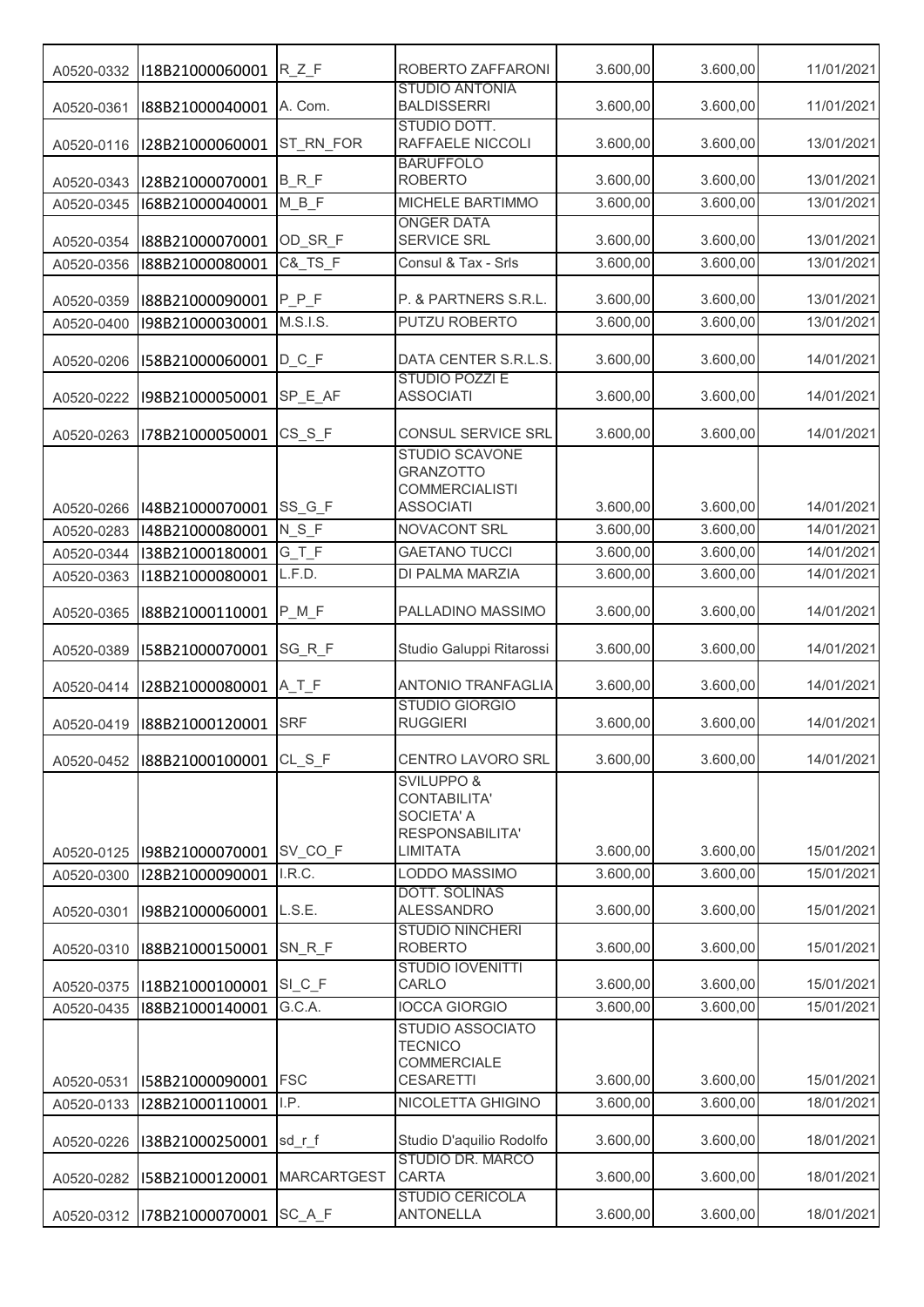|                          |                                    |                                      | ROLL PAY SERVICE<br><b>SRLS</b>                   | 3.600,00             | 3.600,00             | 18/01/2021               |
|--------------------------|------------------------------------|--------------------------------------|---------------------------------------------------|----------------------|----------------------|--------------------------|
| A0520-0315               | I18B21000130001                    | RP_SS_F                              | <b>STUDIO ANTONELLI E</b>                         |                      |                      |                          |
|                          |                                    |                                      | CECCHETTI S.T.P.                                  |                      |                      |                          |
|                          |                                    |                                      | S.A.S.DI ANTONELLI<br><b>GRAZIELLA E C.</b>       |                      |                      |                          |
| A0520-0390               | I88B21000160001                    | <b>SACF</b><br>C.A.P.                | <b>MAUCIONI MARCO</b>                             | 3.600,00<br>3.600,00 | 3.600,00<br>3.600,00 | 18/01/2021<br>18/01/2021 |
| A0520-0433<br>A0520-0459 | I98B21000080001<br>I68B21000070001 | G.S.                                 | <b>LAI GIACOMINA</b>                              | 3.600,00             | 3.600,00             | 18/01/2021               |
|                          |                                    |                                      |                                                   |                      |                      |                          |
|                          |                                    |                                      | STUDIO MAESTRUTTI                                 |                      |                      |                          |
|                          |                                    | <b>RESTART-</b><br><b>MAESTRUTTI</b> | <b>BUSINESS PARTNERS</b><br><b>STP SAS</b>        | 3.600,00             | 3.600,00             | 22/01/2021               |
| A0520-0168               | I18B21000160001                    |                                      | <b>STUDIO FLAVIO</b>                              |                      |                      |                          |
| A0520-0195               | I98B21000100001                    | ST-FP_FO                             | <b>PONZIO</b>                                     | 3.600,00             | 3.600,00             | 22/01/2021               |
|                          |                                    |                                      | <b>Studio Gpc</b>                                 |                      |                      |                          |
|                          |                                    |                                      | Commercialisti Associati<br>Di Gobbini - Piovani- |                      |                      |                          |
| A0520-0199               | I28B21000150001                    | SG_CA_FO                             | Cenedella                                         | 3.600,00             | 3.600,00             | 22/01/2021               |
|                          |                                    |                                      |                                                   |                      |                      |                          |
| A0520-0264               | I48B21000190001                    | S_CA_F                               | Studio Ciotti Alessandro                          | 3.600,00             | 3.600,00             | 22/01/2021               |
| A0520-0313               | I98B21000110001                    | $CS_S_F$                             | CDL SERVICE SRL<br><b>IELPO MICHELE</b>           | 3.600,00             | 3.600,00             | 22/01/2021               |
| A0520-0417               | I38B21000260001                    | SI F                                 | SAVASTA DOTT.                                     | 3.600,00             | 3.600,00             | 22/01/2021               |
| A0520-0458               | I28B21000140001                    | MARKET AZ                            | <b>ALESSANDRO</b>                                 | 3.600,00             | 3.600,00             | 22/01/2021               |
|                          |                                    |                                      |                                                   |                      |                      |                          |
|                          | I38B21000290001                    | SF_CA_FO                             | STUDIO FRANCESCO<br><b>CARDINI</b>                | 3.600,00             | 3.600,00             | 26/01/2021               |
| A0520-0164<br>A0520-0252 | I88B21000210001                    | MAN.FORM.                            | <b>MANCINI MAURIZIO</b>                           | 3.600,00             | 3.600,00             | 26/01/2021               |
|                          |                                    |                                      | <b>STUDIO CARDILE</b>                             |                      |                      |                          |
| A0520-0257               | I58B21000140001                    | SC_A_F                               | <b>ANNA</b>                                       | 3.600,00             | 3.600,00             | 26/01/2021               |
|                          |                                    |                                      | <b>STUDIO BERNARDI</b><br><b>NELLO</b>            |                      |                      | 26/01/2021               |
| A0520-0308               | I18B21000180001                    | $B_N_F$                              | <b>STUDIO VISCA</b>                               | 3.600,00             | 3.600,00             |                          |
| A0520-0336               | I78B21000100001                    | SV_M_F                               | <b>MASSIMO</b>                                    | 3.600,00             | 3.600,00             | 26/01/2021               |
|                          |                                    |                                      |                                                   |                      |                      |                          |
|                          |                                    |                                      | STUDIO COMM E TRIB<br>DOTT ZANDRI E DOTT          |                      |                      |                          |
| A0520-0337               | I18B21000170001                    | SC_T_ZC                              | CAMPODONICO                                       | 3.600,00             | 3.600,00             | 26/01/2021               |
|                          |                                    |                                      |                                                   |                      |                      |                          |
|                          |                                    |                                      | STUDIO ASSOCIATO<br><b>MILANI RAG</b>             |                      |                      |                          |
|                          |                                    |                                      | <b>GABRIELLA &amp;</b>                            |                      |                      |                          |
| A0520-0367               | I98B21000150001                    | <b>PFI20</b>                         | ZANGANI DOTT DARIO                                | 3.600,00             | 3.600,00             | 26/01/2021               |
| A0520-0371               | I88B21000180001                    | <b>PINNAMSOC</b>                     | <b>ANGELA PINNA</b>                               | 3.600,00             | 3.600,00             | 26/01/2021               |
| A0520-0403               | I78B21000120001                    | G. Pag.                              | <b>PLACCI VIRGINIA</b>                            | 3.600,00             | 3.600,00             | 26/01/2021               |
| A0520-0404               | I88B21000190001                    | <b>INTDICH</b>                       | ANDREA INTERLANDI                                 | 3.600,00             | 3.600,00             | 26/01/2021               |
| A0520-0425               | I98B21000140001                    | PRO.ECN.                             | <b>ECN SRLS</b>                                   | 3.600,00             | 3.600,00             | 26/01/2021               |
|                          |                                    |                                      | <b>GUIDI PORCHERA</b>                             |                      |                      |                          |
|                          |                                    | <b>F.A.S.I.</b>                      | <b>COMMERCIALISTI</b><br><b>ASSOCIATI</b>         | 3.600,00             | 3.600,00             | 26/01/2021               |
| A0520-0475               | I48B21000230001                    |                                      | <b>MULAS GIOVANNA</b>                             |                      |                      |                          |
| A0520-0053               | I18B21000200001                    | CONSNEW                              | <b>IVANA</b>                                      | 3.600,00             | 3.600,00             | 27/01/2021               |
|                          |                                    |                                      |                                                   |                      |                      |                          |
| A0520-0127               | I18B21000190001                    | FO_S_SC                              | STUDIO DOTT. OSCAR<br>SANTACROCE                  | 3.600,00             | 3.600,00             | 27/01/2021               |
| A0520-0198               | I88B21000220001                    | <b>COVDOR</b>                        | <b>DORO EMANUELA</b>                              | 3.600,00             | 3.600,00             | 27/01/2021               |
|                          |                                    |                                      | DOTT. CATANIA                                     |                      |                      |                          |
| A0520-0298               | I98B21000160001                    | I.M.I.S.P.                           | <b>DAVIDE</b>                                     | 3.600,00             | 3.600,00             | 27/01/2021               |
|                          |                                    |                                      | <b>STUDIO</b>                                     |                      |                      |                          |
|                          |                                    |                                      | <b>ODONTOIATRICO</b>                              |                      |                      |                          |
| A0520-0378               | I58B21000190001                    | A.S.S.O.                             | SOVERCHIA FABRIZIO                                | 3.600,00             | 3.600,00             | 27/01/2021               |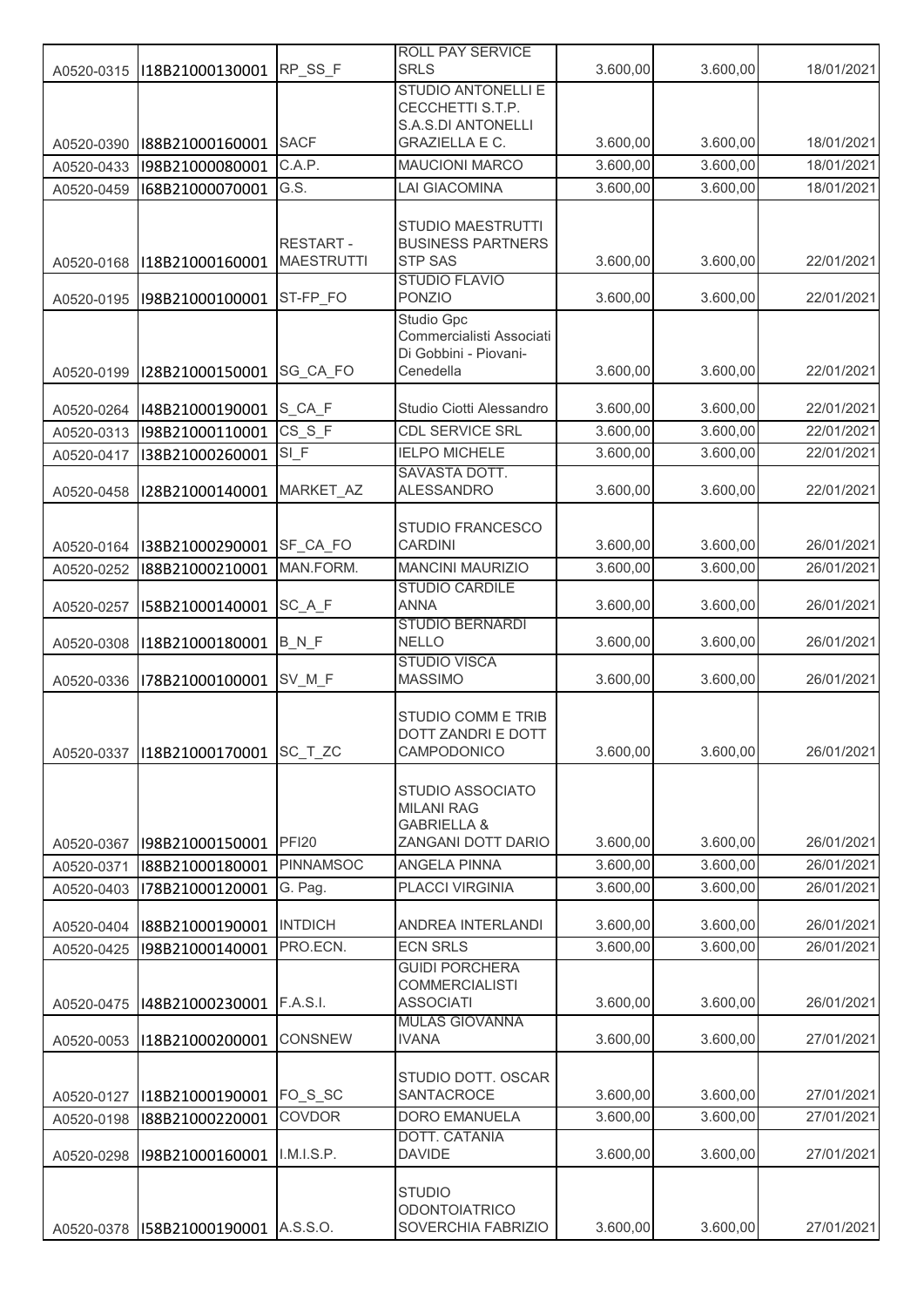|            |                             |                                | <b>STUDIO DENTISTICO</b>                         |          |          |            |
|------------|-----------------------------|--------------------------------|--------------------------------------------------|----------|----------|------------|
|            |                             | S.S.O.                         | DOTT. WALTER<br><b>CONTE</b>                     | 3.600,00 | 3.600,00 | 27/01/2021 |
| A0520-0453 | I58B21000180001             |                                |                                                  |          |          |            |
| A0520-0251 | I88B21000270001             | <b>FOR.NARDI</b>               | NARDI ALESSANDRO                                 | 3.600,00 | 3.600,00 | 28/01/2021 |
| A0520-0299 | I28B21000180001             | G.C.C.C.                       | <b>CARLO SEDDA</b>                               | 3.600,00 | 3.600,00 | 28/01/2021 |
|            |                             |                                | RUSSOMANNO MARIO                                 |          |          |            |
| A0520-0316 | I88B21000250001             | I.P.S.                         | <b>ROCCO</b>                                     | 3.600,00 | 3.600,00 | 28/01/2021 |
| A0520-0340 | I58B21000210001             | <b>ITIS</b>                    | <b>DEMURO ANTONIO</b>                            | 3.600,00 | 3.600,00 | 28/01/2021 |
| A0520-0376 | I58B21000200001             | SS_F                           | Studium S.r.l.                                   | 3.600,00 | 3.600,00 | 28/01/2021 |
|            |                             |                                | <b>STUDIO DENTISTICO</b><br><b>DOTT. MULLIRI</b> |          |          |            |
| A0520-0380 | I68B21000130001             | O.S.                           | <b>VALENTINO MARINO</b>                          | 3.600,00 | 3.600,00 | 28/01/2021 |
|            |                             |                                | <b>STUDIO</b>                                    |          |          |            |
|            |                             |                                | <b>ODONTOIATRICO</b>                             |          |          |            |
| A0520-0382 | I18B21000210001             | L.S.S.                         | <b>MAGGIONI E PIRAS</b>                          | 3.600,00 | 3.600,00 | 28/01/2021 |
| A0520-0393 | I98B21000170001             | C.G.S.                         | DOTT. LUCIO VICINI                               | 3.600,00 | 3.600,00 | 28/01/2021 |
| A0520-0432 | I68B21000140001             | C.A.C.                         | <b>LICHERI FRANCESCO</b>                         | 3.600,00 | 3.600,00 | 28/01/2021 |
| A0520-0595 | I68B21000150001             | L.T.D.S.                       | <b>DENTI FRANCO</b>                              | 3.600,00 | 3.600,00 | 28/01/2021 |
|            |                             |                                | <b>STUDIO MACARIO</b>                            |          |          |            |
|            |                             |                                | <b>COMMERCIALISTI</b>                            |          |          |            |
| A0520-0166 | I58B21000240001             | SM_CA_FO                       | <b>ASSOCIATI</b>                                 | 3.600,00 | 3.600,00 | 01/02/2021 |
|            | I88B21000280001             | MANU.ELE.FOR<br>M.             | <b>MANCINI MANUELE</b>                           | 3.600,00 | 3.600,00 | 01/02/2021 |
| A0520-0261 |                             |                                | <b>PAGLIUCA</b>                                  |          |          |            |
| A0520-0302 | I38B21000370001             | <b>SASK</b>                    | <b>GIANCARLO</b>                                 | 3.200,00 | 3.200,00 | 01/02/2021 |
|            |                             |                                |                                                  |          |          |            |
|            |                             |                                | STUDIO BENTIVOGLI                                |          |          |            |
| A0520-0451 | I28B21000200001             | G. Pro.                        | DI BENTIVOGLI<br>MONICA E SIMONETTA              | 3.600,00 | 3.600,00 | 01/02/2021 |
| A0520-0692 | I38B21000360001             | C. Pro.                        | <b>MATTEO GUZZINATI</b>                          | 3.600,00 | 3.600,00 | 01/02/2021 |
|            |                             | <b>RESTART-</b>                |                                                  |          |          |            |
| A0520-0165 | I58B21000280001             | <b>VENIER</b>                  | <b>VENIER &amp; Associati</b>                    | 3.600,00 | 3.600,00 | 08/02/2021 |
|            |                             | SVILUP.COMP.IN Studio Vincenzo |                                                  |          |          |            |
| A0520-0286 | I18B21000240001             | FORM.                          | Scognamiglio                                     | 3.600,00 | 3.600,00 | 08/02/2021 |
| A0520-0296 | I58B21000290001             | <b>ASA</b>                     | M.O.N.C. GROUP SRL                               | 3.600,00 | 3.600,00 | 08/02/2021 |
|            |                             |                                | <b>BUSINESS</b>                                  |          |          |            |
| A0520-0303 | I58B21000300001             | SW                             | <b>CONSULTING SRLS</b>                           | 3.600,00 | 3.600,00 | 08/02/2021 |
|            |                             |                                | <b>EMMETRE SOCIETA'</b>                          |          |          |            |
| A0520-0304 | I38B21000380001             | FS2020                         | <b>COOPERATIVA</b>                               | 3.600,00 | 3.600,00 | 08/02/2021 |
| A0520-0100 | I58B21000310001             | MA.MA.F                        | Marco Mari                                       | 3.600,00 | 3.600,00 | 09/02/2021 |
| A0520-0272 | I88B21000340001             | <b>TLOSM</b>                   | <b>TOLU STEFANO</b><br>Abps Commercialisti       | 3.600,00 | 3.600,00 | 09/02/2021 |
| A0520-0305 | I48B21000320001             | INGL ABPS2020                  | Associati                                        | 3.600,00 | 3.600,00 | 09/02/2021 |
| A0520-0325 | I78B21000150001             | S.C.I.F.                       | CAUSA ROSOLINO                                   | 3.600,00 | 3.600,00 | 09/02/2021 |
| A0520-0468 | I18B21000250001             | <b>Mari2020</b>                | Marinelli Daniele                                | 3.600,00 | 3.600,00 | 09/02/2021 |
|            |                             |                                |                                                  |          |          |            |
|            |                             |                                | <b>CONSULENZA</b>                                |          |          |            |
|            |                             |                                | &SVILUPPO SOCIETA'                               |          |          |            |
|            |                             |                                | COOPERATIVA DI<br>PRODUZIONE E                   |          |          |            |
| A0520-0481 | I98B21000230001             | AC.CO                          | LAVORO A.R.L.                                    | 3.600,00 | 3.600,00 | 09/02/2021 |
|            |                             |                                | AVV. ARMANDO                                     |          |          |            |
| A0520-0508 | I48B21000310001             | B.E.E.                         | CECATIELLO                                       | 3.600,00 | 3.600,00 | 09/02/2021 |
| A0520-0571 | I28B21000230001             | WEL--AZ                        | <b>LEINARDI PIETRO</b>                           | 3.600,00 | 3.600,00 | 09/02/2021 |
| A0520-0177 | I18B21000280001             | <b>FABWORK</b>                 | D Alberti Fabio                                  | 3.600,00 | 3.600,00 | 10/02/2021 |
|            | I88B21000390001             | S_GV_F                         | <b>STUDIO GIUNTA</b><br><b>VINCENZO</b>          | 3.600,00 | 3.600,00 | 10/02/2021 |
| A0520-0242 |                             |                                | <b>ZOCCHEDDU MARIA</b>                           |          |          |            |
|            | A0520-0504  I18B21000270001 | N.C.C.I.                       | <b>MARGHERITA</b>                                | 3.600,00 | 3.600,00 | 10/02/2021 |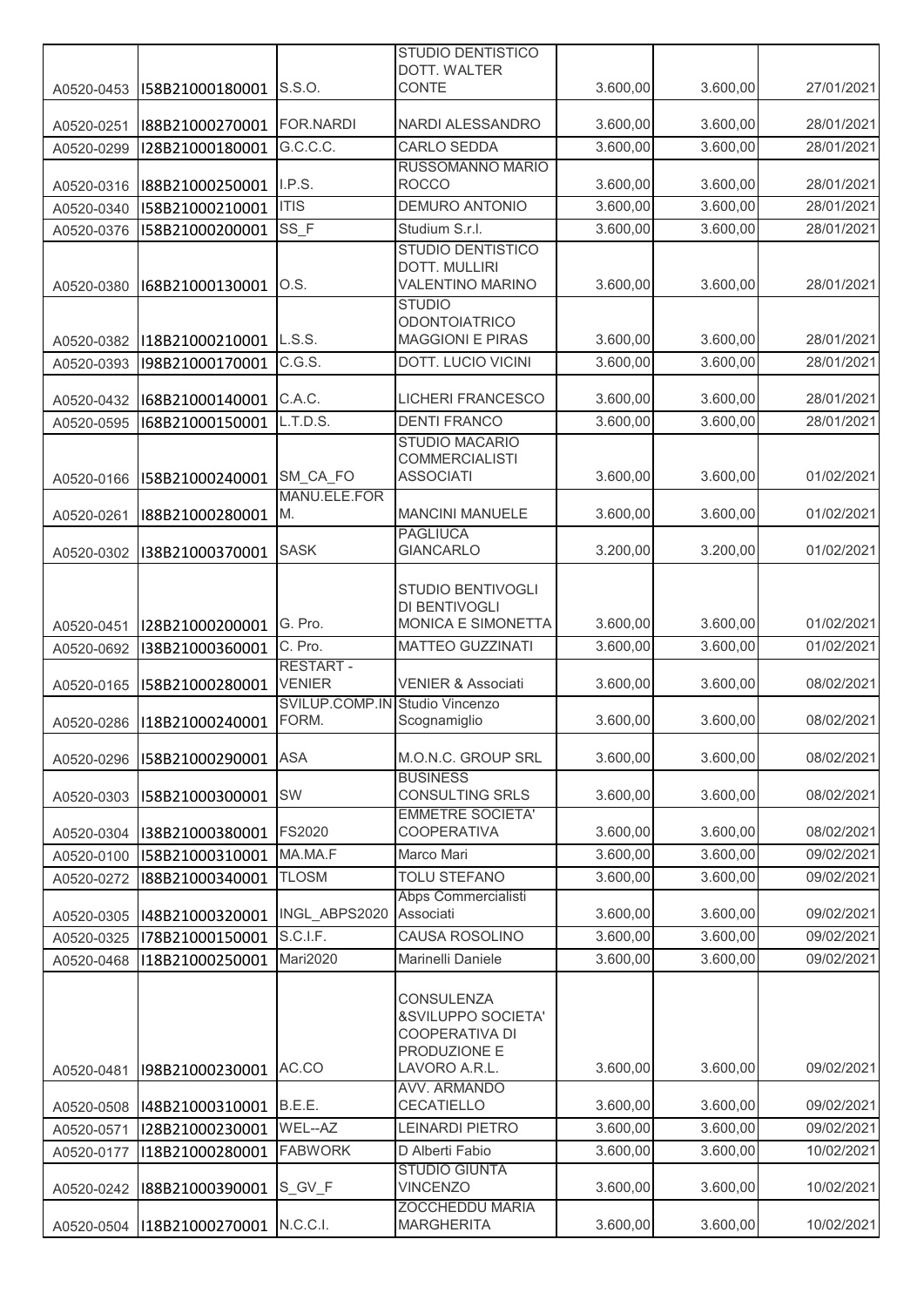| A0520-0548 | I28B21000240001             | G. Con.        | STUDIO SASSELLI SRL                                               | 3.600,00 | 3.600,00 | 10/02/2021 |
|------------|-----------------------------|----------------|-------------------------------------------------------------------|----------|----------|------------|
| A0520-0091 | I18B21000290001             | <b>SIC</b>     | PEZZOLI ATTILIO                                                   | 3.600,00 | 3.600,00 | 11/02/2021 |
| A0520-0190 | I88B21000430001             | <b>BALTCOV</b> | <b>BALTOLU MANUELA</b>                                            | 3.600,00 | 3.600,00 | 11/02/2021 |
| A0520-0200 | I28B21000250001             | TE_SF          | Tecnostudio S.r.l.                                                | 3.600,00 | 3.600,00 | 11/02/2021 |
| A0520-0346 | I78B21000180001             | <b>EXIT</b>    | STUDIO LUIGI RUBINO                                               | 2.400,00 | 2.400,00 | 11/02/2021 |
| A0520-0522 | I58B21000330001             | S.O.E.C.       | <b>STUDIO DENTISTICO</b><br>LA MONACA LUIGI                       | 3.600,00 | 3.600,00 | 11/02/2021 |
| A0520-0237 | I28B21000260001             | SA_S_F         | Alberti Silvia                                                    | 3.600,00 | 3.600,00 | 12/02/2021 |
| A0520-0338 | I18B21000300001             | <b>RCAT</b>    | SANTANDREA MARIA<br><b>RAFFAELLA</b>                              | 3.600,00 | 3.600,00 | 12/02/2021 |
| A0520-0410 | I58B21000340001             | <b>MELPREP</b> | <b>MELIA PIERO</b>                                                | 3.600,00 | 3.600,00 | 12/02/2021 |
| A0520-0538 | I98B21000270001             | OL_PAS         | STUDIO CDL DOTT.<br>ANGELO OLIVIERI                               | 3.600,00 | 3.600,00 | 12/02/2021 |
| A0520-0110 | I88B21000460001             | ST COR FO      | STUDIO RAG.<br><b>CORRADINI EMMA</b>                              | 3.600,00 | 3.600,00 | 15/02/2021 |
| A0520-0188 | I38B21000430001             | SS_S_SF        | STUDIO DOTT. SAURO<br>STEFANO SERGIO<br>SPALLACCI                 | 3.600,00 | 3.600,00 | 15/02/2021 |
| A0520-0335 | I18B21000320001             | S_SA_F         | STUDIO SAMPAOLESI<br><b>ALESSANDRO</b>                            | 3.600,00 | 3.600,00 | 15/02/2021 |
| A0520-0377 | I88B21000480001             | S M F          | SILVESTRI MARCO                                                   | 3.600,00 | 3.600,00 | 15/02/2021 |
| A0520-0450 | I88B21000450001             | SV_V_F         | <b>STUDIO VENTURINI</b><br>DOTT. RAG. VINCENZO                    | 3.600,00 | 3.600,00 | 15/02/2021 |
| A0520-0518 | I28B21000270001             | $G_G_F$        | Studio Giancarli<br>Dott.germano                                  | 3.600,00 | 3.600,00 | 15/02/2021 |
| A0520-0524 | I18B21000310001             | F. Fis.        | STUDIO DOTT.SSA<br><b>SANTI LICIA</b>                             | 3.600,00 | 3.600,00 | 15/02/2021 |
| A0520-0530 | I68B21000210001             | C. Amm.        | <b>STUDIO CIMATTI</b><br>ROBERTO DOTTORE<br><b>COMMERCIALISTA</b> | 3.600,00 | 3.600,00 | 15/02/2021 |
|            | A0520-0324  I18B21000350001 | MS_CS_F        | <b>MANSANTA SABBATINI</b><br><b>CONSULTING SRL</b>                | 3.600,00 | 3.600,00 | 16/02/2021 |
| A0520-0369 | I68B21000220001             | S_SA_F         | STUDIO SASSONE<br><b>ADRIANO</b>                                  | 3.600,00 | 3.600,00 | 16/02/2021 |
| A0520-0418 | I28B21000280001             | Cust.Serv      | <b>MARIA LAURA</b><br><b>CUGURULLO</b>                            | 3.600,00 | 3.600,00 | 16/02/2021 |
| A0520-0442 | I88B21000490001             | SN_FO          | <b>NAPOLI CLEMENTE</b>                                            | 3.600,00 | 3.600,00 | 16/02/2021 |
| A0520-0448 | I18B21000330001             | $A_S_F$        | A E M SRL                                                         | 3.600,00 | 3.600,00 | 16/02/2021 |
| A0520-0485 | I18B21000340001             | $C_C$ $F$      | CRISTIANA CELONA                                                  | 3.600,00 | 3.600,00 | 16/02/2021 |
| A0520-0486 | I58B21000360001             | S_FA_F         | Studio Fanottoli Andrea                                           | 3.600,00 | 3.600,00 | 16/02/2021 |
| A0520-0469 | I18B21000370001             | F.C. GENERAL   | <b>GENERAL DATI SAS DI</b><br>BOTTIGLIERI M.G. E C.               | 3.600,00 | 3.600,00 | 17/02/2021 |
| A0520-0265 | I31B21000120001             | SVIL.COMU      | <b>VISCIANO IVO</b>                                               | 2.500,00 | 2.500,00 | 19/02/2021 |
|            |                             |                | <b>STUDIO</b><br>COMMERCIALE<br>TRIBUTARIO DOTT.                  |          |          |            |
| A0520-0449 | I71B21000120001             | SD_DS_F        | DONATO DEL SOLE<br><b>STUDIO CARICO</b>                           | 3.600,00 | 3.600,00 | 19/02/2021 |
| A0520-0580 | I81B21000080001             | S_CM_F         | <b>MAURO</b>                                                      | 3.600,00 | 3.600,00 | 19/02/2021 |
| A0520-0329 | I41B21000070001             | TLF            | <b>TURLA LAURA</b>                                                | 3.600,00 | 3.600,00 | 22/02/2021 |
| A0520-0342 | I91B21000060001             | PAL            | SIGNORE CARMINE<br><b>STUDIO LUCIANO</b>                          | 3.600,00 | 3.600,00 | 22/02/2021 |
| A0520-0394 | I51B21000100001             | SL_G_F         | <b>GUIDONE</b>                                                    | 3.600,00 | 3.600,00 | 22/02/2021 |
| A0520-0515 | I81B21000090001             | M.C.F. 2020    | M.C.F. sas di Fabbri<br>Stefano & C.                              | 3.600,00 | 3.600,00 | 22/02/2021 |
| A0520-0540 | I41B21000060001             | For.Prof       | A&G Srl                                                           | 3.600,00 | 3.600,00 | 22/02/2021 |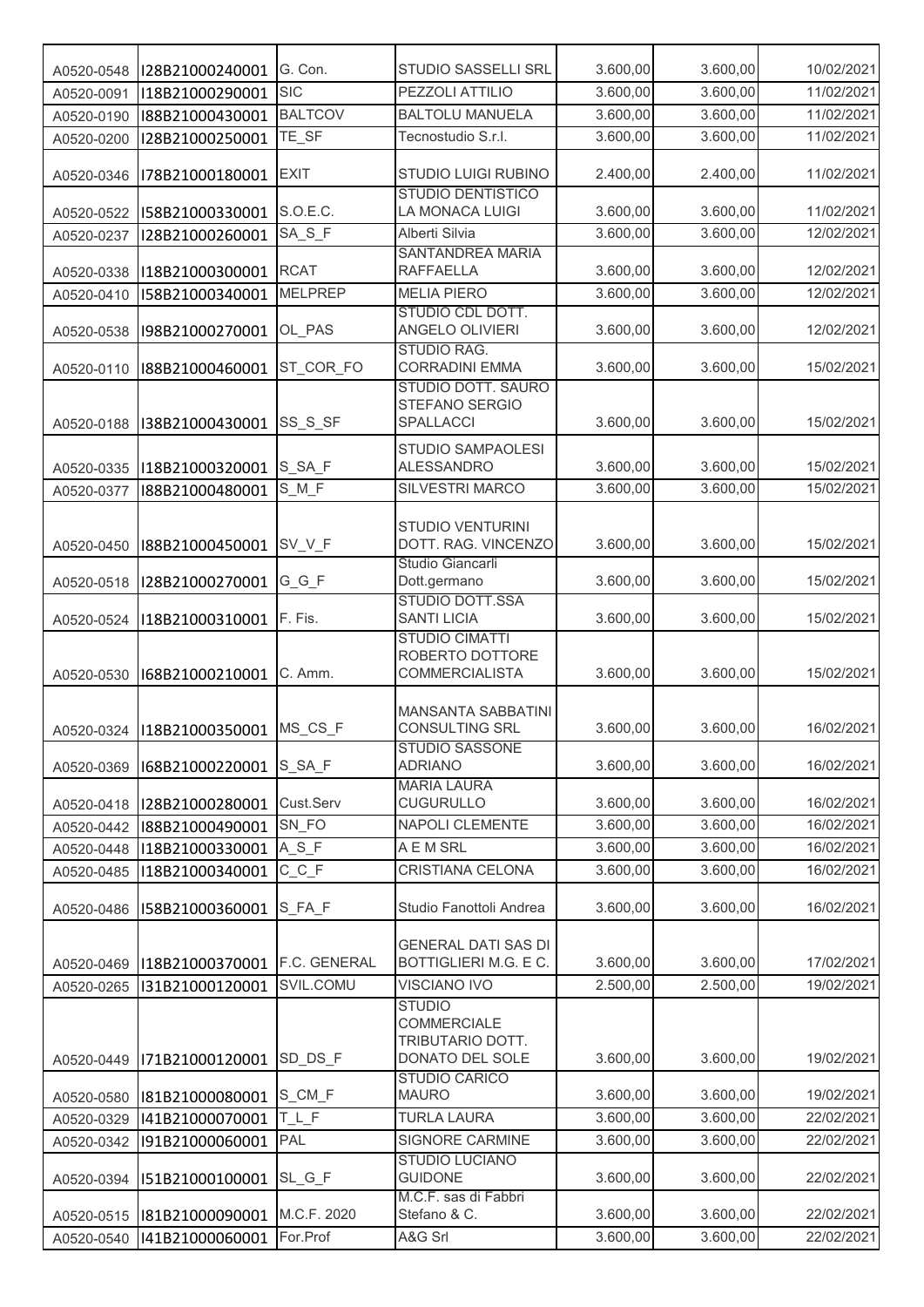|                          |                                    |                       | <b>FRANGELLA ANNA</b><br><b>TERESA E FRANGELLA</b>  |                      |                      |            |
|--------------------------|------------------------------------|-----------------------|-----------------------------------------------------|----------------------|----------------------|------------|
|                          |                                    |                       | <b>DANIELE CDL</b>                                  |                      |                      |            |
| A0520-0573               | I61B21000160001                    | FOR FRAN              | <b>ASSOCIATI</b>                                    | 3.600,00             | 3.600,00             | 22/02/2021 |
|                          |                                    | F.C. Studio           | <b>STUDIO</b>                                       |                      |                      |            |
| A0520-0588               | I11B21000110001                    | Cardellicchio         | <b>CARDELLICCHIO SRL</b>                            | 3.600,00             | 3.600,00             | 22/02/2021 |
|                          |                                    |                       | <b>ING. ANGELO MARIO</b><br><b>TANCREDI</b>         |                      |                      | 23/02/2021 |
| A0520-0311<br>A0520-0495 | I91B21000090001<br>I31B21000180001 | <b>PREVINC</b><br>SRF | <b>STUDIO RAFFAELLI</b>                             | 3.600,00<br>3.600,00 | 3.600,00<br>3.600,00 | 23/02/2021 |
| A0520-0537               | I31B21000190001                    | R.S.                  | PILONE CESARE                                       | 3.600,00             | 3.600,00             | 23/02/2021 |
|                          |                                    | Gest. Cont.           |                                                     |                      |                      |            |
| A0520-0546               | I71B21000160001                    | Aziend.               | <b>LAURIOLA GIULIA</b>                              | 3.600,00             | 3.600,00             | 23/02/2021 |
|                          |                                    | Stud. Odont.          | DI STASIO VITTORIO                                  |                      |                      |            |
| A0520-0547               | I71B21000170001                    | Covid                 | <b>GENNARO</b><br><b>OVERCONT S.A.S. DI</b>         | 3.600,00             | 3.600,00             | 23/02/2021 |
|                          |                                    |                       | CASELLA CONCETTA                                    |                      |                      |            |
| A0520-0587               | I41B21000130001                    | S.O.F.                | & C.                                                | 3.600,00             | 3.600,00             | 23/02/2021 |
| A0520-0327               | I11B21000160001                    | RDF                   | REGINA DONATO                                       | 3.600,00             | 3.600,00             | 24/02/2021 |
| A0520-0333               | I71B21000180001                    | <b>PSL</b>            | MICHELE MAFFUCCI                                    | 3.600,00             | 3.600,00             | 24/02/2021 |
| A0520-0415               | I81B21000120001                    | $L_L$ $F$             | <b>LINZALATA LICIA</b>                              | 3.600,00             | 3.600,00             | 24/02/2021 |
| A0520-0454               | I81B21000130001                    | B M F                 | <b>BARBARISI MARCO</b>                              | 3.600,00             | 3.600,00             | 24/02/2021 |
|                          |                                    |                       | <b>DOTT. LORRAI</b>                                 |                      |                      |            |
| A0520-0465               | I51B21000120001                    | L.S.S.O.<br>S.O.C.    | <b>PIERGIORGIO</b><br><b>MELONI ANGELO</b>          | 3.600,00             | 3.600,00<br>3.600,00 | 24/02/2021 |
| A0520-0514               | I11B21000150001                    |                       | DOTT. MELILLO                                       | 3.600,00             |                      | 24/02/2021 |
| A0520-0532               | I31B21000200001                    | R.S.S.O.              | <b>MICHELE</b>                                      | 3.600,00             | 3.600,00             | 24/02/2021 |
|                          |                                    |                       | <b>SARDA REVCONSUL</b>                              |                      |                      |            |
| A0520-0560               | I81B21000110001                    | C.B.D.                | SRL                                                 | 3.600,00             | 3.600,00             | 24/02/2021 |
| A0520-0050               | I81B21000160001                    | FO.CE.                | <b>STUDIO IANNILLI S.R.L</b><br><b>SEMPLIFICATA</b> | 3.600,00             | 3.600,00             | 25/02/2021 |
| A0520-0339               | I81B21000150001                    | Data Privacy          | DATACONSULT SRL                                     | 3.600,00             | 3.600,00             | 25/02/2021 |
|                          |                                    |                       | <b>STUDIO MOLARI</b>                                |                      |                      |            |
| A0520-0372               | I91B21000120001                    | $SM_S_F$              | <b>SANDRO</b>                                       | 3.600,00             | 3.600,00             | 25/02/2021 |
|                          |                                    |                       | STUDIO RAG.<br><b>MARIELLA ONNIS</b>                |                      | 3.600,00             |            |
| A0520-0462               | I21B21000090001                    | WEL_AZ                |                                                     | 3.600,00             |                      | 25/02/2021 |
| A0520-0509               | I41B21000140001                    | Pro.Svi.Com           | ANGELERI ROBERTO                                    | 3.600,00             | 3.600,00             | 25/02/2021 |
| A0520-0570               | I81B21000140001                    | C.A.                  | LEDDA LUCIANO                                       | 3.600,00             | 3.600,00             | 25/02/2021 |
| A0520-0484               | I31B21000230001                    | $S$ $B$ $F$           | <b>STUDIO BLASI</b>                                 | 3.600,00             | 3.600,00             | 26/02/2021 |
| A0520-0572               | I91B21000130001                    | <b>COM</b>            | Studio Luca Marinelli                               | 3.600,00             | 3.600,00             | 26/02/2021 |
| A0520-0406               | I31B21000250001                    | <b>CRILOCK</b>        | <b>MASSIDDA MARINA</b>                              | 3.600,00             | 3.600,00             | 03/03/2021 |
|                          |                                    |                       | <b>STUDIO FAUSTO</b>                                |                      |                      |            |
| A0520-0426               | I31B21000260001                    | SF_D_F                | <b>DANZI</b><br>DOTT. MARCO                         | 3.600,00             | 3.600,00             | 03/03/2021 |
|                          |                                    |                       | <b>DOMENICO</b>                                     |                      |                      |            |
| A0520-0436               | I31B21000240001                    | S.G.C.                | CARDAROPOLI                                         | 3.600,00             | 3.600,00             | 03/03/2021 |
|                          |                                    |                       | <b>STUDIO SPATAFFI</b>                              |                      |                      |            |
|                          |                                    | $S_S F$               | S.A.S. DI SPATAFFI<br>CHIARA & C.                   | 3.600,00             | 3.600,00             | 03/03/2021 |
| A0520-0463               | I71B21000400001<br>I11B21000220001 | O.S.                  | ROBERTA MANCA                                       | 3.600,00             | 3.600,00             | 03/03/2021 |
| A0520-0581               |                                    |                       | <b>CARBONI PICCINNU</b>                             |                      |                      |            |
| A0520-0193               | I81B21000240001                    | <b>PICCBIL</b>        | <b>DOLORETTA</b>                                    | 3.600,00             | 3.600,00             | 04/03/2021 |
| A0520-0197               | I91B21000220001                    | <b>COMPASS</b>        | RUIU PASQUALE                                       | 3.600,00             | 3.600,00             | 04/03/2021 |
|                          |                                    | FOR.IN.CO.            |                                                     |                      |                      |            |
| A0520-0228               | I81B21000250001                    | <b>MATRONE</b>        | <b>MATRONE FEDERICO</b>                             | 3.600,00             | 3.600,00             | 04/03/2021 |
|                          |                                    |                       | Effediemme Di Ponticelli                            |                      |                      |            |
| A0520-0314               | I71B21000430001                    | E DP DF               | Donatella E C. S.a.s.                               | 3.600,00             | 3.600,00             | 04/03/2021 |
|                          |                                    |                       | <b>INFORMATICA</b>                                  |                      |                      |            |
| A0520-0445               | 131B21000300001  IL_S_F            |                       | LIGNANESE S.R.L.                                    | 3.600,00             | 3.600,00             | 04/03/2021 |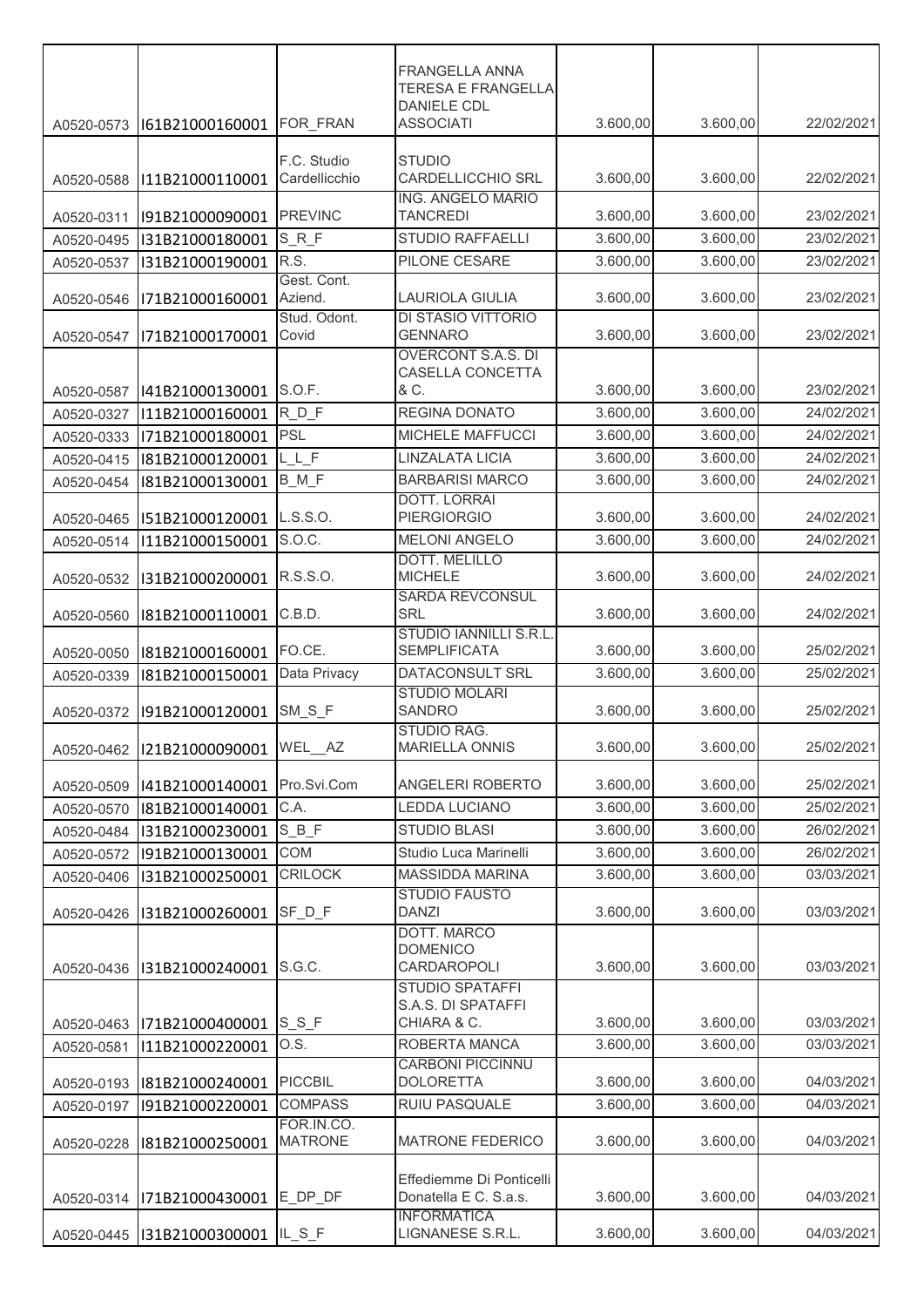|            |                 |                   | <b>STUDIO SUTTO</b>                                 |                      |                      |            |
|------------|-----------------|-------------------|-----------------------------------------------------|----------------------|----------------------|------------|
|            |                 |                   | <b>PROFESSIONISTI</b>                               |                      |                      |            |
| A0520-0447 | I51B21000190001 | SS_PA_F           | <b>ASSOCIATI</b>                                    | 3.600,00             | 3.600,00             | 04/03/2021 |
| A0520-0460 | I81B21000260001 | CON.PAY           | Studio Conte SAS di<br>Claudia Conte S.T.P.         | 3.600,00             | 3.600,00             | 04/03/2021 |
|            |                 |                   |                                                     |                      |                      |            |
| A0520-0464 | I11B21000240001 | S_PR_F            | STUDIO PAOLO ROSSI                                  | 3.600,00             | 3.600,00             | 04/03/2021 |
| A0520-0466 | I41B21000210001 | SPAR3D            | SPARANO NICOLA                                      | 3.600,00             | 3.600,00             | 04/03/2021 |
|            |                 |                   |                                                     |                      |                      |            |
|            |                 |                   | <b>STUDIO NEGRI</b><br>DOTT.SSA RAFFAELLA           |                      |                      | 04/03/2021 |
| A0520-0552 | I21B21000140001 | A.C.D.L.<br>S.E.  | <b>VIGLIAROLI ELOISA</b>                            | 3.600,00<br>3.600,00 | 3.600,00<br>3.600,00 | 04/03/2021 |
| A0520-0559 | I71B21000420001 | FOR.IN.CO.        | MUSELLA MAURIZIO                                    |                      |                      |            |
| A0520-0229 | I91B21000230001 | FOR.IN.CO.        |                                                     | 3.600,00             | 3.600,00             | 05/03/2021 |
| A0520-0230 | I91B21000240001 | ZECCA             | <b>ZECCA IRMA</b>                                   | 3.600,00             | 3.600,00             | 05/03/2021 |
| A0520-0374 | I31B21000320001 | Cifa2020          | Studio Cifariello Ester                             | 3.600,00             | 3.600,00             | 05/03/2021 |
|            |                 |                   | <b>PACITTI SAS DI</b>                               |                      |                      |            |
|            |                 |                   | PACITTI ROMEO E C.                                  |                      |                      |            |
| A0520-0395 | I31B21000330001 | PS DP RF          | S.T.P.                                              | 3.600,00             | 3.600,00             | 05/03/2021 |
|            |                 |                   |                                                     |                      |                      |            |
| A0520-0533 | I21B21000150001 | econ 2020         | <b>ECON-TEST SRL STP</b><br><b>MUZZU DOTT.SSA</b>   | 3.600,00             | 3.600,00             | 05/03/2021 |
| A0520-0535 | I81B21000300001 | Seg.Stu.Pro.      | <b>MARIA LUISA</b>                                  | 3.600,00             | 3.600,00             | 05/03/2021 |
| A0520-0381 | I21B21000170001 | S.O.S.            | <b>ALLDENT</b>                                      | 3.600,00             | 3.600,00             | 08/03/2021 |
|            |                 |                   | <b>LUCARELLI</b>                                    |                      |                      |            |
|            |                 |                   | COSULENZA DEL                                       |                      |                      |            |
|            |                 |                   | <b>LAVORO STUDIO</b>                                |                      |                      |            |
| A0520-0383 | I31B21000350001 | SL_CL_F           | <b>ASSOCIATO</b>                                    | 3.600,00             | 3.600,00             | 08/03/2021 |
| A0520-0386 | I11B21000270001 | SA_MZ_F           | <b>STUDIO ASSOCIATO</b><br>MASTRUCCI ZOPPINI        | 3.600,00             | 3.600,00             | 08/03/2021 |
|            | I81B21000370001 | CONTCOV           | <b>CONTINI PAOLA</b>                                | 3.600,00             | 3.600,00             | 08/03/2021 |
| A0520-0405 |                 |                   | Studio B. & B. di Lucia                             |                      |                      |            |
|            |                 |                   | Biagini e Maria Rita Boe                            |                      |                      |            |
| A0520-0408 | I11B21000290001 | <b>B&amp;B110</b> | Snc                                                 | 3.600,00             | 3.600,00             | 08/03/2021 |
|            |                 |                   | <b>STUDIO TOMMASO</b>                               |                      |                      |            |
| A0520-0427 | I81B21000330001 | $ST_S_F$          | <b>SILA</b>                                         | 3.600,00             | 3.600,00             | 08/03/2021 |
|            | 111B21000280001 | SS_L_F            | <b>STUDIO SILLI</b><br><b>LORENZO</b>               | 3.600,00             | 3.600,00             | 08/03/2021 |
| A0520-0444 |                 | $F_D$ F           | FULL DATA S.R.L.                                    | 3.600,00             | 3.600,00             | 08/03/2021 |
| A0520-0499 | I21B21000160001 |                   | STUDIO ASSOCIATO                                    |                      |                      |            |
|            |                 |                   | DOTT. ANDREA                                        |                      |                      |            |
|            |                 |                   | TRINASTICH RAG.                                     |                      |                      |            |
|            |                 |                   | <b>ANNA LUCIA</b>                                   |                      |                      |            |
| A0520-0503 | I71B21000440001 | SA TB F           | <b>BUONANNO</b>                                     | 3.600,00             | 3.600,00             | 08/03/2021 |
| A0520-0521 | I81B21000390001 | L.S.C.            | <b>STUDIO DOTT. PIER</b><br><b>MARIO PALATTELLA</b> | 3.600,00             | 3.600,00             | 08/03/2021 |
|            | I41B21000240001 | S.P.I.            | <b>LORIGA DONATELLA</b>                             | 3.600,00             | 3.600,00             | 08/03/2021 |
| A0520-0563 |                 | C.A.P.C.          | <b>ASUNI STEFANIA</b>                               |                      |                      | 08/03/2021 |
| A0520-0582 | I11B21000310001 |                   | <b>STUDIO PALLADINO</b>                             | 3.600,00             | 3.600,00             |            |
| A0520-0586 | I81B21000340001 | <b>BI_PAL</b>     | LUCIO                                               | 3.600,00             | 3.600,00             | 08/03/2021 |
|            |                 |                   | <b>STUDIO</b>                                       |                      |                      |            |
|            |                 |                   | COMMERCIALE                                         |                      |                      |            |
|            |                 |                   | ASSOCIATO DI LERNIA                                 |                      |                      |            |
|            |                 | S_DL_S_DE_F       | <b>SCARCELLI</b><br><b>DELL'ENDICE</b>              | 3.600,00             | 3.600,00             | 08/03/2021 |
| A0520-0600 | I81B21000320001 | L.C.S.P.          |                                                     | 3.600,00             | 3.600,00             | 08/03/2021 |
| A0520-0607 | I81B21000400001 |                   | <b>CABRAS WALTER</b>                                |                      |                      |            |
| A0520-0618 | I91B21000250001 | I.P.              | <b>MANUEDDU QUIRICO</b>                             | 3.600,00             | 3.600,00             | 08/03/2021 |
|            |                 |                   |                                                     |                      |                      |            |
| A0520-0622 | I91B21000270001 | MANZAM            | MANZONI ANNA MARIA                                  | 3.600,00             | 3.600,00             | 08/03/2021 |
|            |                 |                   | <b>STUDIO RAG. FRESI</b>                            |                      |                      |            |
| A0520-0623 | I91B21000280001 | C.F.              | <b>TOMASO</b>                                       | 3.600,00             | 3.600,00             | 08/03/2021 |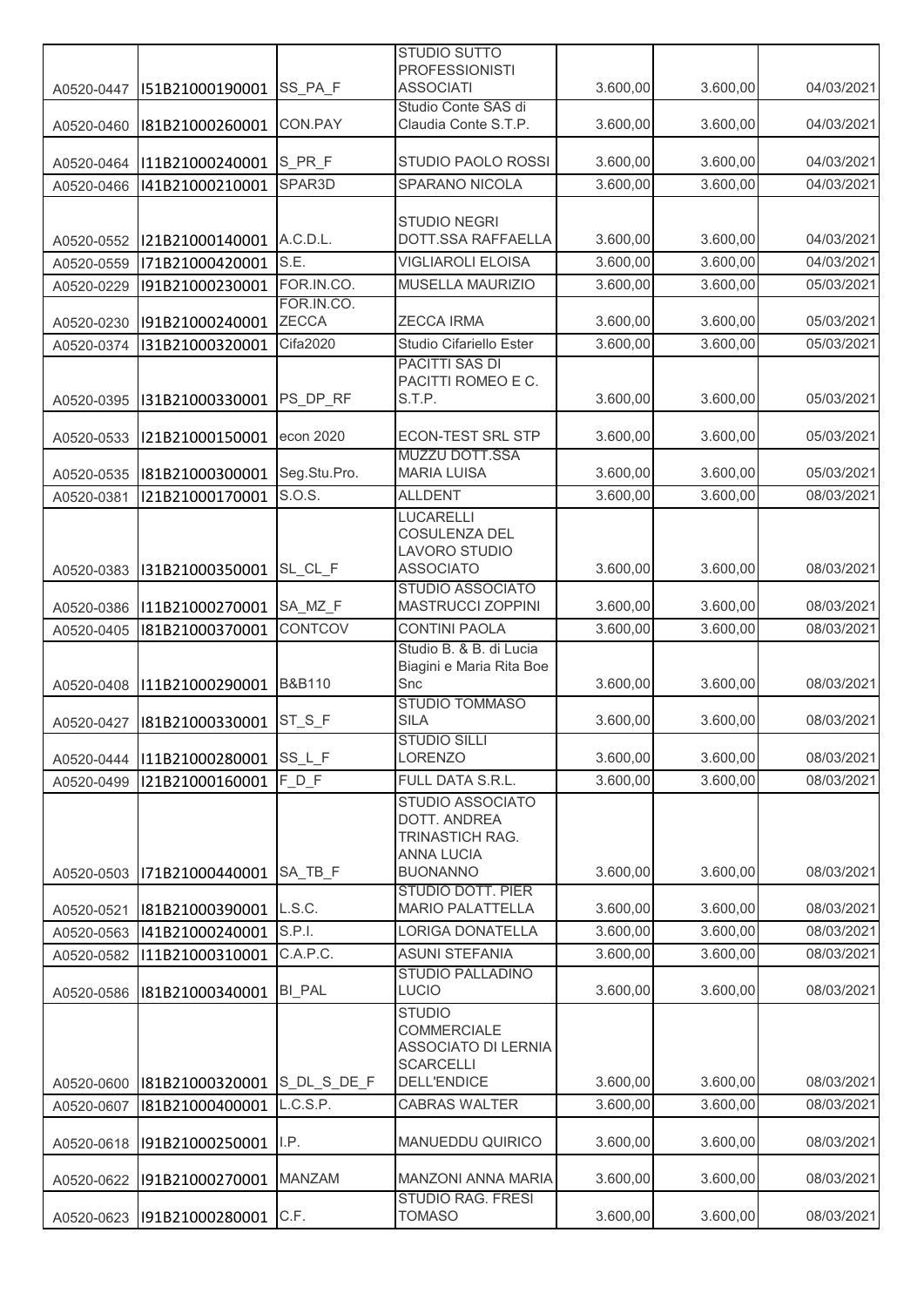|            |                 |             | <b>STUDIO ANTONIO</b>                           |          |          |            |
|------------|-----------------|-------------|-------------------------------------------------|----------|----------|------------|
| A0520-0646 | I81B21000350001 | S G FO      | <b>GRINER</b>                                   | 3.600,00 | 3.600,00 | 08/03/2021 |
| A0520-0670 | I81B21000360001 | G. Pro.     | PINI FRANCESCO                                  | 3.600,00 | 3.600,00 | 08/03/2021 |
| A0520-0689 | I21B21000190001 | S.I.G.M.A.  | <b>TORIELLO DONATO</b>                          | 3.600,00 | 3.600,00 | 08/03/2021 |
|            |                 |             | <b>STUDIO MICOZZI</b>                           |          |          |            |
| A0520-0275 | I11B21000340001 | S_MG_F      | <b>GIANCARLO</b>                                | 3.600,00 | 3.600,00 | 09/03/2021 |
|            |                 |             |                                                 |          |          |            |
|            |                 |             | <b>MANZO CONSULTING</b>                         |          |          |            |
| A0520-0331 | I71B21000470001 | <b>EXA</b>  | DI MANZO SALVATORE                              | 3.600,00 | 3.600,00 | 09/03/2021 |
| A0520-0456 | I11B21000330001 | $A$ $M$ $F$ | <b>ALBERI MICHELA</b>                           | 3.600,00 | 3.600,00 | 09/03/2021 |
| A0520-0476 | I31B21000380001 | $LP_F$      | <b>IMBROGNO PATRIZIA</b>                        | 3.600,00 | 3.600,00 | 09/03/2021 |
| A0520-0604 | I41B21000260001 | A.S.        | PIRAS IGNAZIO                                   | 3.600,00 | 3.600,00 | 09/03/2021 |
|            |                 |             | <b>STUDIO DENTISTICO</b>                        |          |          |            |
|            |                 |             | DOTT. PIERO                                     |          |          |            |
| A0520-0615 | I61B21000360001 | L.P.S.      | <b>OGGIANU</b>                                  | 3.600,00 | 3.600,00 | 09/03/2021 |
|            |                 |             | <b>SANNA E ASSOCIATI</b>                        |          |          |            |
| A0520-0619 | I91B21000310001 | C.A.C.      | <b>SRLS</b>                                     | 3.600,00 | 3.600,00 | 09/03/2021 |
| A0520-0673 | I81B21000460001 | L.C.A.      | <b>SERRI GIANMARIO</b>                          | 3.600,00 | 3.600,00 | 09/03/2021 |
|            |                 |             | <b>STUDIO CAVOLI</b>                            |          |          |            |
| A0520-0679 | I81B21000470001 | $S_C_A_F$   | <b>ANDREA</b>                                   | 3.600,00 | 3.600,00 | 09/03/2021 |
|            |                 |             | <b>RAGNOLI</b>                                  |          |          |            |
| A0520-0287 | I21B21000260001 | $RC_S_F$    | CONSULTING SRL                                  | 3.600,00 | 3.600,00 | 10/03/2021 |
| A0520-0290 | I71B21000510001 | S.B.I.F.    | Barbaro Giovanni                                | 3.600,00 | 3.600,00 | 10/03/2021 |
|            |                 | $S_RP_F$    | STUDIO ROTA PORTA                               | 3.600,00 | 3.600,00 | 10/03/2021 |
| A0520-0473 | I11B21000350001 |             |                                                 |          |          |            |
| A0520-0478 | I31B21000430001 | 0. S.S. 0.  | <b>SPIGA PIERLUIGI</b>                          | 3.600,00 | 3.600,00 | 10/03/2021 |
|            |                 |             | <b>STUDIO</b><br><b>COMMERCIALE</b>             |          |          |            |
|            |                 |             | ASSOCIATO DEL                                   |          |          |            |
| A0520-0482 | I71B21000520001 | SA DS F     | <b>SECCO</b>                                    | 3.600,00 | 3.600,00 | 10/03/2021 |
|            |                 |             | <b>STUDIO</b>                                   |          |          |            |
|            |                 |             | <b>COMMERCIALE</b>                              |          |          |            |
| A0520-0491 | I11B21000360001 | B_M_F       | <b>BRUSCHI</b>                                  | 3.600,00 | 3.600,00 | 10/03/2021 |
|            |                 |             |                                                 |          |          |            |
|            |                 |             | <b>STUDIO</b>                                   |          |          |            |
|            |                 |             | <b>COMMERCIALE RAG.</b>                         |          |          |            |
| A0520-0501 | 161B21000390001 | $S_F_A_F$   | <b>ANTONIETTA FRANCO</b>                        | 3.600,00 | 3.600,00 | 10/03/2021 |
| A0520-0523 | I51B21000290001 | PAY.TRAY    | <b>JOBTRAY SRL</b>                              | 3.600,00 | 3.600,00 | 10/03/2021 |
|            |                 |             | Numera Di Parri                                 |          |          |            |
| A0520-0557 | I91B21000350001 | $N_S_F$     | Gabriele E C. Sas                               | 3.600,00 | 3.600,00 | 10/03/2021 |
| A0520-0565 | I31B21000420001 | $B$ $F$ $F$ | <b>STUDIO BALDIOTTI</b><br><b>FRANCESCO</b>     | 3.600,00 | 3.600,00 | 10/03/2021 |
|            |                 |             | <b>STUDIO ASSOCIATO</b>                         |          |          |            |
|            |                 |             | DOTT. ESPOSITO -                                |          |          |            |
| A0520-0567 | I81B21000510001 | SA EV F     | RAG. VURCHIO V.                                 | 3.600,00 | 3.600,00 | 10/03/2021 |
|            |                 |             | DOTT. STEFANO                                   |          |          |            |
| A0520-0569 | I21B21000240001 | SB_F        | <b>BENDINELLI</b>                               | 3.600,00 | 3.600,00 | 10/03/2021 |
|            |                 |             | <b>GIMAR DI CANCELLI</b>                        |          |          |            |
| A0520-0584 | I41B21000290001 | GCSF        | STP - SAS                                       | 3.600,00 | 3.600,00 | 10/03/2021 |
|            |                 |             |                                                 |          |          |            |
|            |                 |             | <b>STUDIO</b>                                   |          |          |            |
|            |                 |             | <b>COMMERCIALE</b><br><b>TRIBUTARIO TODISCO</b> |          |          |            |
| A0520-0596 | I81B21000500001 | S_TF_F      | RAG. FRANCESCO                                  | 3.600,00 | 3.600,00 | 10/03/2021 |
|            |                 |             |                                                 |          |          |            |
|            |                 |             | STUDIO ASSOCIATO DI                             |          |          |            |
|            |                 |             | CONSULENZA DEL                                  |          |          |            |
|            |                 |             | LAVORO FAGGIOTTO                                |          |          |            |
|            |                 |             | CLAUDIO E SAMORE'                               |          |          |            |
| A0520-0621 | I21B21000250001 | G. Pag.     | <b>RAFFAELLA</b>                                | 3.600,00 | 3.600,00 | 10/03/2021 |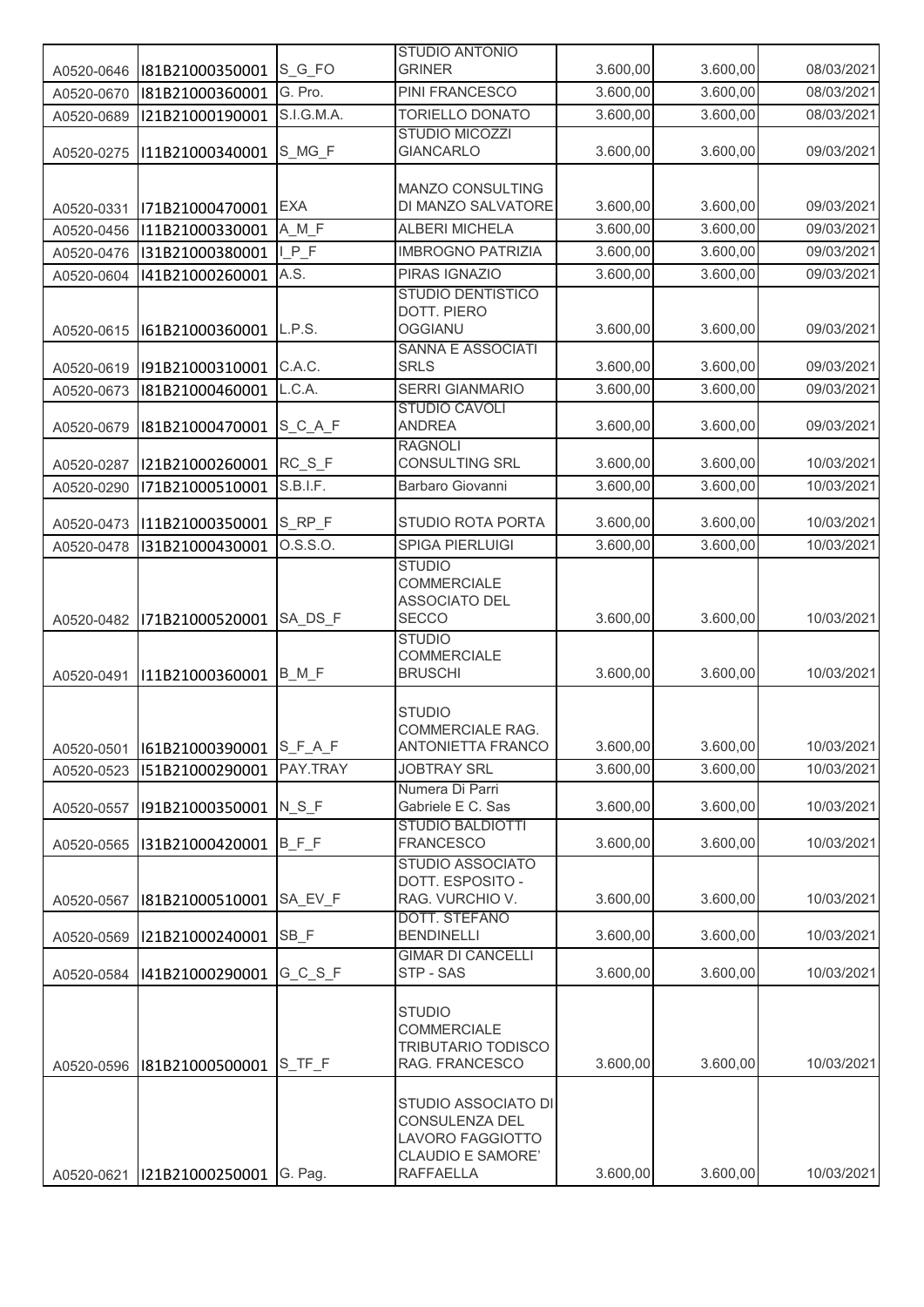|            |                        |                         | L.A.R. CONSULTING<br><b>SOCIETA' A</b>                                                     |          |          |            |
|------------|------------------------|-------------------------|--------------------------------------------------------------------------------------------|----------|----------|------------|
|            |                        |                         | RESPONSABILITA'<br><b>LIMITATA</b>                                                         |          |          |            |
| A0520-0461 | I61B21000410001        | LAR C F                 | <b>SEMPLIFICATA</b>                                                                        | 3.600,00 | 3.600,00 | 11/03/2021 |
| A0520-0500 | I51B21000300001        | G_&_GF                  | <b>GRUBER &amp; GRIESSER</b>                                                               | 3.600,00 | 3.600,00 | 11/03/2021 |
| A0520-0502 | I71B21000600001        | $S$ <sub>_BC_F</sub>    | <b>STUDIO</b><br>COMMERCIALE<br><b>BORRONI CARLA</b>                                       | 3.600,00 | 3.600,00 | 11/03/2021 |
|            |                        |                         |                                                                                            |          |          |            |
|            |                        |                         | C.S.A. CENTRO<br>SERVIZI ARGENTARIO<br><b>DI FANCIULLI</b><br><b>FABRIZIO &amp; ALOCCI</b> |          |          |            |
| A0520-0578 | I11B21000370001        | CSA F                   | GIANCARLO SNC.                                                                             | 3.600,00 | 3.600,00 | 11/03/2021 |
| A0520-0641 | I81B21000550001        | FG                      | <b>STUDIO GASPARINI</b><br>RAG VITTORIO                                                    | 3.600,00 | 3.600,00 | 11/03/2021 |
| A0520-0656 | I61B21000400001        | S.O.G.C.                | D'ALTILIA VALENTINO                                                                        | 3.600,00 | 3.600,00 | 11/03/2021 |
| A0520-0678 | I51B21000320001        | S.T.D. O.D.N.T.<br>C.D. | REHL RODOLFO                                                                               | 3.600,00 | 3.600,00 | 11/03/2021 |
|            |                        |                         | REDAC S.A.S. DI<br>MOTTOLA FEDERICO E                                                      |          |          |            |
| A0520-0687 | I41B21000310001        | R_S_MF_F                | С.                                                                                         | 3.600,00 | 3.600,00 | 11/03/2021 |
| A0520-0713 | I51B21000310001        | G. Pag.                 | <b>STUDIO GONDONI</b><br><b>ANNAROSA</b>                                                   | 3.600,00 | 3.600,00 | 11/03/2021 |
| A0520-0248 | I61B21000440001        | SR_R_F                  | <b>STUDIO ROBERTO</b><br><b>ROSSI</b>                                                      | 3.600,00 | 3.600,00 | 12/03/2021 |
|            |                        |                         | <b>STUDIO PROF.ASS.TI</b><br><b>ROSIGNOLI-</b>                                             |          |          |            |
| A0520-0322 | I81B21000580001        | SR_P_F                  | <b>PATALACCI</b>                                                                           | 3.600,00 | 3.600,00 | 12/03/2021 |
| A0520-0399 | I11B21000440001        | 2M_GS_FO                | 20 MEGA GENIUS SRL                                                                         | 3.600,00 | 3.600,00 | 12/03/2021 |
| A0520-0446 | I11B21000430001        | SA_B_F                  | <b>STUDIO ACCURSO</b><br><b>BARBARA</b>                                                    | 3.600,00 | 3.600,00 | 12/03/2021 |
| A0520-0525 | 121B21000330001 S_SS_F |                         | <b>STUDIO SALANDINI</b><br>S.A.S. DI DAVIDE RIZZI<br>E C. S.T.P.                           | 3.600,00 | 3.600,00 | 12/03/2021 |
| A0520-0542 | I81B21000570001        | S_P&P_F                 | <b>STUDIO PERCIBALLI &amp;</b><br>PARTNERS SRLS                                            | 3.600,00 | 3.600,00 | 12/03/2021 |
| A0520-0556 | I91B21000390001        | S ME F                  | <b>STUDIO MENGOZZI</b><br><b>ELENA</b>                                                     | 3.600,00 | 3.600,00 | 12/03/2021 |
| A0520-0634 | I61B21000450001        | S_SO_F                  | <b>STUDIO OROFINO DI</b><br>SAVINO OROFINO                                                 | 3.600,00 | 3.600,00 | 12/03/2021 |
| A0520-0635 | I11B21000410001        | SSS_F                   | SOCIETA' DI SERVIZI<br>S.R.L.                                                              | 3.600,00 | 3.600,00 | 12/03/2021 |
|            |                        |                         | <b>STUDIO CIARROCCHI</b>                                                                   |          |          |            |
| A0520-0644 | I31B21000480001        | FC                      | <b>EZIO</b><br><b>STUDIO PETRUCCI</b>                                                      | 3.600,00 | 3.600,00 | 12/03/2021 |
| A0520-0645 | I61B21000430001        | FP                      | <b>GENNARO</b><br><b>STUDIO GELMINI</b>                                                    | 3.600,00 | 3.600,00 | 12/03/2021 |
|            |                        |                         | <b>GENTILI</b>                                                                             |          |          |            |
| A0520-0667 | I11B21000420001        | S.G.FO.                 | <b>COMMERCIALISTI</b><br><b>ASSOCIATI</b>                                                  | 3.600,00 | 3.600,00 | 12/03/2021 |
| A0520-0668 | I31B21000490001        | A_MG_F                  | Gabriele Marchini                                                                          | 3.600,00 | 3.600,00 | 12/03/2021 |
| A0520-0172 | I81B21000630001        | <b>MePreRio</b>         | <b>LACANA PAOLO</b>                                                                        | 3.600,00 | 3.600,00 | 15/03/2021 |
| A0520-0323 | I51B21000380001        | SM R F                  | STUDIO RAG. MIRKO<br><b>ROMANI</b>                                                         | 3.600,00 | 3.600,00 | 15/03/2021 |
| A0520-0438 | I51B21000390001        | DG K F                  | DV GRESSIER K.G.<br><b>DES GRIESSER</b><br>EMMERICH & CO.                                  | 3.600,00 | 3.600,00 | 15/03/2021 |
| A0520-0467 | I21B21000340001        | S.C.                    | <b>STUDIO IADEVAIA</b><br>SALVATORE                                                        | 3.600,00 | 3.600,00 | 15/03/2021 |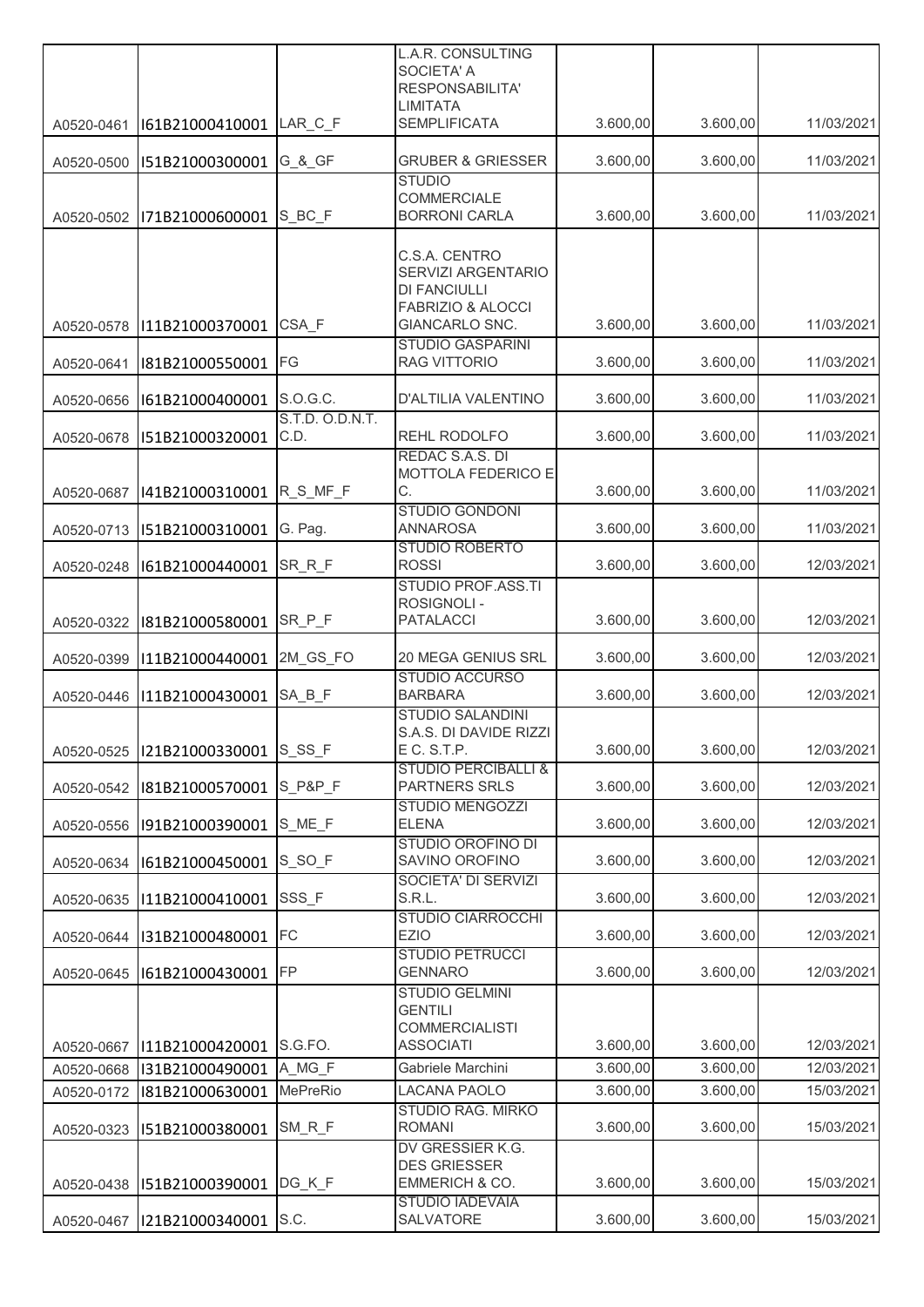|            |                        |                    | <b>STUDIO</b>                                  |          |          |            |
|------------|------------------------|--------------------|------------------------------------------------|----------|----------|------------|
| A0520-0479 | I41B21000360001        | S <sub>_C_</sub> M | <b>COMMERCIALE MUCCI</b>                       | 3.600,00 | 3.600,00 | 15/03/2021 |
| A0520-0493 | I81B21000640001        | SA_R_F             | <b>STUDIO ALFONSO</b><br><b>ROSARIA</b>        | 3.600,00 | 3.600,00 | 15/03/2021 |
| A0520-0496 | I61B21000460001        | $R_C_S_F$          | R.E.D. CONSUL<br>SERVICE S.R.L.                | 3.600,00 | 3.600,00 | 15/03/2021 |
|            |                        |                    | <b>STUDIO CDL</b>                              |          |          |            |
| A0520-0505 | I11B21000490001        | C.S.               | DOTT.ROBERTO<br>CONGIU                         | 3.600,00 | 3.600,00 | 15/03/2021 |
|            |                        |                    | <b>SERVICE CENTER DI</b>                       |          |          |            |
| A0520-0566 | I41B21000370001        | $SC$ $B$ $F$       | <b>BENNATI LAMBERTO &amp;</b><br>C. S.N.C.     | 3.600,00 | 3.600,00 | 15/03/2021 |
|            |                        |                    | <b>STUDIO</b><br>DOTT.GIUSEPPE                 |          |          |            |
| A0520-0637 | I41B21000380001        | S_GM_F             | <b>MASCIA</b>                                  | 3.600,00 | 3.600,00 | 15/03/2021 |
| A0520-0049 | I91B21000430001        | <b>STUDIO NOAL</b> | STUDIO NOAL SRL<br><b>STP</b>                  | 3.600,00 | 3.600,00 | 16/03/2021 |
|            |                        |                    |                                                |          |          |            |
|            |                        |                    | <b>STUDIO</b><br>PROFESSIONALE ASS.            |          |          |            |
| A0520-0134 | I51B21000400001        | FO_CIDO            | CINCI-DONZELLI                                 | 3.600,00 | 3.600,00 | 16/03/2021 |
|            |                        |                    | STUDIO PECORARI-<br><b>MENGHINI-</b>           |          |          |            |
|            |                        |                    | <b>BERNARDELLI-</b>                            |          |          |            |
| A0520-0276 | I21B21000360001        | PM_BC_F            | CABERLETTI- S.T.P. A<br>R.L.                   | 3.600,00 | 3.600,00 | 16/03/2021 |
|            |                        |                    | <b>STUDIO RAG. ALDO</b>                        |          |          |            |
| A0520-0472 | I41B21000390001        | $S_C$ F            | ANGELO CIRCOSTA<br><b>STUDIO NATALIZIO</b>     | 3.600,00 | 3.600,00 | 16/03/2021 |
| A0520-0568 | I81B21000670001        | S_NM_F             | DOTT. MICHELE                                  | 3.600,00 | 3.600,00 | 16/03/2021 |
| A0520-0577 | I81B21000660001        | S_CV_F             | <b>STUDIO CURI</b><br><b>VINCENZO</b>          | 3.600,00 | 3.600,00 | 16/03/2021 |
|            |                        |                    | <b>STUDIO ANGELO</b>                           |          |          |            |
| A0520-0661 | I71B21000630001        | S_AM_F             | <b>MORANDINI</b><br><b>STUDIO DALO'</b>        | 3.600,00 | 3.600,00 | 16/03/2021 |
| A0520-0672 | 191B21000420001 S_DC_F |                    | <b>CARMELA</b>                                 | 3.600,00 | 3.600,00 | 16/03/2021 |
| A0520-0676 | I21B21000350001        | MARK AZ            | <b>SALVI MASSIMILIANO</b>                      | 3.600,00 | 3.600,00 | 16/03/2021 |
| A0520-0700 | I91B21000440001        | <b>AGG</b>         | Nozzoli Roberto                                | 3.600,00 | 3.600,00 | 16/03/2021 |
| A0520-0258 | I81B21000700001        | I.P.               | <b>REI ELSO</b><br><b>STUDIO</b>               | 3.600,00 | 3.600,00 | 17/03/2021 |
|            |                        |                    | COMMERCIALE                                    |          |          |            |
|            |                        |                    | ASSOCIATO DI FOGLIA<br>DR. F. E BASSANO        |          |          |            |
| A0520-0471 | I51B21000430001        | SA FB F            | RAG. G.                                        | 3.600,00 | 3.600,00 | 17/03/2021 |
|            |                        |                    | Studio Mei Societa' A                          |          |          |            |
| A0520-0564 | I31B21000540001        | <b>FM</b>          | Responsabilita' Limitata                       | 3.600,00 | 3.600,00 | 17/03/2021 |
| A0520-0575 | I71B21000700001        | S.O.C.             | <b>STUDIO DENTISTICO</b><br>DI STASIO DARIO    | 3.600,00 | 3.600,00 | 17/03/2021 |
| A0520-0627 | I41B21000400001        | S MG F             | <b>STUDIO MOTTOLA</b><br><b>GIOVANNI MARIO</b> | 3.600,00 | 3.600,00 | 17/03/2021 |
|            |                        |                    |                                                |          |          |            |
|            |                        |                    | CENTRO DENTISTICO                              |          |          |            |
|            |                        |                    | DOTT.SSA<br><b>MARCHIONE</b>                   |          |          |            |
| A0520-0654 | I71B21000680001        | R.F.O.             | <b>NICOLETTA</b><br><b>STUDIO TRIBUTARIO</b>   | 3.600,00 | 3.600,00 | 17/03/2021 |
| A0520-0685 | I31B21000530001        | S TM F             | DR. TONY MARCONE                               | 3.600,00 | 3.600,00 | 17/03/2021 |
| A0520-0455 | I11B21000680001        | $SS_S_F$           | <b>STUDIO SUMMA</b><br>S.R.L.S.                | 3.600,00 | 3.600,00 | 19/03/2021 |
|            |                        |                    |                                                |          |          |            |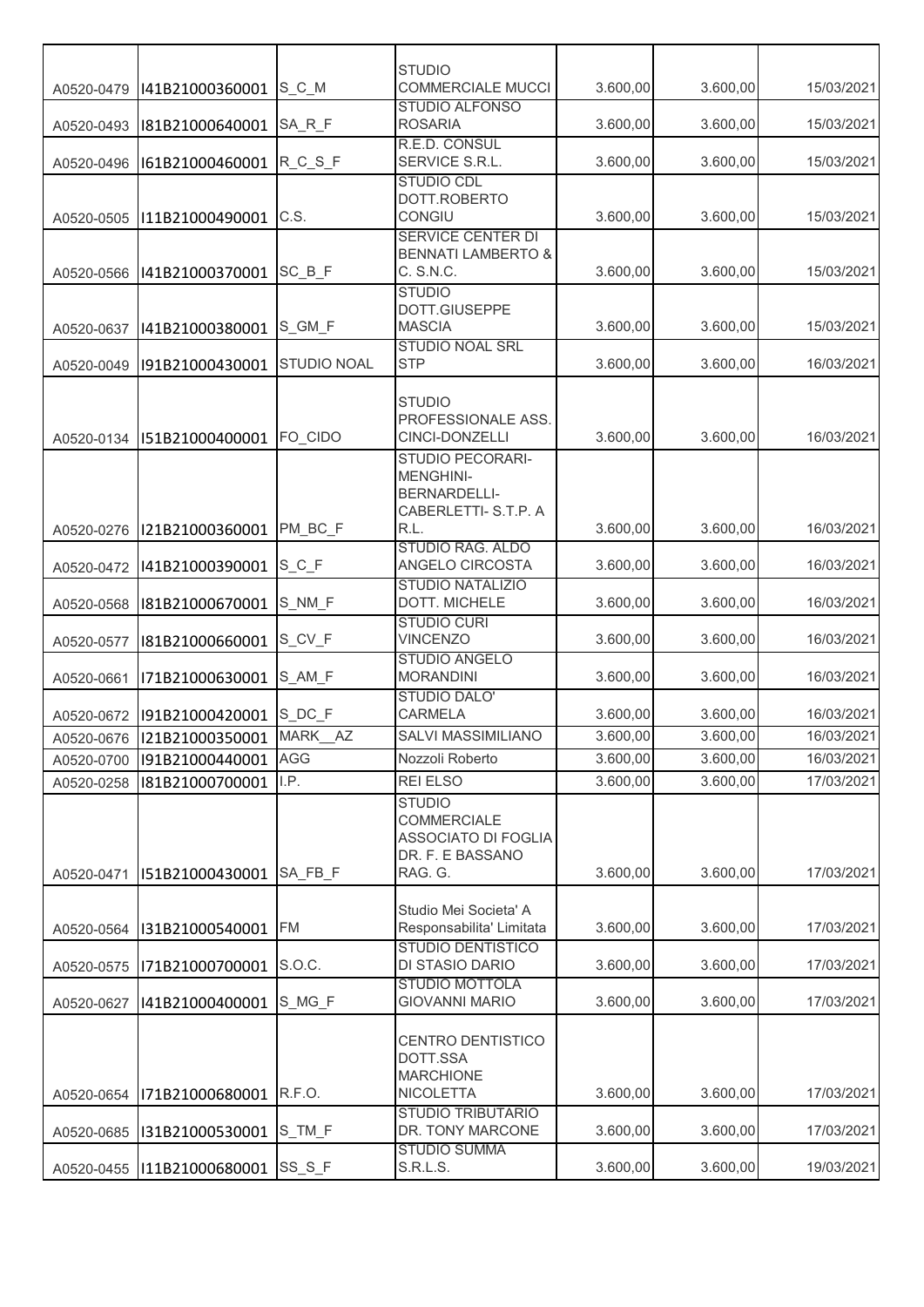|                          |                 |                        | <b>GRUBER-GRIESSER &amp;</b>                   |                      |                      |                          |
|--------------------------|-----------------|------------------------|------------------------------------------------|----------------------|----------------------|--------------------------|
|                          |                 |                        | PARTNER SNC DI                                 |                      |                      |                          |
|                          | I11B21000690001 | GG_&P_SF               | <b>GRIESSER EMMERICH</b><br><b>&amp; CO</b>    | 3.600,00             | 3.600,00             | 19/03/2021               |
| A0520-0488<br>A0520-0526 | I81B21000780001 | $M_L$ F                | <b>MAURIZIO LAUTERI</b>                        | 3.600,00             | 3.600,00             | 19/03/2021               |
|                          |                 |                        | <b>STUDIO RIZZI E</b>                          |                      |                      |                          |
| A0520-0579               | I11B21000670001 | $S_RG_F$               | <b>GENEROSI SRL</b>                            | 3.600,00             | 3.600,00             | 19/03/2021               |
| A0520-0609               | I21B21000460001 | G.S.C.                 | <b>SIAS GIANDIEGO</b>                          | 3.600,00             | 3.600,00             | 19/03/2021               |
| A0520-0629               | I81B21000760001 | IRF                    | <b>IANNUCCI RITA</b>                           | 3.600,00             | 3.600,00             | 19/03/2021               |
| A0520-0631               | I21B21000450001 | <b>SGD 2020</b>        | SO.GE.DA. SRL<br>S.E.DA SAS DI ARICI           | 3.600,00             | 3.600,00             | 19/03/2021               |
| A0520-0640               | I61B21000510001 | SIF                    | MARIANGELA E C.                                | 3.600,00             | 3.600,00             | 19/03/2021               |
| A0520-0651               | I11B21000660001 | S_G_FO                 | STUDIO GELMINI LIDIA                           | 3.600,00             | 3.600,00             | 19/03/2021               |
| A0520-0660               | I71B21000770001 | $G_P_S_F$              | GE.S.A. PESARO S.R.L<br><b>ACCOUNT SERVICE</b> | 3.600,00             | 3.600,00             | 19/03/2021               |
| A0520-0353               | I61B21000530001 | A_SS_F                 | S.R.L.                                         | 3.600,00             | 3.600,00             | 22/03/2021               |
| A0520-0384               | I21B21000470001 | FSP_CBD                | <b>CABIDDU CECILIA</b>                         | 3.600,00             | 3.600,00             | 22/03/2021               |
|                          |                 |                        | MHR CONSULTING                                 |                      |                      |                          |
| A0520-0434               | I91B21000540001 | <b>MHRSMART</b>        | S.R.L.S.<br><b>STUDIO ASSOCIATO</b>            | 3.600,00             | 3.600,00             | 22/03/2021               |
| A0520-0492               | I61B21000520001 | SA_DBG_F               | DEL BIANCO E GIGLI<br><b>CRESTA DATI DI</b>    | 3.600,00             | 3.600,00             | 22/03/2021               |
|                          |                 |                        | FERRINI FRANCA & C.                            |                      |                      |                          |
| A0520-0544               | I51B21000530001 | $C/D_F$                | <b>SNC</b>                                     | 3.600,00             | 3.600,00             | 22/03/2021               |
| A0520-0590               | I11B21000720001 | Segret. Stud.<br>Prof. | <b>MURRU GIUSEPPE</b>                          | 3.600,00             | 3.600,00             | 22/03/2021               |
|                          |                 |                        | <b>CENTRO DATI DI</b><br><b>ALBANO MICHELE</b> |                      |                      |                          |
|                          |                 |                        | ARCANGELO E                                    |                      |                      |                          |
| A0520-0592               | I71B21000780001 | CD_AMA_S_F<br>M_G_F    | <b>SCAVONE</b><br>MARCO GIAMPAOLO              | 3.600,00<br>3.600,00 | 3.600,00<br>3.600,00 | 22/03/2021<br>22/03/2021 |
| A0520-0633               | I81B21000800001 |                        | EL.CON.S.A.S. DI                               |                      |                      |                          |
|                          |                 |                        | FRASCAROLI CALVINO                             |                      |                      |                          |
| A0520-0642               | I31B21000640001 | $F_E$                  | PIERO & C.                                     | 3.600,00             | 3.600,00             | 22/03/2021               |
| A0520-0269               | I71B21000790001 | ST D F                 | Studio Tonelli Rag.<br>Dianella                | 3.600,00             | 3.600,00             | 23/03/2021               |
|                          |                 |                        | STUDIO CONSULENZA<br><b>DEL LAVORO</b>         |                      |                      |                          |
|                          |                 |                        | <b>BUONANNO</b>                                |                      |                      |                          |
| A0520-0441               | I31B21000650001 | CL BV F                | <b>VITTORINO</b><br><b>CONSULENTI</b>          | 3.600,00             | 3.600,00             | 23/03/2021               |
|                          |                 |                        | <b>ASSOCIATI. - DI</b>                         |                      |                      |                          |
|                          |                 |                        | <b>FILOMENA</b>                                |                      |                      |                          |
| A0520-0512               | I31B21000660001 | P.O.L.                 | MASTROSIMONE & C. -<br>S.A.S.                  | 3.600,00             | 3.600,00             | 23/03/2021               |
|                          |                 |                        | <b>STUDIO LATTANZI</b>                         |                      |                      |                          |
| A0520-0583               | I81B21000870001 | <b>FL</b>              | <b>NICOLA</b>                                  | 3.600,00             | 3.600,00             | 23/03/2021               |
| A0520-0597               | I81B21000880001 | S.B.D.                 | PAZZOLA CARLA                                  | 3.600,00             | 3.600,00             | 23/03/2021               |
| A0520-0625               | I91B21000570001 | PRO.GAL                | Galdi & Partners S.r.l.                        | 3.600,00             | 3.600,00             | 23/03/2021               |
| A0520-0648               | I51B21000590001 | <b>MRFAC</b>           | <b>GAMBA ALESSANDRO</b>                        | 3.600,00             | 3.600,00             | 23/03/2021               |
|                          |                 |                        | STUDIO ASSOCIATO                               |                      |                      |                          |
|                          |                 |                        | STUCCHI DI WALTER                              |                      |                      |                          |
|                          |                 |                        | RAG. STUCCHI E<br><b>ALESSANDRA</b>            |                      |                      |                          |
| A0520-0658               | I41B21000460001 | SA_S_F                 | DOTT.SSA STUCCHI                               | 3.600,00             | 3.600,00             | 23/03/2021               |
|                          |                 |                        | <b>EVANGELISTA DI</b>                          |                      |                      |                          |
| A0520-0663               | I81B21000860001 | E_ERS F                | <b>EVANGELISTA</b><br>ROBERTO S.A.S.           | 3.600,00             | 3.600,00             | 23/03/2021               |
| A0520-0665               | I51B21000600001 | E.D S F                | <b>EL.DA SRLS</b>                              | 3.600,00             | 3.600,00             | 23/03/2021               |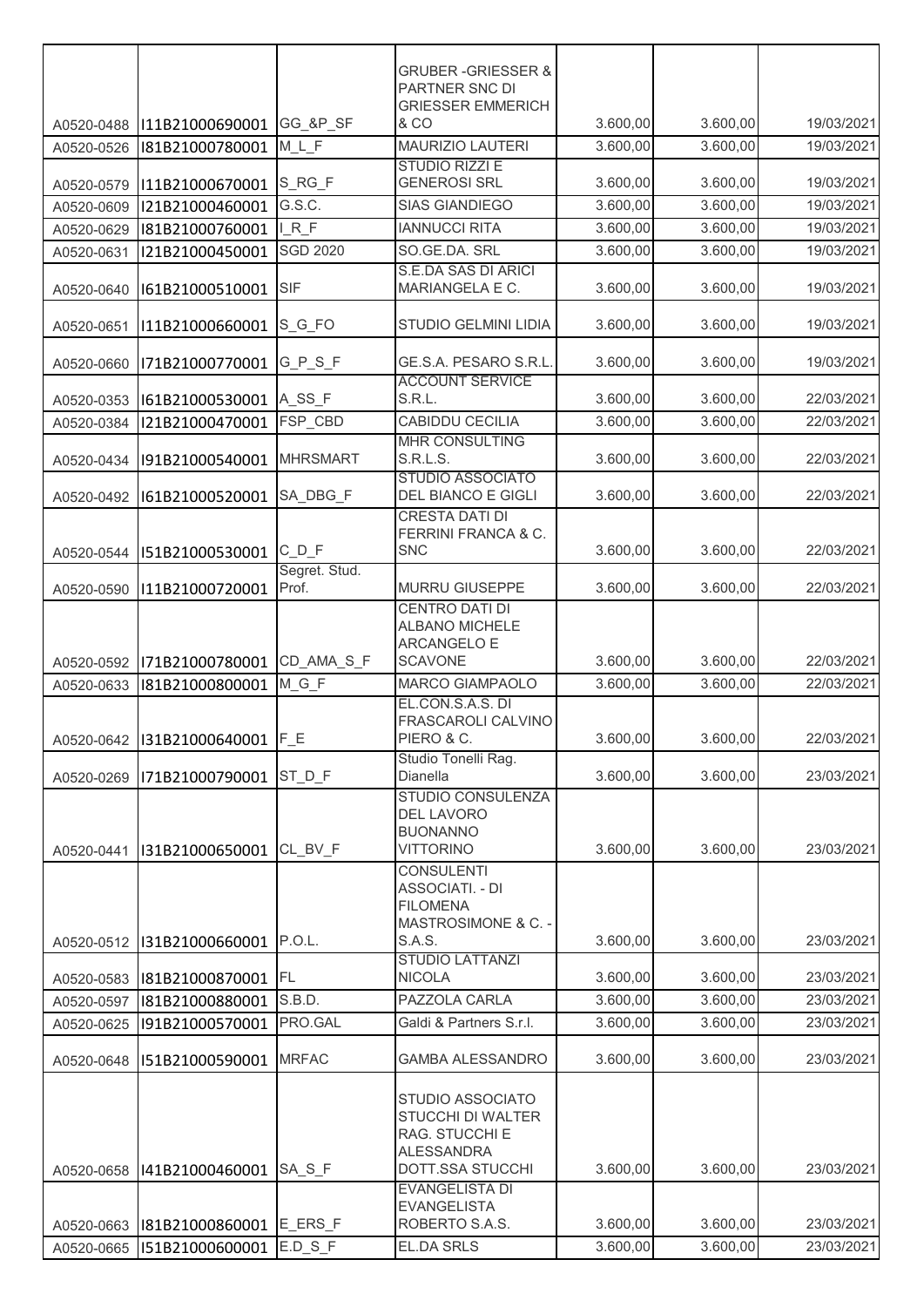|            |                 |                             | <b>STUDIO VIMINI &amp;</b><br><b>ZINGARETTI</b>      | 3.600,00 | 3.600,00 | 23/03/2021 |
|------------|-----------------|-----------------------------|------------------------------------------------------|----------|----------|------------|
| A0520-0711 | I41B21000450001 | S_VZ_F                      | <b>STUDIO BERGAMO</b>                                |          |          |            |
| A0520-0712 | I51B21000580001 | FB                          | <b>PAOLO</b>                                         | 3.600,00 | 3.600,00 | 23/03/2021 |
|            |                 |                             | <b>STUDIO MAUTONE</b>                                |          |          |            |
| A0520-0169 | I81B21000960001 | VSPBP4U 07<br>FOR.IN.CO.    | <b>STP SRL</b>                                       | 3.600,00 | 3.600,00 | 30/03/2021 |
| A0520-0227 | I51B21000640001 | <b>FERRI</b>                | <b>FERRI STEFANO</b>                                 | 3.600,00 | 3.600,00 | 30/03/2021 |
| A0520-0273 | I81B21000920001 | COSSWAZ                     | <b>COSSU ALBA</b>                                    | 3.600,00 | 3.600,00 | 30/03/2021 |
|            |                 |                             | Studio Associato                                     |          |          |            |
|            |                 | INFOR.UFFIC.                | Iannella Mucciacciaro<br>Pannone                     | 3.000,00 | 3.000,00 | 30/03/2021 |
| A0520-0428 | I41B21000510001 |                             | Studio Commerciale E                                 |          |          |            |
|            |                 |                             | Tributario Associato                                 |          |          |            |
| A0520-0483 | I41B21000500001 | SA_S_F                      | Silenzi                                              | 3.600,00 | 3.600,00 | 30/03/2021 |
|            |                 |                             | <b>STUDIO GABRIELE DI</b><br><b>VICO VALENTINO E</b> |          |          |            |
| A0520-0497 | I81B21000930001 | S GVV F                     | <b>GABRIELE</b>                                      | 3.600,00 | 3.600,00 | 30/03/2021 |
|            |                 |                             | <b>STUDIO MASSARO</b>                                |          |          |            |
| A0520-0511 | I81B21000940001 | S.I.P.                      | CARMINE                                              | 3.600,00 | 3.600,00 | 30/03/2021 |
|            |                 |                             | STUDIO DOTT.<br><b>FERRUCCIO</b>                     |          |          |            |
| A0520-0519 | I11B21000820001 | S RF F                      | <b>RAZZOLINI</b>                                     | 3.600,00 | 3.600,00 | 30/03/2021 |
|            |                 |                             |                                                      |          |          |            |
| A0520-0539 | I51B21000650001 | S GE F                      | STUDIO GIULINI EREDI                                 | 3.600,00 | 3.600,00 | 30/03/2021 |
| A0520-0545 | I91B21000610001 | PRO.AFO                     | <b>AFOR CONSULTING</b><br><b>SRLS</b>                | 3.600,00 | 3.600,00 | 30/03/2021 |
|            |                 |                             | <b>STUDIO</b>                                        |          |          |            |
|            |                 |                             | <b>COMMERCIALE ZOTTI</b>                             |          |          |            |
| A0520-0585 | I81B21000950001 | $S_Z A_F$                   | & ASSOCIATI                                          | 3.600,00 | 3.600,00 | 30/03/2021 |
| A0520-0605 | I21B21000560001 | S.A.S.A.                    | <b>STUDIO ASSOCIATO</b><br><b>TORRI</b>              | 3.600,00 | 3.600,00 | 30/03/2021 |
|            |                 |                             | <b>STUDIO</b>                                        |          |          |            |
|            |                 |                             | <b>ODONTOIATRICO</b>                                 |          |          |            |
|            |                 | S.D. O.T. C.D.              | DOTT.SSA IRENE                                       | 3.600,00 |          | 30/03/2021 |
| A0520-0610 | I21B21000570001 |                             | <b>MADANAS</b><br>CONTA.GE.A. SAS DI                 |          | 3.600,00 |            |
|            |                 | Organizzazione in CAPPADONA |                                                      |          |          |            |
| A0520-0624 | I11B21000840001 | Conta.ge.a.                 | CARMELA & C.                                         | 3.600,00 | 3.600,00 | 30/03/2021 |
|            |                 |                             | <b>STUDIO GIORGIO</b><br><b>DOTTORI</b>              |          |          |            |
| A0520-0626 | I61B21000580001 | F.P.A.                      | <b>COMMERCIALISTI</b>                                | 3.600,00 | 3.600,00 | 30/03/2021 |
|            |                 |                             | DR DE BENEDICTIS                                     |          |          |            |
| A0520-0655 | I31B21000700001 | F.O.S.O.                    | <b>LINO</b>                                          | 3.600,00 | 3.600,00 | 30/03/2021 |
| A0520-0671 | I21B21000580001 | S.M.M.S.P.                  | <b>ILARIA PIPARO</b>                                 | 3.600,00 | 3.600,00 | 30/03/2021 |
| A0520-0675 | I71B21000850001 | S RC SS F                   | <b>STUDIO RIVA CDL STP</b><br><b>SRL</b>             | 3.600,00 | 3.600,00 | 30/03/2021 |
|            |                 |                             | <b>C&amp;C CONSULTING</b>                            |          |          |            |
|            |                 |                             | SAS DI CASSOLA                                       |          |          |            |
| A0520-0702 | I11B21000830001 | C&C_C_CM_F                  | <b>MICAELA</b>                                       | 3.600,00 | 3.600,00 | 30/03/2021 |
| A0520-0306 | I31B21000770001 | <b>FORTI</b>                | <b>Boschin Claudio</b>                               | 1.600,00 | 1.600,00 | 01/04/2021 |
| A0520-0553 | I21B21000600001 | FormazionePS_O<br>rtolani   | Ortolani Dina                                        | 1.500,00 | 1.500,00 | 01/04/2021 |
| A0520-0630 | I81B21001020001 | W.OR.K.                     | <b>BUCCINO ROSA</b>                                  | 3.600,00 | 3.600,00 | 01/04/2021 |
| A0520-0666 | I21B21000610001 | PTF                         | PELIZZARI TARCISIO                                   | 3.600,00 | 3.600,00 | 01/04/2021 |
| A0520-0680 | I71B21000870001 | DGE_S_F                     | Dge Studio S.r.l.                                    | 3.600,00 | 3.600,00 | 01/04/2021 |
|            |                 |                             | STUDIO DOTT.SSA                                      |          |          |            |
| A0520-0681 | I61B21000650001 | S_BP_F                      | <b>BEOLCHI PAOLA</b>                                 | 3.600,00 | 3.600,00 | 01/04/2021 |
| A0520-0686 | I91B21000700001 | $S_T_S_F$                   | STUDIO TEMA S.R.L.                                   | 3.600,00 | 3.600,00 | 01/04/2021 |
| A0520-0695 | I81B21001010001 | ST_BF_F                     | <b>STUDIO BORRELLI</b><br><b>FRANCESCO</b>           | 3.600,00 | 3.600,00 | 01/04/2021 |
|            |                 |                             |                                                      |          |          |            |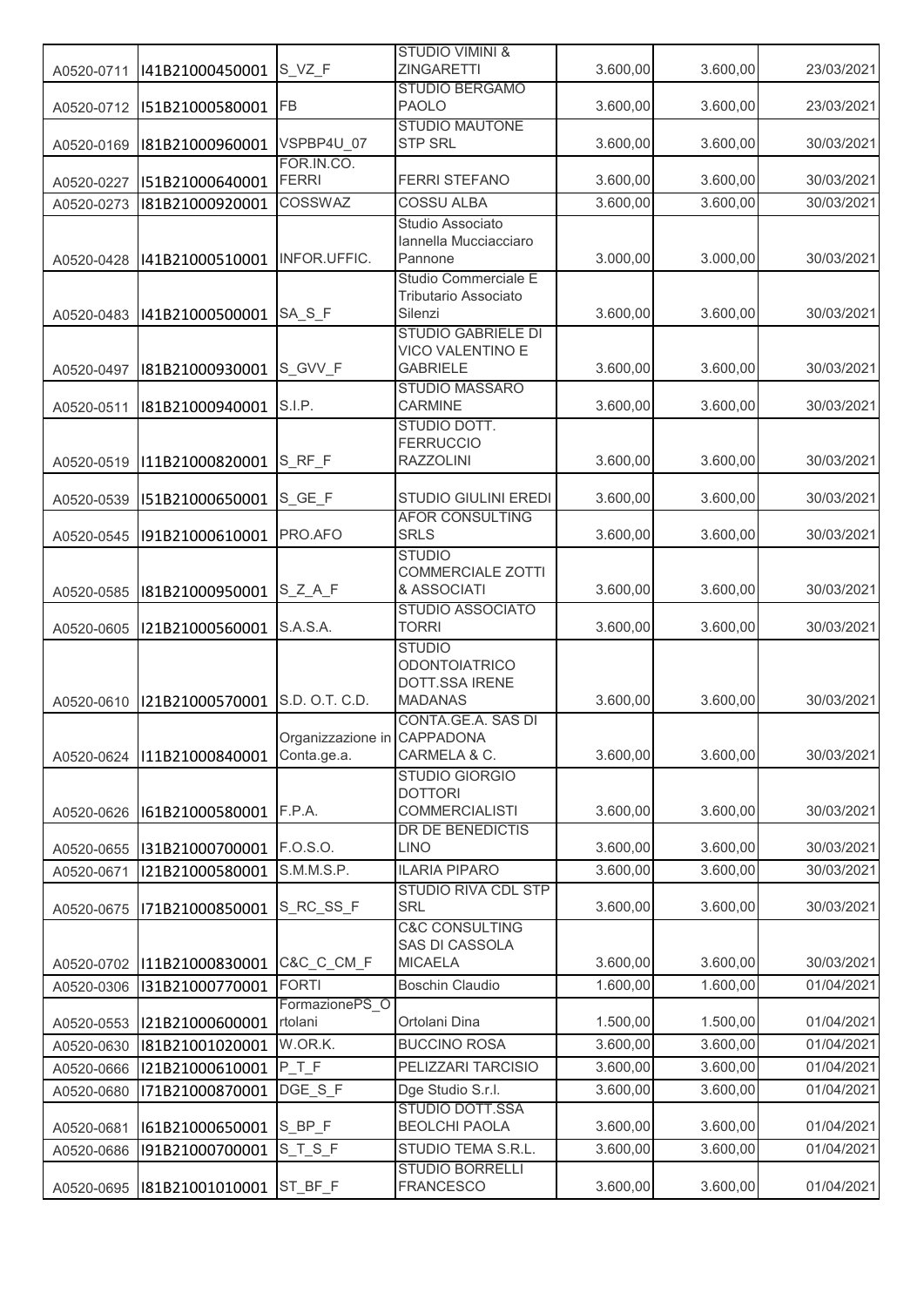|                          |                                    |                                   | <b>BOLOGNINI ZERINI -</b>                          |                      |          |                          |
|--------------------------|------------------------------------|-----------------------------------|----------------------------------------------------|----------------------|----------|--------------------------|
|                          |                                    |                                   | <b>STUDIO</b><br><b>COMMERCIALISTI</b>             |                      |          |                          |
| A0520-0703               | I61B21000640001                    | S BZ F                            | <b>ASSOCIATI</b>                                   | 3.600,00             | 3.600,00 | 01/04/2021               |
|                          |                                    |                                   | F.R. RESOURCES DI                                  |                      |          |                          |
|                          |                                    |                                   | FERMINIA DI MARZIO                                 |                      |          |                          |
| A0520-0439               | I11B21000990001                    | $F_R_F$                           | S.A.S.<br><b>MANAGEMENT &amp;</b>                  | 3.600,00             | 3.600,00 | 02/04/2021               |
| A0520-0440               | I71B21000940001                    | <b>M&amp;_CS_F</b>                | CONSULTING S.R.L.                                  | 3.600,00             | 3.600,00 | 02/04/2021               |
|                          |                                    |                                   | MGI Vannucci &                                     |                      |          |                          |
| A0520-0510               | I61B21000760001                    | PIT                               | Associati                                          | 3.600,00             | 3.600,00 | 02/04/2021               |
| A0520-0606               | I21B21000630001                    | P.C.                              | DE FANTI PAOLO<br><b>MARINO</b>                    | 3.600,00             | 3.600,00 | 02/04/2021               |
|                          |                                    |                                   | <b>STUDIO SURIANO DI</b>                           |                      |          |                          |
|                          |                                    |                                   | SURIANO ANDREA,                                    |                      |          |                          |
|                          |                                    |                                   | <b>VINCENZO E</b><br><b>ROSANNA</b>                | 3.600,00             | 3.600,00 | 02/04/2021               |
| A0520-0659               | I81B21001080001                    | S_SU_F                            |                                                    |                      |          |                          |
|                          |                                    |                                   | <b>STUDIO COMM</b>                                 |                      |          |                          |
|                          |                                    |                                   | ASSOC. D.SSA SILVIA                                |                      |          |                          |
|                          | I11B21000980001                    | SA BL F                           | <b>BOLOGNINI - D.SSA</b><br>ROBERTA LOCATELLI      | 3.600,00             | 3.600,00 | 02/04/2021               |
| A0520-0701<br>A0520-0705 | I31B21000830001                    | SCM F                             | <b>SASSI CINZIA MARIA</b>                          | 3.600,00             | 3.600,00 | 02/04/2021               |
|                          |                                    |                                   | <b>DATATER DI</b>                                  |                      |          |                          |
|                          |                                    |                                   | D'ASCENZO GUIDO &                                  |                      |          |                          |
| A0520-0715               | 141B21000600001                    | $D_S_F$                           | C. - S.A.S.                                        | 3.600,00             | 3.600,00 | 02/04/2021               |
| A0520-0003               | I81B21001150001                    | AMSOCOV                           | ROSSANA POLO                                       | 3.600,00             | 3.600,00 | 08/04/2021               |
| A0520-0017               | I81B21001120001                    | WAZOPP                            | <b>CORDELLA PATRIZIA</b>                           | 3.600,00             | 3.600,00 | 08/04/2021               |
| A0520-0028               | I81B21001130001                    | <b>DECRIL</b>                     | <b>ASSUNTINA</b><br><b>GUARNACCIA</b>              | 3.600,00             | 3.600,00 | 08/04/2021               |
|                          |                                    |                                   | STUDIO L.E.D. snc di                               |                      |          |                          |
|                          |                                    |                                   | MUNARO ENZO E                                      |                      |          |                          |
| A0520-0042               | I41B21000640001                    | SVIL.PRO                          | MENGUZZATO LUISA<br>R.C. SOCIETÀ A                 | 3.000,00             | 3.000,00 | 08/04/2021               |
|                          |                                    |                                   | RESPONSABILITÀ                                     |                      |          |                          |
| A0520-0217               | I81B21001140001                    | <b>RCSMART</b>                    | LIMITATA                                           | 3.600,00             | 3.600,00 | 08/04/2021               |
|                          |                                    |                                   |                                                    |                      |          |                          |
|                          |                                    |                                   | Studio Legale Associato<br>Avv. Mercanti F. E Avv. |                      |          |                          |
| A0520-0318               | I71B21001020001                    | SL AM ES F                        | Stasi F.                                           | 3.600,00             | 3.600,00 | 08/04/2021               |
| A0520-0409               | I81B21001160001                    | <b>FRORG</b>                      | <b>ANTONIO FRAGHI'</b>                             | 3.600,00             | 3.600,00 | 08/04/2021               |
| A0520-0457               | I81B21001180001                    | M A F                             | MONACHINI ATTILIO                                  | 3.600,00             | 3.600,00 | 08/04/2021               |
| A0520-0474               | I51B21000790001                    | $L$ <sub><math>M</math></sub> $F$ | LODOVICHI MARIO                                    | 3.600,00             | 3.600,00 | 08/04/2021               |
|                          |                                    |                                   | <b>ACCOUNT &amp; SERVICE -</b><br><b>ACSE SRL</b>  |                      | 3.600,00 |                          |
| A0520-0477<br>A0520-0498 | I81B21001190001<br>I61B21000820001 | AS_AS_F<br>$S_F_F$                | <b>STUDIO FABRIZI SRL</b>                          | 3.600,00<br>3.600,00 | 3.600,00 | 08/04/2021<br>08/04/2021 |
| A0520-0536               | I61B21000830001                    | PRO.T.E.S.I.                      | <b>INTINI CRISTIAN</b>                             | 3.600,00             | 3.600,00 | 08/04/2021               |
|                          |                                    |                                   | <b>STUDIO TERIGI ROSSI</b>                         |                      |          |                          |
| A0520-0558               | I61B21000840001                    | S_TR_A_F                          | E ASSOCIATI                                        | 3.600,00             | 3.600,00 | 08/04/2021               |
| A0520-0574               | I51B21000760001                    | <b>GODRSD</b>                     | DEIANA SALVATORE                                   | 3.600,00             | 3.600,00 | 08/04/2021               |
| A0520-0593               | I61B21000850001                    | <b>RUICAO</b>                     | <b>RUIU PIETRO</b>                                 | 3.600,00             | 3.600,00 | 08/04/2021               |
|                          |                                    |                                   | CENTRO DATI AMAA                                   |                      |          |                          |
|                          |                                    |                                   | SOCIETA'<br><b>COOPERATIVA</b>                     |                      |          |                          |
| A0520-0594               | I81B21001170001                    | CDA_SCS_F                         | <b>SOCIALE</b>                                     | 3.600,00             | 3.600,00 | 08/04/2021               |
| A0520-0599               | I21B21000640001                    | G.S.S.                            | DOTT.SSA PIPIA RITA                                | 3.600,00             | 3.600,00 | 08/04/2021               |
|                          |                                    |                                   | <b>AVVOCATO DELIRIO</b>                            |                      |          |                          |
| A0520-0602               | I21B21000650001                    | R.S.P.C.                          | LUIGI                                              | 3.600,00             | 3.600,00 | 08/04/2021               |
|                          |                                    |                                   | <b>STUDIO</b><br>COMMERCIALE RAG.                  |                      |          |                          |
|                          |                                    |                                   | <b>BEVILACQUA F.SCO &amp;</b>                      |                      |          |                          |
|                          | A0520-0613   151B21000750001       | $S$ <sub>_BF_F</sub>              | DOTT. G. FERRARA                                   | 3.600,00             | 3.600,00 | 08/04/2021               |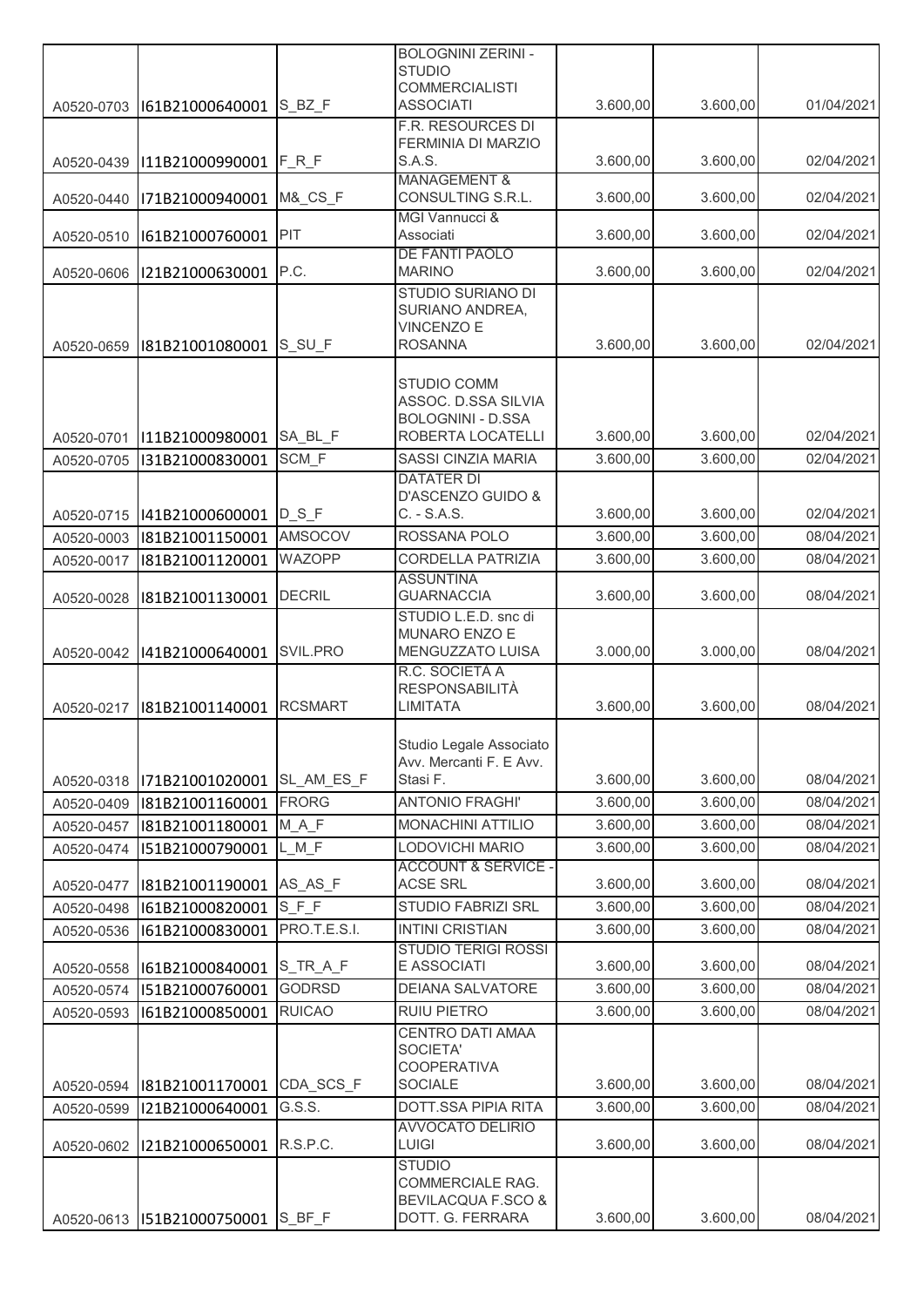|                          |                                    |                             | <b>STUDIO PAPINI</b><br><b>LEONARDO</b>         |                      |                      |                          |
|--------------------------|------------------------------------|-----------------------------|-------------------------------------------------|----------------------|----------------------|--------------------------|
| A0520-0614               | I11B21001070001                    | S PL F<br>CONF F            | CONFAGRI S.R.L.                                 | 3.600,00<br>3.600,00 | 3.600,00<br>3.600,00 | 08/04/2021<br>08/04/2021 |
| A0520-0684<br>A0520-0693 | I91B21000750001<br>I81B21001110001 | $C_S_F$                     | Coriandolo S.r.l.                               | 3.600,00             | 3.600,00             | 08/04/2021               |
|                          |                                    |                             | <b>CML CONSULTING</b>                           |                      |                      |                          |
| A0520-0704               | I51B21000780001                    | CML_C_S_F                   | S.R.L.                                          | 3.600,00             | 3.600,00             | 08/04/2021               |
| A0520-0752               | I31B21000850001                    | P.G. C.N.T.B.               | PIERONI VINCENZO                                | 3.600,00             | 3.600,00             | 08/04/2021               |
| A0520-0543               | I21B21000670001                    | SL_PR_F                     | STUDIO LEGALE AVV.<br>PAOLO ROMANI              | 3.600,00             | 3.600,00             | 12/04/2021               |
| A0520-0554               | I31B21000900001                    | P.E.R.F.O.R.MA.<br>N.C.E.   | <b>Boschin Claudio</b>                          | 2.000,00             | 2.000,00             | 12/04/2021               |
|                          |                                    |                             | <b>STUDIO CIOLA STP A</b>                       |                      |                      |                          |
|                          |                                    |                             | RESPONSABILITA'                                 |                      |                      |                          |
| A0520-0555               | I61B21000900001                    | ST_C_F                      | <b>LIMITATA</b>                                 | 3.600,00             | 3.600,00             | 12/04/2021               |
|                          |                                    |                             | <b>STUDIO MARTINI</b><br><b>STANZANI</b>        |                      |                      |                          |
|                          |                                    |                             | CONSULENTI DEL                                  |                      |                      |                          |
| A0520-0616               | I81B21001230001                    | S_MS_F                      | <b>LAVORO ASSOCIATI</b>                         | 3.600,00             | 3.600,00             | 12/04/2021               |
| A0520-0617               | I81B21001240001                    | $S_M F$                     | <b>SANDRO MOSCA</b>                             | 3.600,00             | 3.600,00             | 12/04/2021               |
|                          |                                    |                             | <b>STUDIO NOTARILE</b>                          |                      |                      |                          |
| A0520-0664               | I61B21000890001                    | S_MC_F                      | MARIANNA CARDILLO                               | 3.600,00             | 3.600,00             | 12/04/2021               |
|                          |                                    |                             | F.D.M. CONSULTING DI                            |                      |                      |                          |
|                          |                                    |                             | <b>NAPOLITANO</b>                               |                      |                      | 12/04/2021               |
| A0520-0683               | I81B21001250001                    | FDM_C_F                     | FEDERICA S.A.S.<br><b>STUDIO SOCIETARIO</b>     | 3.600,00             | 3.600,00             |                          |
|                          |                                    |                             | <b>TRIBUTARIO</b>                               |                      |                      |                          |
| A0520-0751               | I21B21000660001                    | G. Pro.                     | <b>VENTURINI DAVIDE</b>                         | 3.600,00             | 3.600,00             | 12/04/2021               |
|                          |                                    |                             | <b>STUDIO DENTISTICO</b><br><b>BUSCIA MARCO</b> | 3.600,00             | 3.600,00             | 13/04/2021               |
| A0520-0267               | I71B21000810001                    | SD_BM_F                     | Elabora S.a.s. Di Sartini                       |                      |                      |                          |
| A0520-0696               | I91B21000580001                    | $E_S_F$                     | Raffaele & C.                                   | 3.600,00             | 3.600,00             | 13/04/2021               |
|                          |                                    |                             | NANNINI MARZIA                                  |                      |                      |                          |
| A0520-0027               | I11B21001140001                    | CCD2020                     | <b>DEMA MARIA</b>                               | 3.600,00             | 3.600,00             | 14/04/2021               |
| A0520-0480               | I21B21000680001                    | <b>FORMA</b>                | SALVATORE MORLINO                               | 3.600,00             | 3.600,00             | 14/04/2021               |
|                          |                                    |                             |                                                 |                      |                      |                          |
|                          |                                    |                             | ROYAL CONSULTING                                |                      |                      |                          |
| A0520-0528               | I81B21001280001                    | RCR S F                     | ROMA S.R.L.                                     | 3.600,00             | 3.600,00             | 14/04/2021               |
| A0520-0611               | I81B21001260001                    | $F_N$                       | NATALUCCI VIRGILIO<br><b>STUDIO NOTARILE</b>    | 3.600,00             | 3.600,00             | 14/04/2021               |
| A0520-0632               | I81B21001270001                    | SN_LD_F                     | <b>LUCA DOMENICI</b>                            | 3.600,00             | 3.600,00             | 14/04/2021               |
| A0520-0682               | I11B21001150001                    | $F_L$ $F$                   | <b>FASANA LUIGI</b>                             | 3.600,00             | 3.600,00             | 14/04/2021               |
|                          |                                    |                             | <b>STUDIO</b>                                   |                      |                      |                          |
|                          |                                    |                             | COMMERCIALE                                     |                      |                      |                          |
| A0520-0688               | I71B21001130001                    | S_PB_F                      | DOTT/RAG PIERO<br><b>BONITO</b>                 | 3.600,00             | 3.600,00             | 14/04/2021               |
|                          |                                    |                             | Studio Brenna                                   |                      |                      |                          |
| A0520-0710               | I51B21000840001                    | For.Pri.Anti.               | Parravicini                                     | 3.600,00             | 3.600,00             | 14/04/2021               |
| A0520-0470               | I81B21001380001                    | CARTLIC                     | Roberto Carta                                   | 3.600,00             | 3.600,00             | 19/04/2021               |
| A0520-0529               | I11B21001280001                    | CC 2020                     | Curci Catello                                   | 3.600,00             | 3.600,00             | 19/04/2021               |
| A0520-0608               | I21B21000810001                    | Riorganiz. Stud.<br>Profes. | SALIMBENI LUISA                                 | 3.600,00             | 3.600,00             | 19/04/2021               |
|                          |                                    |                             | STUDIO CALLEA DOTT                              |                      |                      |                          |
| A0520-0628               | I11B21001270001                    | S_CC_F                      | CARMELO                                         | 3.600,00             | 3.600,00             | 19/04/2021               |
| A0520-0657               | I31B21001080001                    | MG SG S F                   | Mg&sg System Srl                                | 3.600,00             | 3.600,00             | 19/04/2021               |
|                          |                                    |                             | STUDIO ASS. CONS<br>LAVORO DI R. BESANA         |                      |                      |                          |
| A0520-0694               | I21B21000790001                    | SA_B_L_F                    | E S.A.LODI                                      | 3.600,00             | 3.600,00             | 19/04/2021               |
|                          |                                    |                             | DOTT.SSA MELILLO                                |                      |                      |                          |
| A0520-0714               | I31B21001070001                    | Corr. Proc. Ster.           | <b>CATERINA</b>                                 | 3.600,00             | 3.600,00             | 19/04/2021               |
| A0520-0733               | I21B21000800001                    | L.C.S.                      | CAPPAI ALBERTO                                  | 3.600,00             | 3.600,00             | 19/04/2021               |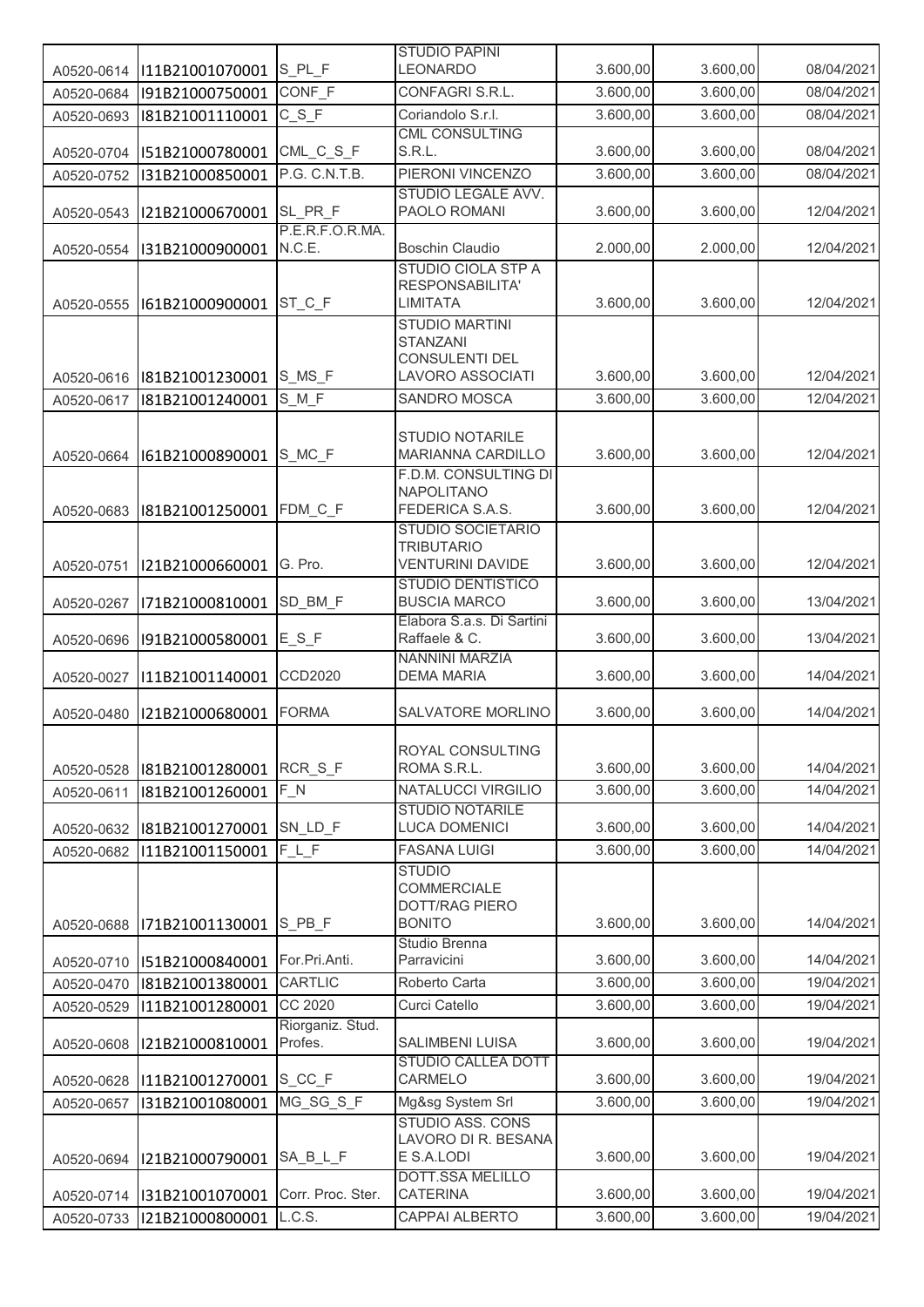|            |                 | CF                          | <b>CDC SYSTEM DI</b><br>DONNICI & C. SRL                                                     | 3.600,00 | 3.600,00 | 19/04/2021 |
|------------|-----------------|-----------------------------|----------------------------------------------------------------------------------------------|----------|----------|------------|
| A0520-0906 | I81B21001370001 |                             | STUDIO DOTT.                                                                                 |          |          |            |
| A0520-0429 | I11B21001340001 | L.S.A.O.                    | <b>CREMONA PIETRO</b><br><b>LEDDA GIOVANNI</b>                                               | 3.600,00 | 3.600,00 | 23/04/2021 |
| A0520-0647 | I81B21001480001 | VeReGeRaLa                  | <b>PAOLO</b>                                                                                 | 3.600,00 | 3.600,00 | 23/04/2021 |
| A0520-0650 | I51B21001010001 | <b>OSPCGF</b>               | <b>FENU GIANCARLO</b>                                                                        | 3.600,00 | 3.600,00 | 23/04/2021 |
| A0520-0652 | I91B21000910001 | DIP_MMB2021                 | MMB DATA S.r.l.                                                                              | 3.600,00 | 3.600,00 | 23/04/2021 |
| A0520-0653 | I91B21000920001 | C.P.S.                      | <b>MELONI VALENTINA</b>                                                                      | 3.600,00 | 3.600,00 | 23/04/2021 |
|            |                 |                             | Studio Dentistico dott.                                                                      |          |          |            |
| A0520-0691 | I51B21001020001 | Riorg. Fro. Off.            | Andrea Bartelloni                                                                            | 3.600,00 | 3.600,00 | 23/04/2021 |
| A0520-0698 | I71B21001330001 | L.S.O.E.C.                  | <b>APICELLA ROBERTA</b>                                                                      | 3.600,00 | 3.600,00 | 23/04/2021 |
| A0520-0769 | I21B21000860001 | G. Pag.                     | Studio Vassura Natascia                                                                      | 3.600,00 | 3.600,00 | 23/04/2021 |
| A0520-0320 | I91B21000980001 | SA_RC_F                     | <b>STUDIO</b><br><b>PROFESSIONALE</b><br><b>ASSOCIATO</b><br>RAGIONIERI E CARLI              | 3.600,00 | 3.600,00 | 26/04/2021 |
| A0520-0430 | I81B21001510001 | S.S.O.                      | MIGLIANO GIOVANNI                                                                            | 3.600,00 | 3.600,00 | 26/04/2021 |
| A0520-0431 | I61B21001100001 | P.S.                        | <b>IMPAGLIAZZO MARA</b>                                                                      | 3.600,00 | 3.600,00 | 26/04/2021 |
| A0520-0706 | I11B21001390001 | C.P. BOVE                   | <b>BOVE DOTT.</b><br><b>ALESSANDRO</b>                                                       | 3.600,00 | 3.600,00 | 26/04/2021 |
|            |                 |                             | <b>STUDIO FRIGO E</b><br>RIZZATO DI RIZZATO                                                  |          |          |            |
| A0520-0708 | I31B21001230001 | C.P. RIZZATO                | <b>STEFANIA</b>                                                                              | 3.600,00 | 3.600,00 | 26/04/2021 |
|            |                 |                             | Progest S.r.l. Servizi                                                                       |          |          |            |
| A0520-0905 | I61B21001110001 | P.FO                        | Amministrativi                                                                               | 3.600,00 | 3.600,00 | 26/04/2021 |
| A0520-0140 | I81B21001560001 | <b>DI.GHE</b><br>Competenze | <b>CONSULGEST Società</b><br>Cooperativa di<br>Produzione e lavoro<br><b>STUDIO CONSUL 3</b> | 3.000,00 | 3.000,00 | 28/04/2021 |
| A0520-0677 | I81B21001570001 | professionali               | SRL                                                                                          | 3.600,00 | 3.600,00 | 28/04/2021 |
| A0520-0699 | I91B21001010001 | N.A.S.                      | MARIA GIULIA ZARA                                                                            | 3.600,00 | 3.600,00 | 28/04/2021 |
| A0520-0734 | I31B21001310001 | A. Pro.                     | Epsilon Srl                                                                                  | 3.600,00 | 3.600,00 | 28/04/2021 |
| A0520-0758 | I21B21000930001 | Amm. Soc.                   | <b>PISCHEDDA</b><br><b>ALESSANDRO</b>                                                        | 3.600,00 | 3.600,00 | 28/04/2021 |
| A0520-0779 | I51B21001100001 | S.T.D. S.G.T.R.             | <b>STUDIO DENTISTICO</b><br>DOTT. MARCO<br><b>MASSUCCO</b>                                   | 3.600,00 | 3.600,00 | 28/04/2021 |
| A0520-0416 | I81B21001670001 | N F F                       | NICOLA FERRIGNO                                                                              | 3.600,00 | 3.600,00 | 30/04/2021 |
| A0520-0739 | I81B21001660001 | A.F.O.                      | ANSELMO DAVID                                                                                | 3.600,00 | 3.600,00 | 30/04/2021 |
|            |                 |                             | <b>STUDIO PUDDU</b>                                                                          |          |          |            |
| A0520-0756 | I21B21000990001 | C.A.S.                      | CARLO<br><b>STUDIO COLOMBO</b>                                                               | 3.600,00 | 3.600,00 | 30/04/2021 |
| A0520-0760 | I51B21001190001 | C.FO.                       | RAG. ALBERTO                                                                                 | 3.600,00 | 3.600,00 | 30/04/2021 |
| A0520-0773 | I21B21001000001 | R.S.C.                      | AVV. PAOLO SANNA                                                                             | 3.600,00 | 3.600,00 | 30/04/2021 |
|            |                 |                             |                                                                                              |          |          |            |
|            |                 |                             | LA NUOVA AURORA DI                                                                           |          |          |            |
| A0520-0423 | I41B21000900001 | <b>CORSA</b>                | SANTILLI FRANCESCO                                                                           | 3.600,00 | 3.600,00 | 04/05/2021 |
| A0520-0513 | I11B21001560001 | F.D.S.P.W.                  | ATI PAYROLL SRL                                                                              | 3.600,00 | 3.600,00 | 04/05/2021 |
| A0520-0520 | I81B21001720001 | S.D.A.P.                    | MUZZU WALTER                                                                                 | 3.600,00 | 3.600,00 | 04/05/2021 |
| A0520-0728 | I81B21001730001 | $C7_S_F$                    | CONSUL 7 SRL<br><b>STUDIO ANDREA</b>                                                         | 3.600,00 | 3.600,00 | 04/05/2021 |
| A0520-0741 | I21B21001030001 | <b>FVA</b>                  | VENDRAMINETTO                                                                                | 3.600,00 | 3.600,00 | 04/05/2021 |
|            |                 |                             | <b>STUDIO</b><br><b>ODONTOIATRICO</b>                                                        |          |          |            |
|            |                 |                             | DOTT. GOFFREDO                                                                               |          |          |            |
| A0520-0757 | I31B21001390001 | C.P.S.S.O.                  | COSTANZO                                                                                     | 3.600,00 | 3.600,00 | 04/05/2021 |
| A0520-0782 | I11B21001570001 | F.O.S.P.                    | <b>DANIELE MELONI</b>                                                                        | 3.600,00 | 3.600,00 | 04/05/2021 |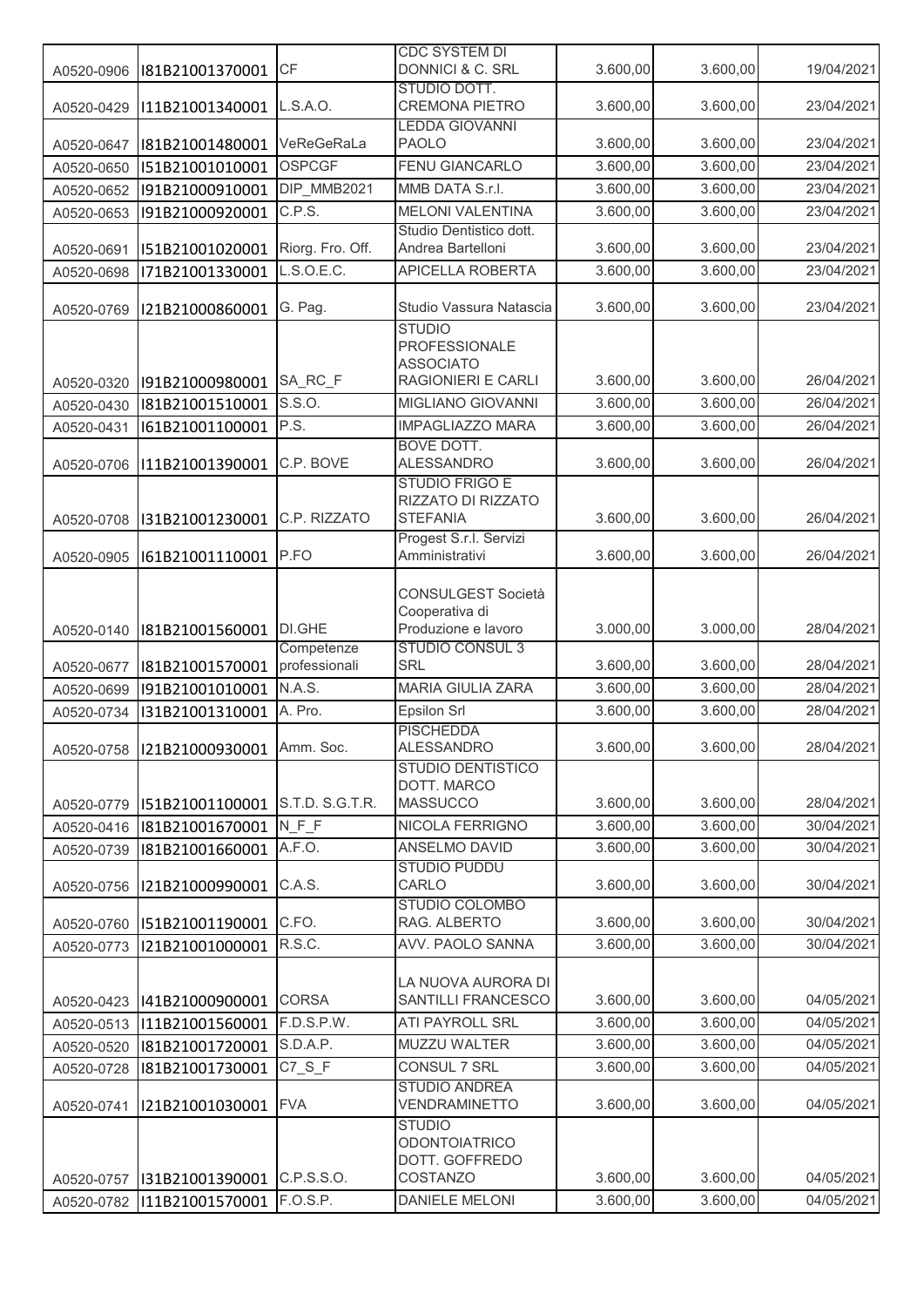|            |                 |                 | <b>ACCOUNTANCY</b>                    |          |          |            |
|------------|-----------------|-----------------|---------------------------------------|----------|----------|------------|
|            |                 |                 | <b>ENTERPRISE SERVICE</b>             |          |          |            |
| A0520-0422 | I81B21001840001 | <b>AESCOV</b>   | S.R.L.                                | 3.600,00 | 3.600,00 | 11/05/2021 |
|            |                 |                 | Studio Notarile Ass. Avv.             |          |          |            |
| A0520-0489 | I41B21000980001 | P.G.D.P.        | Filippetti e Dr. Donati               | 3.600,00 | 3.600,00 | 11/05/2021 |
|            |                 |                 | <b>STUDIUM</b>                        |          |          |            |
|            |                 |                 | <b>COMMERCIALISTI</b>                 |          |          |            |
| A0520-0636 | I51B21001370001 | S_CA_F          | <b>ASSOCIATI</b>                      | 3.600,00 | 3.600,00 | 11/05/2021 |
| A0520-0716 | I81B21001870001 | $F_S$           | STUDIO SALVATI LUCA                   | 3.600,00 | 3.600,00 | 11/05/2021 |
|            |                 |                 |                                       |          |          |            |
|            |                 | Segr. Stud.     | STUDIO DENTISTICO                     |          |          |            |
| A0520-0754 | I81B21001850001 | Odont.          | <b>FLOREAN MARCELLA</b>               | 3.600,00 | 3.600,00 | 11/05/2021 |
|            |                 |                 | <b>G.S.C. CONSULTING</b>              |          |          |            |
| A0520-0766 | I41B21000990001 | <b>GCGIF</b>    | <b>GROUP SRL</b>                      | 3.600,00 | 3.600,00 | 11/05/2021 |
|            | I81B21001860001 | FOR_MG          | GIUSEPPE MOLINARIO                    | 3.600,00 | 3.600,00 | 11/05/2021 |
| A0520-0772 |                 |                 | <b>MEG CONSULENZE</b>                 |          |          |            |
| A0520-0775 | I91B21001340001 | PRO.MEG         | SRL                                   | 3.600,00 | 3.600,00 | 11/05/2021 |
|            |                 |                 | <b>STUDIO LONGHI</b>                  |          |          |            |
| A0520-0181 | I41B21001020001 | VSPBP4U 04      | <b>ASSOCIATO</b>                      | 3.600,00 | 3.600,00 | 12/05/2021 |
|            |                 |                 | <b>LONGHI SERVICE DI</b>              |          |          |            |
|            |                 |                 | DREI MARIA TERESA &<br>C. SAS         |          |          |            |
| A0520-0182 | I41B21001010001 | VSPBP4U 05      | STUDIO RAG. CLAUDIA                   | 3.600,00 | 3.600,00 | 12/05/2021 |
| A0520-0551 | I31B21001870001 | FOR. E.P.       | CAZZANIGA                             | 3.600,00 | 3.600,00 | 12/05/2021 |
|            |                 |                 | <b>STUDIO MIUCCI &amp;</b>            |          |          |            |
|            |                 |                 | PARTNERS DI MIUCCI                    |          |          |            |
| A0520-0761 | I51B21001420001 | C. Ava.         | <b>GESSICA</b>                        | 3.600,00 | 3.600,00 | 12/05/2021 |
|            |                 |                 | <b>STUDIO COMME</b>                   |          |          |            |
|            |                 |                 | <b>LEGALE BERTUCCI</b>                |          |          |            |
| A0520-0794 | I91B21001350001 | LAV.AGI.        | <b>DOMENICI E</b><br><b>ASSOCIATI</b> | 3.600,00 | 3.600,00 | 12/05/2021 |
|            |                 |                 | <b>FERRERO DOTT.SSA</b>               |          |          |            |
| A0520-0821 | I21B21001160001 | F.C. FERRERO    | <b>FEDERICA LAURA</b>                 | 3.600,00 | 3.600,00 | 12/05/2021 |
| A0520-0925 | I21B21001170001 | WELAZ           | <b>GORINI DANIELA</b>                 | 3.600,00 | 3.600,00 | 12/05/2021 |
|            |                 |                 | STUDIO BRENNA E                       |          |          |            |
|            |                 |                 | <b>BONAVITACOLA</b>                   |          |          |            |
| A0520-0326 | I61B21001560001 | Agg.Com.        | <b>ASSOCIATI</b>                      | 3.600,00 | 3.600,00 | 18/05/2021 |
|            |                 |                 | <b>STUDIO PASCALE STP</b>             |          |          |            |
| A0520-0347 | I51B21001610001 | <b>RINNOVA</b>  | DI PASCALE VALERIO<br>& C. SAS        | 3.600,00 | 3.600,00 | 18/05/2021 |
|            |                 |                 |                                       |          |          |            |
| A0520-0731 | I81B21002060001 | S_SR_F          | Studio Scaccia Roberta                | 3.600,00 | 3.600,00 | 18/05/2021 |
| A0520-0755 | I41B21001250001 | AGE             | CPS.R.L.                              | 3.600,00 | 3.600,00 | 18/05/2021 |
| A0520-0763 | I21B21001290001 | <b>HAS</b>      | MARANO ORAZIO                         | 3.600,00 | 3.600,00 | 18/05/2021 |
|            |                 |                 | <b>STUDIO NOTARILE</b>                |          |          |            |
| A0520-0768 | I21B21001280001 | A. N. Ava.      | <b>GARGIULO MASSIMO</b>               | 3.600,00 | 3.600,00 | 18/05/2021 |
| A0520-0786 | I31B21002080001 | ACP - SDN       | Di Nuovo Mario                        | 3.600,00 | 3.600,00 | 18/05/2021 |
| A0520-0815 | I41B21001240001 | <b>ASOZ</b>     | SILVIA STENTELLA                      | 3.600,00 | 3.600,00 | 18/05/2021 |
|            |                 |                 | <b>NACCA E PARTNERS</b>               |          |          |            |
| A0520-0842 | I91B21001450001 | GeA             | SRL                                   | 3.600,00 | 3.600,00 | 18/05/2021 |
|            |                 | C.P. Studio     | STUDIO DOTT.<br>RIBAUDO UGO           |          |          |            |
| A0520-0903 | I11B21002330001 | Ribaudo         | <b>AMBROGIONI MARIA</b>               | 3.600,00 | 3.600,00 | 18/05/2021 |
| A0520-0234 | I41B21001310001 | VSPBP4U_09      | LUISA                                 | 3.600,00 | 3.600,00 | 19/05/2021 |
|            |                 |                 |                                       |          |          |            |
| A0520-0674 | I91B21001530001 | <b>PTC 2020</b> | PT CONSULTING SRL                     | 3.600,00 | 3.600,00 | 19/05/2021 |
|            |                 |                 | <b>STUDIO GRASSUCCI</b>               |          |          |            |
| A0520-0781 | I21B21001340001 | forma.grassucci | <b>RENATO</b>                         | 3.600,00 | 3.600,00 | 19/05/2021 |
|            | I41B21001300001 | <b>IARG</b>     | ANNESANTI ROBERTO                     | 3.600,00 | 3.600,00 | 19/05/2021 |
| A0520-0835 |                 | A.C.A.          | MALV S.R.L.                           | 3.600,00 | 3.600,00 | 19/05/2021 |
| A0520-0841 | I31B21002100001 |                 |                                       |          |          |            |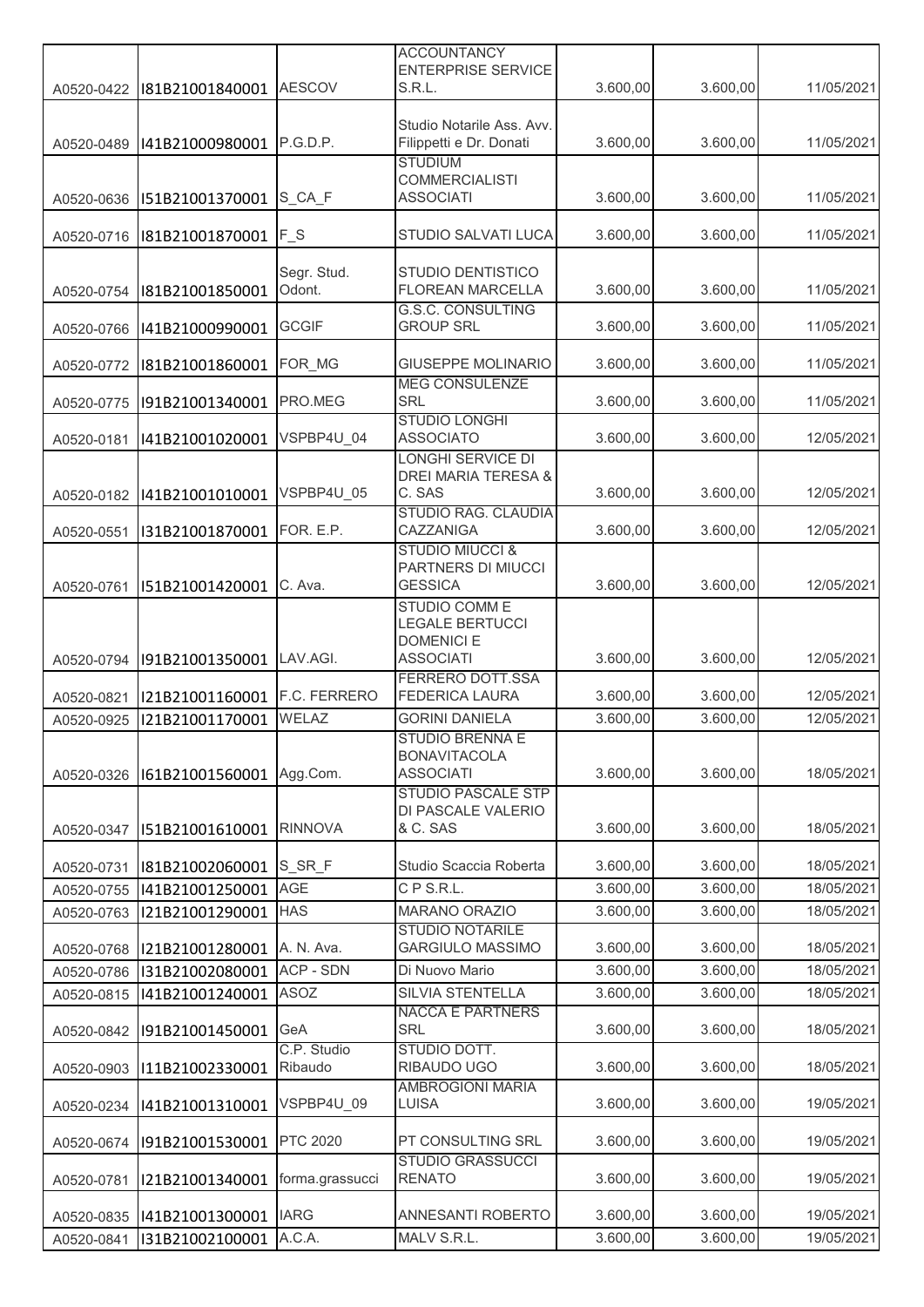| A0520-0880               | I91B21001520001                    | RESTART_2021        | <b>STUDIO DI BERTI</b>                                                                                        | 3.600,00 | 3.600,00 | 19/05/2021 |
|--------------------------|------------------------------------|---------------------|---------------------------------------------------------------------------------------------------------------|----------|----------|------------|
| A0520-0885               | I21B21001330001                    | <b>IAD</b>          | <b>GOLINO CLEMENTE</b>                                                                                        | 3.600,00 | 3.600,00 | 19/05/2021 |
|                          |                                    | F.C. Bravo          | <b>STUDIO BRAVO</b>                                                                                           |          |          |            |
| A0520-0901               | I11B21002400001                    | Corrente            | <b>CORRENTE SAS STP</b><br><b>IBD CONSULTING</b>                                                              | 3.600,00 | 3.600,00 | 19/05/2021 |
| A0520-0923               | I61B21001610001                    | VSPBP4U_IBD         | <b>SRLS</b>                                                                                                   | 3.600,00 | 3.600,00 | 19/05/2021 |
| A0520-0924               | I11B21002390001                    | VSPBP4U TRO         | <b>TORCHIO ROBERTO</b>                                                                                        | 3.600,00 | 3.600,00 | 19/05/2021 |
| A0520-0244               | I71B21001860001                    | VSPBP4U 06          | <b>SERVIZI</b><br>PROFESSIONALI SRL                                                                           | 3.600,00 | 3.600,00 | 21/05/2021 |
| A0520-0721               | I41B21001380001                    | <b>FVM</b>          | <b>STUDIO</b><br>PROFESSIONALE<br><b>ASSOCIATO VILLA &amp;</b><br><b>MANGANINI</b>                            | 3.600,00 | 3.600,00 | 21/05/2021 |
| A0520-0745               | I81B21002210001                    | STPGHI20            | <b>GHISLENI MARCO</b>                                                                                         | 3.600,00 | 3.600,00 | 21/05/2021 |
| A0520-0803               | I81B21002220001                    | <b>ADCOM</b>        | LAIOLO MASSIMO                                                                                                | 3.600,00 | 3.600,00 | 21/05/2021 |
| A0520-0816               | I21B21001380001                    | <b>FP</b>           | PL SERVIZI<br><b>AMMINISTRATIVI SRLS</b>                                                                      | 3.600,00 | 3.600,00 | 21/05/2021 |
| A0520-0849               | I41B21001390001                    | <b>DTPI</b>         | <b>MARCO BARTOLOCCI</b>                                                                                       | 3.600,00 | 3.600,00 | 21/05/2021 |
|                          |                                    |                     | <b>ABF CONSULTING</b>                                                                                         |          |          |            |
|                          |                                    | <b>ABFUNIEMENS</b>  | S.A.S. DI FABIO<br><b>BUONANDI &amp; C.</b>                                                                   | 3.600,00 |          |            |
| A0520-0852               | I61B21001660001                    |                     | <b>STUDIO RENNA</b>                                                                                           |          | 3.600,00 | 21/05/2021 |
| A0520-0855               | I81B21002250001                    | S_RD_F              | <b>DOMENICO</b>                                                                                               | 3.600,00 | 3.600,00 | 21/05/2021 |
|                          |                                    | Gestione            | <b>STUDIO ASSOCIATO</b><br><b>BRAVO CORRENTE</b>                                                              | 3.600,00 | 3.600,00 | 21/05/2021 |
| A0520-0875<br>A0520-0916 | I11B21002540001<br>I11B21002500001 | adempimenti<br>F.S. | <b>TIRANTI PIERCARLO</b>                                                                                      | 3.600,00 | 3.600,00 | 21/05/2021 |
| A0520-0921               | I81B21002260001                    | forma.sa            | SABBADINI LUCA                                                                                                | 3.600,00 | 3.600,00 | 21/05/2021 |
| A0520-0926               | I41B21001370001                    | PerFor              | Giacomo Di Meglio                                                                                             | 3.600,00 | 3.600,00 | 21/05/2021 |
| A0520-0941               | I71B21001890001                    | VSPBP4U_DSG         | DE SANTIS GIUSEPPE                                                                                            | 3.600,00 | 3.600,00 | 21/05/2021 |
| A0520-0947               | I31B21002190001                    |                     | VSPBP4U_CEST CESTARO GIANNI                                                                                   | 3.600,00 | 3.600,00 | 21/05/2021 |
| A0520-0802               | I41B21001410001                    | <b>OSH</b>          | D'ANIELLO MARTINO                                                                                             | 3.600,00 | 3.600,00 | 24/05/2021 |
|                          |                                    |                     | PICA BET SOCIETA A<br><b>RESPONSABILITA</b><br><b>LIMITATA</b><br><b>SEMPLIFICATA</b>                         |          |          |            |
| A0520-0804               | I51B21001780001                    | <b>LPS</b>          | <b>UNIPERSONALE</b>                                                                                           | 3.600,00 | 3.600,00 | 24/05/2021 |
| A0520-0839               | I81B21002280001                    | StudiPenn21         | <b>PENNACCHIA</b><br><b>VITTORIO</b>                                                                          | 3.600,00 | 3.600,00 | 24/05/2021 |
| A0520-0424               | I51B21001840001                    | $F.S.B-G.$          | <b>STUDIO</b><br>COMMERCIALE<br>ASSOCIATO" RAG.<br><b>BIGAGLI MASSIMO E</b><br>RAG. GIORGELLI<br><b>MAURO</b> | 3.600,00 | 3.600,00 | 26/05/2021 |
| A0520-0506               | I71B21001970001                    | VSPBP4U ALL         | <b>ALLOTTA</b><br><b>COMMERCIALISTI E</b><br><b>TRIBUTARISTI</b><br><b>ASSOCIATI</b>                          | 3.600,00 | 3.600,00 | 26/05/2021 |
| A0520-0603               | I41B21001470001                    | <b>IDEA</b>         | <b>STUDIO FANELLO</b><br><b>ANDREA</b>                                                                        | 3.600,00 | 3.600,00 | 26/05/2021 |
| A0520-0723               | I41B21001480001                    | S DB F              | <b>STUDIO DONATELLA</b><br><b>BENEDETTI</b>                                                                   | 3.600,00 | 3.600,00 | 26/05/2021 |
| A0520-0776               | 111B21002640001 S_DA_F             |                     | <b>STUDIO D'ANDREA</b><br><b>ANNA</b>                                                                         | 3.600,00 | 3.600,00 | 26/05/2021 |
| A0520-0790               | I31B21002290001                    | B.FO                | <b>BEST NUMBERS SRL</b>                                                                                       | 3.600,00 | 3.600,00 | 26/05/2021 |
|                          |                                    |                     | <b>STUDIO ASSOCIATO</b>                                                                                       |          |          |            |
| A0520-0819               | I91B21001790001                    | ASS.M.FO            | <b>MINGOTTI</b>                                                                                               | 3.600,00 | 3.600,00 | 26/05/2021 |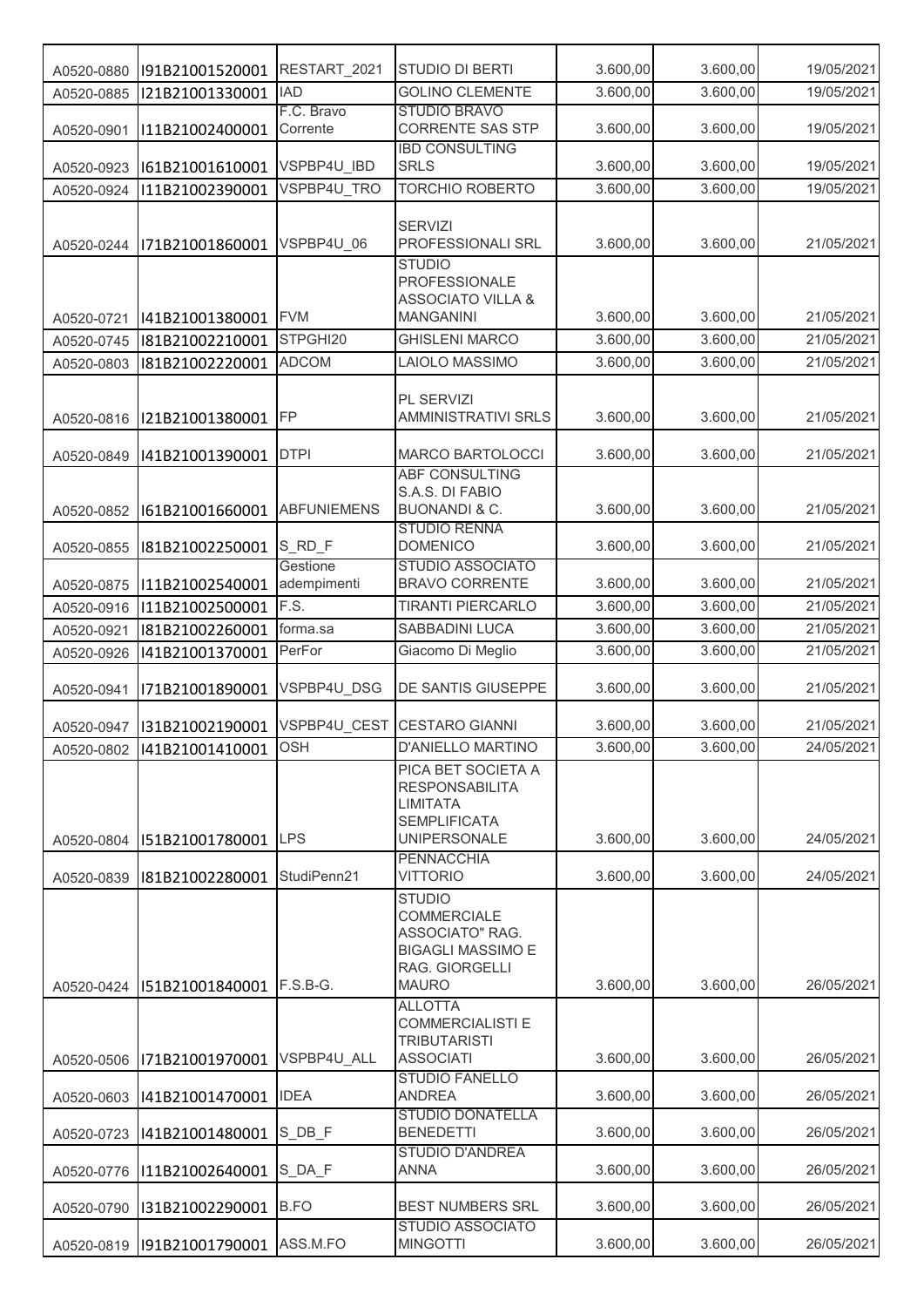|            |                         |                            | <b>CONSILIUM TRUST</b>                                                               |          |          |            |
|------------|-------------------------|----------------------------|--------------------------------------------------------------------------------------|----------|----------|------------|
| A0520-0848 | I41B21001490001         | CTS F                      | S.R.L.                                                                               | 3.600,00 | 3.600,00 | 26/05/2021 |
| A0520-0862 | I41B21001450001         | <b>IDIF</b>                | <b>MAURO BOLDRINI</b>                                                                | 3.600,00 | 3.600,00 | 26/05/2021 |
|            |                         |                            | STUDIO CASTELNOVO                                                                    |          |          |            |
| A0520-0879 | I41B21001460001         | S_CL_F                     | <b>LUCA</b>                                                                          | 3.600,00 | 3.600,00 | 26/05/2021 |
| A0520-0897 | I91B21001800001         | S_AE_F                     | Studio Antonelli Elisa                                                               | 3.600,00 | 3.600,00 | 26/05/2021 |
| A0520-0922 | I31B21002280001         | VSPBP4U CON.I<br>VA        | STUDIO SPANDRI                                                                       | 3.600,00 | 3.600,00 | 26/05/2021 |
| A0520-0927 | I11B21002620001         | $VF_F$                     | <b>VEGETALI</b><br><b>FRANCESCA</b>                                                  | 3.600,00 | 3.600,00 | 26/05/2021 |
| A0520-0946 | I61B21001810001         | VSPBP4U_CTAX S.T.P. A R.L. | <b>STUDIO CONTAX</b>                                                                 | 3.600,00 | 3.600,00 | 26/05/2021 |
| A0520-0955 | I11B21002630001         | $S$ <sub>_DR_F</sub>       | STUDIO DOT.<br><b>DOMENICO</b><br><b>RUTIGLIANO</b>                                  | 3.600,00 | 3.600,00 | 26/05/2021 |
| A0520-0812 | I31B21002350001         | SPASSM21                   | <b>ASSINI MICHELE</b>                                                                | 3.600,00 | 3.600,00 | 27/05/2021 |
| A0520-0844 | I41B21001550001         | <b>IEAD</b>                | <b>STUDIO</b><br>COMMERCIALE<br><b>ASSOCIATO MATTEI</b>                              | 3.600,00 | 3.600,00 | 27/05/2021 |
| A0520-0857 | I11B21002660001         | STPDIAP21                  | <b>DIANA PASQUALE</b>                                                                | 3.600,00 | 3.600,00 | 27/05/2021 |
| A0520-0860 | I11B21002670001         | App21                      | luvera' giuseppe                                                                     | 3.600,00 | 3.600,00 | 27/05/2021 |
| A0520-0898 | I91B21001830001         | <b>ADCOM</b>               | <b>STUDIO BATTAGLIA &amp;</b><br>GIANGRASSO S.R.L.<br>S.T.P.                         | 3.600,00 | 3.600,00 | 27/05/2021 |
|            |                         |                            | C.E.DA. SYSTEM SAS                                                                   |          |          |            |
| A0520-0904 | I41B21001560001         | <b>BSSP</b>                | di Mazzocchi Fabio e C.                                                              | 3.600,00 | 3.600,00 | 27/05/2021 |
| A0520-0913 | I81B21002370001         | <b>FS 2.0</b>              | LORUSSO DOMENICO                                                                     | 3.600,00 | 3.600,00 | 27/05/2021 |
| A0520-0443 | I81B21002450001         | $E_S F$                    | <b>ELDAS SRL</b>                                                                     | 3.600,00 | 3.600,00 | 28/05/2021 |
|            |                         |                            |                                                                                      |          |          |            |
| A0520-0762 | I91B21001880001         | $LF_CSS_F$                 | LF CONSULTING SRL                                                                    | 3.600,00 | 3.600,00 | 28/05/2021 |
| A0520-0770 | I61B21001880001         | SS_PS&C_F                  | Service S.a.s. Di Petrini<br>Stefano & C.                                            | 3.600,00 | 3.600,00 | 28/05/2021 |
| A0520-0787 | I31B21002390001         | FP                         | POLYOFFICE S.R.L.                                                                    | 3.600,00 | 3.600,00 | 28/05/2021 |
| A0520-0828 | I91B21001870001         | SMS F                      | <b>STUDIO MONTI SRL</b>                                                              | 3.600,00 | 3.600,00 | 28/05/2021 |
|            |                         |                            | EFFEDUE CENTRO<br>ELABORAZIONE DATI<br>S.A.S. DI GIOVANNETTI                         |          |          |            |
| A0520-0834 | I31B21002400001         | ECS F                      | <b>PIERFRANCO</b>                                                                    | 3.600,00 | 3.600,00 | 28/05/2021 |
| A0520-0845 | I61B21001870001         | FORMA.PROF.                | HR SOLUTION S.R.L.                                                                   | 3.600,00 | 3.600,00 | 28/05/2021 |
| A0520-0873 | I81B21002440001         | T4Pr                       | FRANCESCO SPINA                                                                      | 3.600,00 | 3.600,00 | 28/05/2021 |
| A0520-0878 | I51B21001940001 S_FEF_F |                            | STUDIO FRAU E FRAU<br><b>RAGIONIERI</b><br><b>COMMERCIALISTI</b><br><b>ASSOCIATI</b> | 3.600,00 | 3.600,00 | 28/05/2021 |
| A0520-0900 | I71B21002000001         | SM_MPF_F                   | <b>STUDIO MAGGI DI</b><br><b>MAGGI PIERO</b><br><b>FRANCO</b>                        | 3.600,00 | 3.600,00 | 28/05/2021 |
| A0520-0957 | I31B21002380001         | ML F                       | <b>MORONI LUCIANA</b>                                                                | 3.600,00 | 3.600,00 | 28/05/2021 |
|            |                         |                            | <b>STUDIO MANGINI</b>                                                                |          |          |            |
| A0520-0494 | I71B21002100001         | APP.COM                    | <b>FERRARO &amp;</b><br><b>ASSOCIATI</b>                                             | 1.600,00 | 1.600,00 | 31/05/2021 |
| A0520-0740 | I81B21002520001         | SA_PB_F                    | STUDIO ASSOCIATI<br>PIETRELLA - BRUE'                                                | 3.600,00 | 3.600,00 | 31/05/2021 |
|            |                         |                            | <b>STUDIO ORZINCOLO</b>                                                              |          |          |            |
| A0520-0750 | I21B21001560001         | S_OP_F                     | <b>PAOLO</b><br>Studio Pulvirenti Maria                                              | 3.600,00 | 3.600,00 | 31/05/2021 |
| A0520-0771 | I61B21001940001         | S PML F                    | Luce                                                                                 | 3.600,00 | 3.600,00 | 31/05/2021 |
| A0520-0813 | 141B21001630001 S_AG_F  |                            | STUDIO AIOLFI RAG.<br><b>GIORGIO</b>                                                 | 3.600,00 | 3.600,00 | 31/05/2021 |
|            |                         |                            |                                                                                      |          |          |            |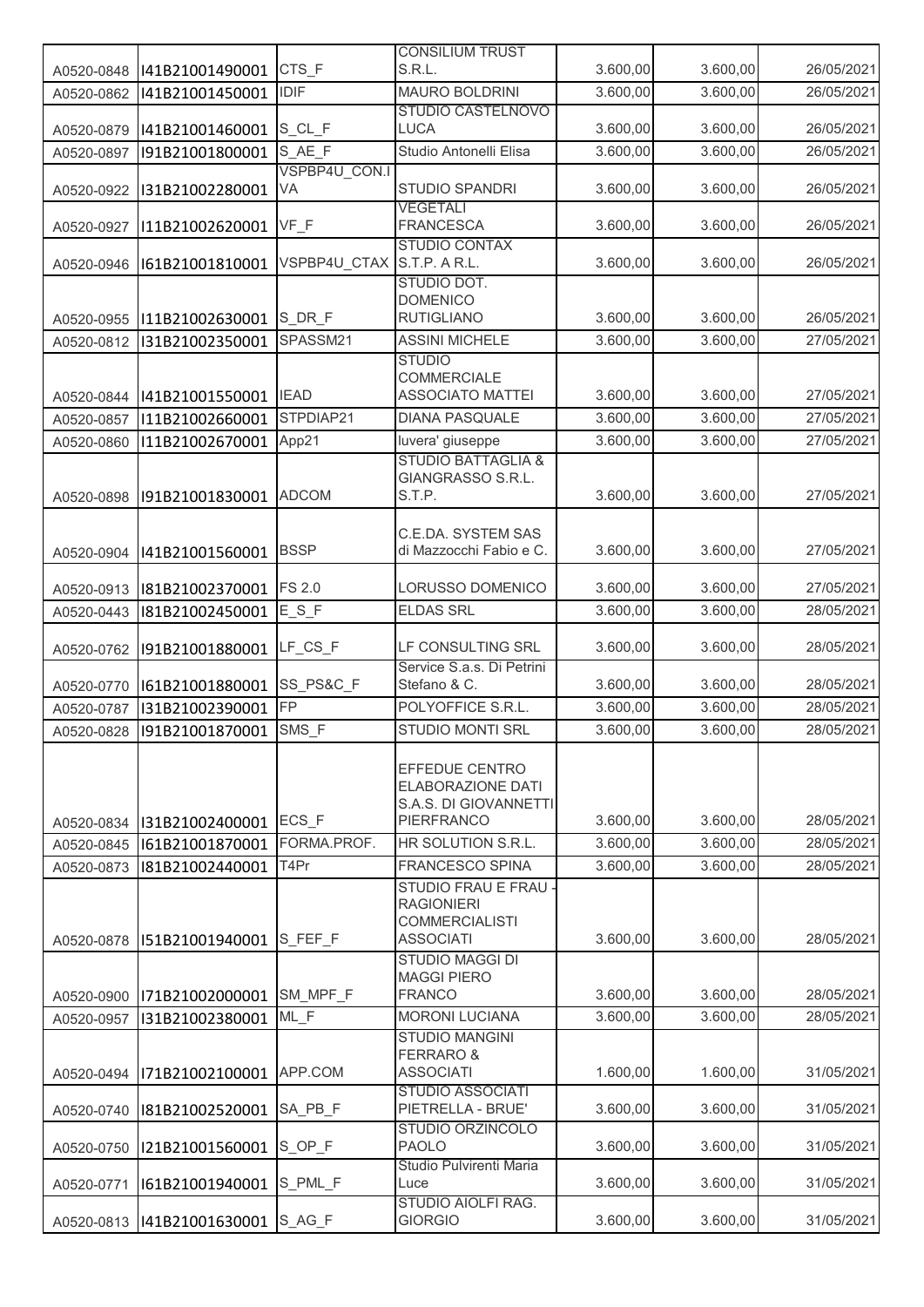|            |                                       |                                  | <b>STUDIO</b>                                     |          |          |            |
|------------|---------------------------------------|----------------------------------|---------------------------------------------------|----------|----------|------------|
|            |                                       |                                  | <b>COMMERCIALE</b><br><b>ASSOCIATO &amp;</b>      |          |          |            |
| A0520-0817 | I81B21002530001                       | <b>FAP</b>                       | <b>PARTNERS SRLS</b>                              | 3.600,00 | 3.600,00 | 31/05/2021 |
| A0520-0820 | I11B21002770001                       | F.C. EC                          | STUDIO EC S.R.L.                                  | 3.600,00 | 3.600,00 | 31/05/2021 |
|            |                                       |                                  | <b>STUDIO</b>                                     |          |          |            |
|            |                                       |                                  | PROFESSIONALE                                     |          |          |            |
| A0520-0851 | I11B21002790001                       | $S_S F_F$                        | DOTT. STEFANO<br><b>FIASCHI</b>                   | 3.600,00 | 3.600,00 | 31/05/2021 |
|            |                                       |                                  | STUDIO VERALDI RAG.                               |          |          |            |
| A0520-0856 | I51B21002000001                       | $S_VS_F$                         | SALVATORE                                         | 3.600,00 | 3.600,00 | 31/05/2021 |
| A0520-0858 | I21B21001550001 S_FA_F                |                                  | <b>STUDIO FUSETTI E</b><br><b>ASSOCIATI</b>       | 3.600,00 | 3.600,00 | 31/05/2021 |
| A0520-0867 | I61B21001930001                       | FC 2021                          | <b>CUNTI FAUSTA</b>                               | 3.600,00 | 3.600,00 | 31/05/2021 |
|            |                                       |                                  |                                                   |          |          |            |
| A0520-0877 | I31B21002440001                       | AMMI_CO                          | ENUMERA S.R.L. S.T.P.                             | 3.600,00 | 3.600,00 | 31/05/2021 |
|            |                                       |                                  |                                                   |          |          |            |
|            |                                       | <b>PIANO</b><br><b>FORMATIVO</b> |                                                   |          |          |            |
|            |                                       | <b>STUDIO</b>                    | Studio Professionale                              |          |          |            |
| A0520-0882 | I81B21002510001                       | ROSSETTI FANI                    | Associato Rossetti Fani                           | 3.600,00 | 3.600,00 | 31/05/2021 |
|            |                                       |                                  | STUDIO ZAMPONI                                    |          |          |            |
|            |                                       |                                  | <b>DOMENICA</b><br><b>CONSULENTE DEL</b>          |          |          |            |
| A0520-0883 | I91B21002050001                       | S_ZD_F                           | LAVORO                                            | 3.600,00 | 3.600,00 | 31/05/2021 |
| A0520-0918 | I41B21001640001                       | JSS_F                            | JOB STUDIO S.R.L.                                 | 3.600,00 | 3.600,00 | 31/05/2021 |
|            |                                       |                                  | FC SERVIZI SOCIETA'                               |          |          |            |
|            |                                       |                                  | A RESPONSABILITA'                                 |          |          |            |
| A0520-0940 | I81B21002570001                       | FC_SS_F                          | <b>LIMITATA</b><br><b>SEMPLIFICATA</b>            | 3.600,00 | 3.600,00 | 31/05/2021 |
|            |                                       |                                  | STUDIO RAG. PAOLA                                 |          |          |            |
| A0520-0949 | I91B21002060001                       | SBP_F                            | <b>BIGAZZI</b>                                    | 3.600,00 | 3.600,00 | 31/05/2021 |
|            |                                       |                                  | Studio Associato                                  |          |          |            |
| A0520-0591 | I61B21001970001                       | <b>SS 2020</b>                   | Sassone Corsi Silvagni                            | 3.600,00 | 3.600,00 | 01/06/2021 |
|            |                                       |                                  | <b>STUDIO PARIGI</b>                              |          |          |            |
| A0520-0730 | I91B21002100001                       | ST PE F                          | <b>ENRICO</b>                                     | 3.600,00 | 3.600,00 | 01/06/2021 |
|            |                                       |                                  | Studio Commerciale<br>Pantani E Bacconi           |          |          |            |
| A0520-0746 | I11B21002930001                       | SC PB F                          | Associati                                         | 3.600,00 | 3.600,00 | 01/06/2021 |
|            |                                       |                                  | <b>STUDIO DE ANGELI</b>                           |          |          |            |
| A0520-0837 | I41B21001670001                       | S DAS F                          | <b>SILVERIO</b>                                   | 3.600,00 | 3.600,00 | 01/06/2021 |
| A0520-0859 | I51B21002020001                       | S_GC_F                           | <b>STUDIO RAG. GIULIO</b><br><b>CAVENAGHI</b>     | 3.600,00 | 3.600,00 | 01/06/2021 |
| A0520-0861 | I91B21002090001                       | FORM.PRO.                        | STUDIO L. & P. srl                                | 3.000,00 | 3.000,00 | 01/06/2021 |
| A0520-0864 | I81B21002580001                       | FOR_STA_SE                       | STAFF SERVIZI SRL                                 | 2.000,00 | 2.000,00 | 01/06/2021 |
|            |                                       |                                  | <b>MARIOTTI</b>                                   |          |          |            |
| A0520-0915 | I71B21002120001                       | MP_F                             | <b>PIERLUIGINA</b>                                | 3.600,00 | 3.600,00 | 01/06/2021 |
|            |                                       |                                  | <b>AZZARO FILIPPO DI</b><br>AZZARO FILIPPO & CO.  |          |          |            |
| A0520-0928 | I31B21002470001                       | AFS F                            | SAS                                               | 3.600,00 | 3.600,00 | 01/06/2021 |
| A0520-0725 | I81B21002610001                       | FO.DI.S.M                        | STUDIO MARNATI                                    | 3.600,00 | 3.600,00 | 03/06/2021 |
| A0520-0749 | I11B21003230001                       | N A F                            | NARDELLA ANDREA                                   | 3.600,00 | 3.600,00 | 03/06/2021 |
|            |                                       |                                  | <b>STUDIO PALMIERI DI</b>                         |          |          |            |
| A0520-0784 | I91B21002190001                       | SP PR F                          | PALMIERI RAFFAELE                                 | 3.600,00 | 3.600,00 | 03/06/2021 |
| A0520-0809 | I21B21001590001                       | S LS F                           | <b>STUDIO LEONARDI</b><br>S.R.L.                  | 3.600,00 | 3.600,00 | 03/06/2021 |
|            |                                       |                                  |                                                   |          |          |            |
|            |                                       |                                  | <b>PROFESSIONISTI</b>                             |          |          |            |
|            |                                       |                                  | <b>ASSOCIATI SERFILIPPI</b><br>- SIANO CONSULENZA |          |          |            |
|            | A0520-0836   171B21002170001   A_SS_F |                                  | DEL LAVORO                                        | 3.600,00 | 3.600,00 | 03/06/2021 |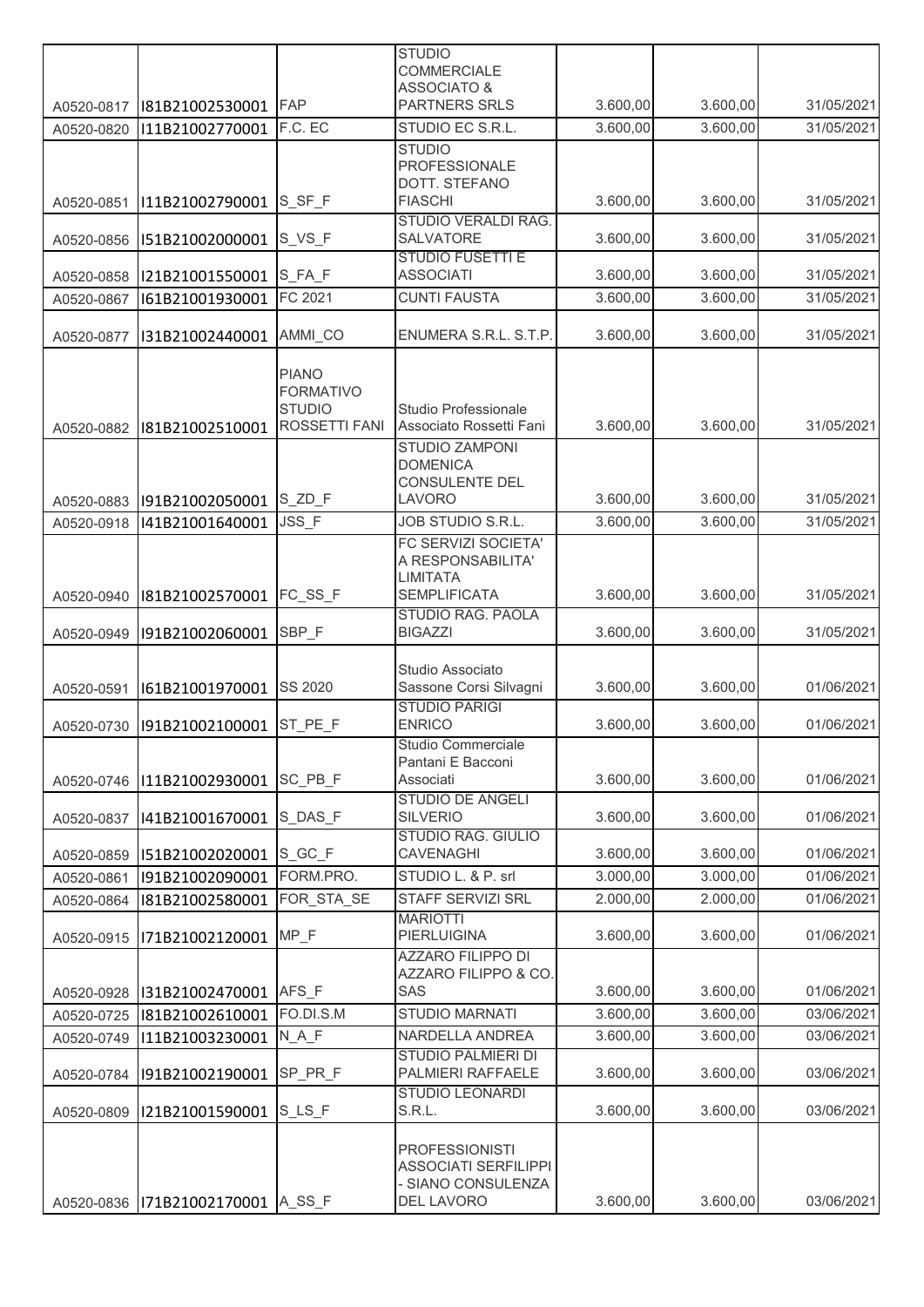|            |                 |                          | ELDAG S.A.S. DI                                            |          |          |            |
|------------|-----------------|--------------------------|------------------------------------------------------------|----------|----------|------------|
|            |                 | ES MF F                  | <b>MIRAGLIA</b><br>FRANCESCO E C.                          | 3.600,00 | 3.600,00 | 03/06/2021 |
| A0520-0907 | I91B21002200001 |                          |                                                            |          |          |            |
|            |                 |                          | STUDIO NOTARILE                                            |          |          |            |
| A0520-0920 | I71B21002160001 | S_AS_F                   | ALESSANDRO SERIOLI                                         | 3.600,00 | 3.600,00 | 03/06/2021 |
| A0520-0368 | I81B21002650001 | <b>ADL</b>               | Barbara Dinia Angius                                       | 3.600,00 | 3.600,00 | 04/06/2021 |
|            |                 | <b>FOST</b>              | <b>STUDIO ASSOCIATO</b><br><b>GRECO LAMA</b>               | 3.600,00 | 3.600,00 | 04/06/2021 |
| A0520-0516 | I81B21002660001 |                          | <b>STUDIO POLLINA</b>                                      |          |          |            |
| A0520-0690 | I61B21002020001 | ST PB F                  | <b>BRUNO</b>                                               | 3.600,00 | 3.600,00 | 04/06/2021 |
|            |                 |                          | R.S. - CENTRO<br>ELABORAZIONE DATI -<br>S.A.S. DI TEDESCHI |          |          |            |
| A0520-0718 | I31B21002520001 | RS_C_S_F                 | ANTONELLA & C.                                             | 3.600,00 | 3.600,00 | 04/06/2021 |
| A0520-0719 | I41B21001690001 | G_M_S_F                  | GI.MA.S. S.R.L.                                            | 3.600,00 | 3.600,00 | 04/06/2021 |
| A0520-0738 | I11B21003290001 | $A_S_F$                  | AEDILIA S.R.L.                                             | 3.600,00 | 3.600,00 | 04/06/2021 |
| A0520-0742 | I11B21003300001 | ST_RU_F                  | <b>STUDIO RICCOBELLI</b><br><b>UGO</b>                     | 3.600,00 | 3.600,00 | 04/06/2021 |
|            |                 |                          | <b>LAPINI DEL PASQUA</b>                                   |          |          |            |
| A0520-0747 | I11B21003270001 | L_DP_CA_F                | <b>COMMERCIALISTI</b><br><b>ASSOCIATI</b>                  | 3.600,00 | 3.600,00 | 04/06/2021 |
| A0520-0774 | I21B21001620001 | $C_A F$                  | CHIARI ASSOCIATI                                           | 3.600,00 | 3.600,00 | 04/06/2021 |
|            |                 |                          | STUDIO SILEO MARIA                                         |          |          |            |
| A0520-0793 | I11B21003280001 | S_SMC F                  | CARMELA -<br>CONSULENTE DEL<br>LAVORO                      | 3.600,00 | 3.600,00 | 04/06/2021 |
| A0520-0796 | I51B21002120001 | $P_G_F$                  | PIZZIO GIANLUCA                                            | 3.600,00 | 3.600,00 | 04/06/2021 |
|            |                 |                          | <b>CENTRO DATA</b>                                         |          |          |            |
| A0520-0853 | I61B21002030001 | CDSS F                   | SERVICE S.R.L.                                             | 3.600,00 | 3.600,00 | 04/06/2021 |
|            |                 |                          | AT WORK-STUDIO                                             |          |          |            |
| A0520-0876 | I61B21002040001 | I.S.A.W.                 | CONSULENTI DEL<br><b>LAVORO ASSOCIATI</b>                  | 3.600,00 | 3.600,00 | 04/06/2021 |
|            |                 |                          | Studio Dott.ssa Lazzerini                                  |          |          |            |
| A0520-0930 | I51B21002110001 | $S$ <sub>_LE_F</sub>     | Elisa                                                      | 3.600,00 | 3.600,00 | 04/06/2021 |
|            |                 |                          | STUDIO DOTT.SSA                                            |          |          |            |
| A0520-0724 | I21B21001630001 | S.MF.F                   | <b>MANCUSO</b><br><b>FRANCESCA</b>                         | 3.600,00 | 3.600,00 | 08/06/2021 |
|            |                 |                          |                                                            |          |          |            |
|            |                 |                          | STUDIO FRANCESCUT                                          |          |          |            |
| A0520-0726 | I71B21002210001 | $S_F F_F$                | <b>FABRIZIO</b>                                            | 3.600,00 | 3.600,00 | 08/06/2021 |
|            |                 |                          | <b>STUDIO ASSOCIATO</b>                                    |          |          |            |
| A0520-0765 | I31B21002530001 | SA_AM_F                  | <b>ANCESCHI MARENGHI</b>                                   | 3.600,00 | 3.600,00 | 08/06/2021 |
| A0520-0777 | I81B21002700001 | Sic e cov                | Cacaci Dott. Oreste                                        | 2.400,00 | 2.400,00 | 08/06/2021 |
|            |                 |                          | <b>ENRICO MARIA</b><br><b>TERRAGNI DOTTORE</b>             |          |          |            |
| A0520-0838 | I81B21002720001 | EMT F                    | <b>COMMERCIALISTA</b>                                      | 3.600,00 | 3.600,00 | 08/06/2021 |
|            |                 |                          | Molisso & Partners dei<br>Dott. Molisso, Perugino,         |          |          |            |
| A0520-0847 | I11B21003330001 | <b>DTRAIN</b>            | Erichiello, STP S.r.l.                                     | 3.600,00 | 3.600,00 | 08/06/2021 |
| A0520-0854 | I71B21002220001 | BL_F                     | <b>BRUSAMOLINO LAURA</b>                                   | 3.600,00 | 3.600,00 | 08/06/2021 |
| A0520-0919 | I81B21002710001 | <b>ADEIVA</b>            | Miccinelli Gianluca                                        | 3.600,00 | 3.600,00 | 08/06/2021 |
| A0520-0961 | I11B21003340001 | F.C. Studio<br>Diviccaro | <b>DIVICCARO MONICA</b>                                    | 3.600,00 | 3.600,00 | 08/06/2021 |
| A0520-1030 | I91B21002260001 | <b>FIORI 2021</b>        | Fiorillo Cioffi Rodolfo                                    | 3.600,00 | 3.600,00 | 08/06/2021 |
| A0520-1033 | I61B21002110001 | <b>EXIT</b>              | Capasso Francesco                                          | 2.400,00 | 2.400,00 | 08/06/2021 |
| A0520-0152 | I81B21002740001 | <b>GDPR</b>              | <b>AREA DATI SRLS</b>                                      | 3.000,00 | 3.000,00 | 09/06/2021 |
| A0520-0612 | I31B21002560001 | VSPBP4U_13               | <b>RICCI GIORGIO</b>                                       | 3.600,00 | 3.600,00 | 09/06/2021 |
| A0520-0743 | I51B21002150001 | $S_D_F$                  | STUDIO DUE SRL                                             | 3.600,00 | 3.600,00 | 09/06/2021 |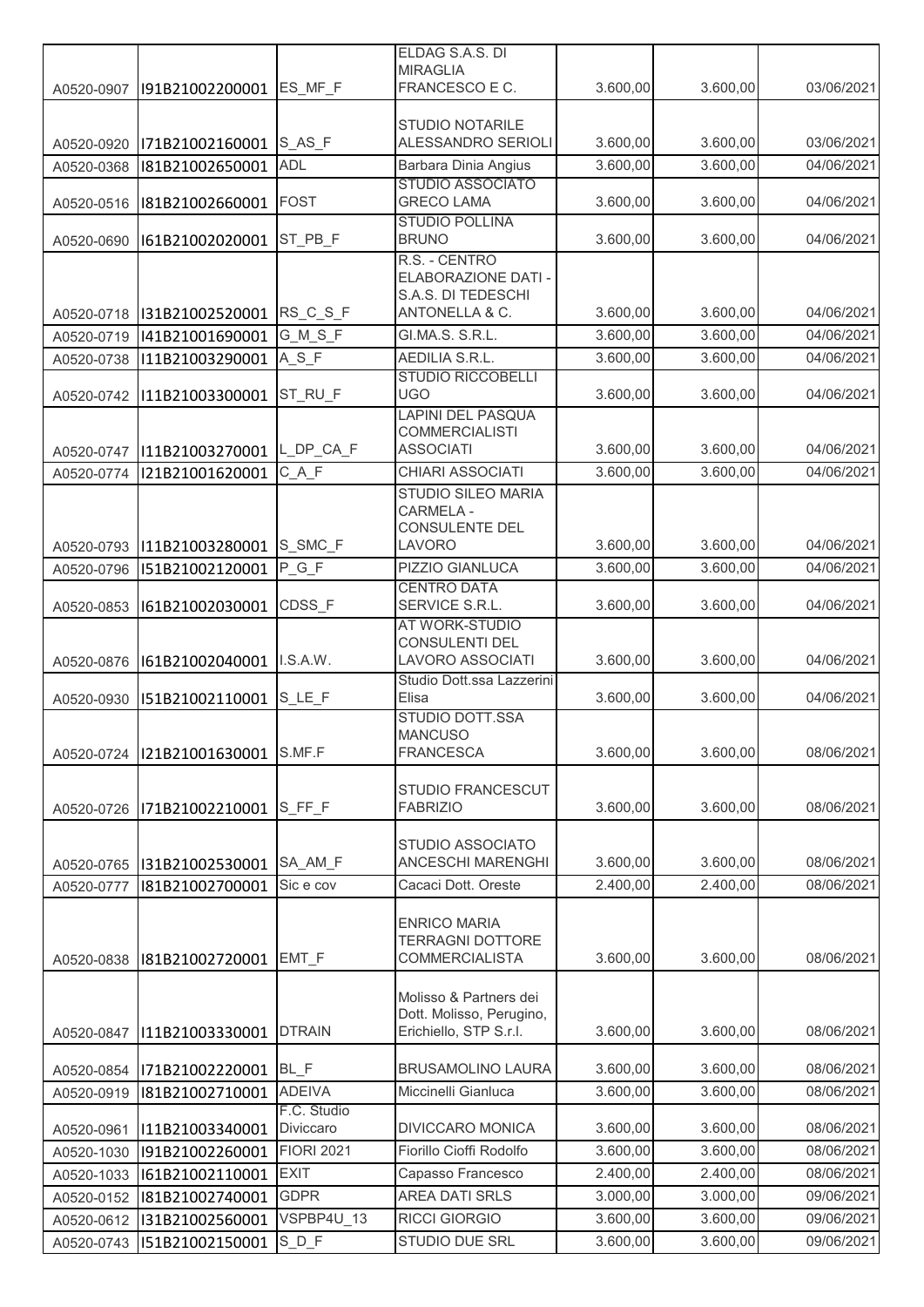| CONSULTING DI CURI<br>ESC S F<br>MAURIZIO & C. SAS<br>3.600,00<br>3.600,00<br>I81B21002760001<br>A0520-0780<br>PRIN MULTISERVICE<br>PMS_F<br><b>SRL</b><br>3.600,00<br>3.600,00<br>I41B21001790001<br>A0520-0866<br>TECNODATA SNC DI<br>MARCO BASILISSI & C.<br>3.600,00<br>TS_MB_F<br>3.600,00<br>I91B21002330001<br>A0520-0902<br>3.600,00<br>S.R.L.A.<br>SIMPLE WORK S.R.L.<br>3.600,00<br>I91B21002340001<br>A0520-0911<br>PG CONSULTING<br>S.R.L. - SOCIETA' TRA<br>PGC_SS_F<br><b>PROFESSIONISTI</b><br>3.600,00<br>3.600,00<br>I31B21002550001<br>A0520-0929<br><b>STUDIO ASSOCIATO</b><br>TORQUATI -<br>SA_TC_F<br><b>CAPRIOTTI</b><br>3.600,00<br>3.600,00<br>I61B21002140001<br>A0520-0942<br>A.C.M. Processing S.r.I.<br><b>EXIT</b><br>2.400,00<br>2.400,00<br>I61B21002150001<br>A0520-1070<br><b>STUDIO</b><br><b>COMMERCIALE</b><br><b>GRAZIUSO MICHELA</b><br>ST_GM_F<br>3.600,00<br>3.600,00<br>I31B21002590001<br>A0520-0744<br><b>STUDIO CACCAVARI</b><br><b>FRANCO</b><br>S_CF_F<br>3.600,00<br>3.600,00<br>I51B21002180001<br>A0520-0788<br><b>INTERPROFGROUP</b><br>S.R.L.<br>3.600,00<br>ISF<br>3.600,00<br>I71B21002270001<br>A0520-0805<br>ECO.AZI. DI<br><b>PALLADINO</b><br>EMANUELE & C. S.A.S.<br>3.500,00<br>E.A.PE_S_F<br>3.500,00<br>I91B21002380001<br>A0520-0818<br>N.P_SS_F<br>3.600,00<br>N.P. SERVIZI SRL<br>3.600,00<br>I41B21001810001<br>A0520-0826 |  | <b>EURO SERVICE</b> |  |                          |
|---------------------------------------------------------------------------------------------------------------------------------------------------------------------------------------------------------------------------------------------------------------------------------------------------------------------------------------------------------------------------------------------------------------------------------------------------------------------------------------------------------------------------------------------------------------------------------------------------------------------------------------------------------------------------------------------------------------------------------------------------------------------------------------------------------------------------------------------------------------------------------------------------------------------------------------------------------------------------------------------------------------------------------------------------------------------------------------------------------------------------------------------------------------------------------------------------------------------------------------------------------------------------------------------------------------------------------------------------------------------------------------------|--|---------------------|--|--------------------------|
|                                                                                                                                                                                                                                                                                                                                                                                                                                                                                                                                                                                                                                                                                                                                                                                                                                                                                                                                                                                                                                                                                                                                                                                                                                                                                                                                                                                             |  |                     |  | 09/06/2021               |
|                                                                                                                                                                                                                                                                                                                                                                                                                                                                                                                                                                                                                                                                                                                                                                                                                                                                                                                                                                                                                                                                                                                                                                                                                                                                                                                                                                                             |  |                     |  | 09/06/2021               |
|                                                                                                                                                                                                                                                                                                                                                                                                                                                                                                                                                                                                                                                                                                                                                                                                                                                                                                                                                                                                                                                                                                                                                                                                                                                                                                                                                                                             |  |                     |  |                          |
|                                                                                                                                                                                                                                                                                                                                                                                                                                                                                                                                                                                                                                                                                                                                                                                                                                                                                                                                                                                                                                                                                                                                                                                                                                                                                                                                                                                             |  |                     |  | 09/06/2021               |
|                                                                                                                                                                                                                                                                                                                                                                                                                                                                                                                                                                                                                                                                                                                                                                                                                                                                                                                                                                                                                                                                                                                                                                                                                                                                                                                                                                                             |  |                     |  | 09/06/2021               |
|                                                                                                                                                                                                                                                                                                                                                                                                                                                                                                                                                                                                                                                                                                                                                                                                                                                                                                                                                                                                                                                                                                                                                                                                                                                                                                                                                                                             |  |                     |  |                          |
|                                                                                                                                                                                                                                                                                                                                                                                                                                                                                                                                                                                                                                                                                                                                                                                                                                                                                                                                                                                                                                                                                                                                                                                                                                                                                                                                                                                             |  |                     |  | 09/06/2021               |
|                                                                                                                                                                                                                                                                                                                                                                                                                                                                                                                                                                                                                                                                                                                                                                                                                                                                                                                                                                                                                                                                                                                                                                                                                                                                                                                                                                                             |  |                     |  | 09/06/2021               |
|                                                                                                                                                                                                                                                                                                                                                                                                                                                                                                                                                                                                                                                                                                                                                                                                                                                                                                                                                                                                                                                                                                                                                                                                                                                                                                                                                                                             |  |                     |  | 09/06/2021               |
|                                                                                                                                                                                                                                                                                                                                                                                                                                                                                                                                                                                                                                                                                                                                                                                                                                                                                                                                                                                                                                                                                                                                                                                                                                                                                                                                                                                             |  |                     |  | 10/06/2021               |
|                                                                                                                                                                                                                                                                                                                                                                                                                                                                                                                                                                                                                                                                                                                                                                                                                                                                                                                                                                                                                                                                                                                                                                                                                                                                                                                                                                                             |  |                     |  | 10/06/2021               |
|                                                                                                                                                                                                                                                                                                                                                                                                                                                                                                                                                                                                                                                                                                                                                                                                                                                                                                                                                                                                                                                                                                                                                                                                                                                                                                                                                                                             |  |                     |  | 10/06/2021               |
|                                                                                                                                                                                                                                                                                                                                                                                                                                                                                                                                                                                                                                                                                                                                                                                                                                                                                                                                                                                                                                                                                                                                                                                                                                                                                                                                                                                             |  |                     |  | 10/06/2021               |
|                                                                                                                                                                                                                                                                                                                                                                                                                                                                                                                                                                                                                                                                                                                                                                                                                                                                                                                                                                                                                                                                                                                                                                                                                                                                                                                                                                                             |  |                     |  | 10/06/2021               |
| STUDIO CONSULENZA<br><b>FISF</b><br><b>FERRUCCI</b><br>3.600,00<br>3.600,00<br>I91B21002390001<br>A0520-1029                                                                                                                                                                                                                                                                                                                                                                                                                                                                                                                                                                                                                                                                                                                                                                                                                                                                                                                                                                                                                                                                                                                                                                                                                                                                                |  |                     |  | 10/06/2021               |
| SGS<br><b>FRAU GIOVANNI</b><br>3.600,00<br>3.600,00<br>I81B21002820001<br>A0520-0490                                                                                                                                                                                                                                                                                                                                                                                                                                                                                                                                                                                                                                                                                                                                                                                                                                                                                                                                                                                                                                                                                                                                                                                                                                                                                                        |  |                     |  | 11/06/2021               |
| 3.600,00<br>$Q_S F$<br>Quadra Srl<br>3.600,00<br>I61B21002240001<br>A0520-0736<br><b>GALLINA E ASSOCIATI</b>                                                                                                                                                                                                                                                                                                                                                                                                                                                                                                                                                                                                                                                                                                                                                                                                                                                                                                                                                                                                                                                                                                                                                                                                                                                                                |  |                     |  | 11/06/2021               |
| S.R.L.<br>3.600,00<br>3.600,00<br>G.E.A F<br>A0520-0767<br>I61B21002250001                                                                                                                                                                                                                                                                                                                                                                                                                                                                                                                                                                                                                                                                                                                                                                                                                                                                                                                                                                                                                                                                                                                                                                                                                                                                                                                  |  |                     |  | 11/06/2021               |
| <b>GM ACCOUNTING</b><br><b>SOCIETA' TRA</b><br><b>PROFESSIONISTI</b><br>3.600,00<br>3.600,00<br>GMA SS F                                                                                                                                                                                                                                                                                                                                                                                                                                                                                                                                                                                                                                                                                                                                                                                                                                                                                                                                                                                                                                                                                                                                                                                                                                                                                    |  |                     |  |                          |
| S.R.L.<br>I31B21002620001<br>A0520-0798<br>SR FO<br>ROSSI GIORGIO<br>3.600,00<br>3.600,00<br>I81B21002810001                                                                                                                                                                                                                                                                                                                                                                                                                                                                                                                                                                                                                                                                                                                                                                                                                                                                                                                                                                                                                                                                                                                                                                                                                                                                                |  |                     |  | 11/06/2021<br>11/06/2021 |
| A0520-0945<br><b>STUDIO SALIS</b>                                                                                                                                                                                                                                                                                                                                                                                                                                                                                                                                                                                                                                                                                                                                                                                                                                                                                                                                                                                                                                                                                                                                                                                                                                                                                                                                                           |  |                     |  |                          |
| <b>FS</b><br>LOREDANA<br>3.600,00<br>3.600,00<br>I11B21003450001<br>A0520-0639                                                                                                                                                                                                                                                                                                                                                                                                                                                                                                                                                                                                                                                                                                                                                                                                                                                                                                                                                                                                                                                                                                                                                                                                                                                                                                              |  |                     |  | 14/06/2021               |
| <b>BALLOR DOMENICO</b><br>3.600,00<br><b>ADCOM</b><br>3.600,00<br>A0520-0801<br>I81B21002830001                                                                                                                                                                                                                                                                                                                                                                                                                                                                                                                                                                                                                                                                                                                                                                                                                                                                                                                                                                                                                                                                                                                                                                                                                                                                                             |  |                     |  | 14/06/2021               |
| EDACO S.R.L.<br>3.600,00<br>3.600,00<br>LED<br>I91B21002430001<br>A0520-0840<br>STUDIO M.M.G.                                                                                                                                                                                                                                                                                                                                                                                                                                                                                                                                                                                                                                                                                                                                                                                                                                                                                                                                                                                                                                                                                                                                                                                                                                                                                               |  |                     |  | 14/06/2021               |
| <b>COMMERCIALISTI</b><br>STPMMG21<br><b>ASSOCIATI</b><br>3.600,00<br>3.600,00<br>I51B21002200001<br>A0520-0896                                                                                                                                                                                                                                                                                                                                                                                                                                                                                                                                                                                                                                                                                                                                                                                                                                                                                                                                                                                                                                                                                                                                                                                                                                                                              |  |                     |  | 14/06/2021               |
| STUDIO AO JIE SRL<br>3.600,00<br>3.600,00<br>DAIF<br>A0520-0722<br>I81B21002890001                                                                                                                                                                                                                                                                                                                                                                                                                                                                                                                                                                                                                                                                                                                                                                                                                                                                                                                                                                                                                                                                                                                                                                                                                                                                                                          |  |                     |  | 16/06/2021               |
| <b>STUDIO TURTORA</b><br>RAG. DONATO<br>S_TD_F<br>3.600,00<br>3.600,00<br>I41B21001850001<br>A0520-0814                                                                                                                                                                                                                                                                                                                                                                                                                                                                                                                                                                                                                                                                                                                                                                                                                                                                                                                                                                                                                                                                                                                                                                                                                                                                                     |  |                     |  | 16/06/2021               |
| PATTIS & CO. SAS DI<br>P&C F<br><b>HANNES PATTIS</b><br>3.600,00<br>3.600,00<br>I41B21001860001<br>A0520-0833                                                                                                                                                                                                                                                                                                                                                                                                                                                                                                                                                                                                                                                                                                                                                                                                                                                                                                                                                                                                                                                                                                                                                                                                                                                                               |  |                     |  | 16/06/2021               |
| CED AF SOCIETA'<br><b>LPL</b><br><b>COOPERATIVA</b><br>3.600,00<br>3.600,00<br>I41B21001870001<br>A0520-0874                                                                                                                                                                                                                                                                                                                                                                                                                                                                                                                                                                                                                                                                                                                                                                                                                                                                                                                                                                                                                                                                                                                                                                                                                                                                                |  |                     |  | 16/06/2021               |
| C.G.<br>PAOLA CALZELUNGHE<br>3.600,00<br>3.600,00<br>I81B21002870001<br>A0520-1053                                                                                                                                                                                                                                                                                                                                                                                                                                                                                                                                                                                                                                                                                                                                                                                                                                                                                                                                                                                                                                                                                                                                                                                                                                                                                                          |  |                     |  | 16/06/2021               |
| P.A.T.<br>Studio Cassetta Filippo<br>3.600,00<br>3.600,00<br>I81B21002880001<br>A0520-1063                                                                                                                                                                                                                                                                                                                                                                                                                                                                                                                                                                                                                                                                                                                                                                                                                                                                                                                                                                                                                                                                                                                                                                                                                                                                                                  |  |                     |  | 16/06/2021               |
| <b>STUDIO CONTIGIANI</b><br>3.600,00<br>S_CG_F<br><b>GIUSEPPE</b><br>3.600,00<br>I71B21002410001<br>A0520-0709                                                                                                                                                                                                                                                                                                                                                                                                                                                                                                                                                                                                                                                                                                                                                                                                                                                                                                                                                                                                                                                                                                                                                                                                                                                                              |  |                     |  | 17/06/2021               |